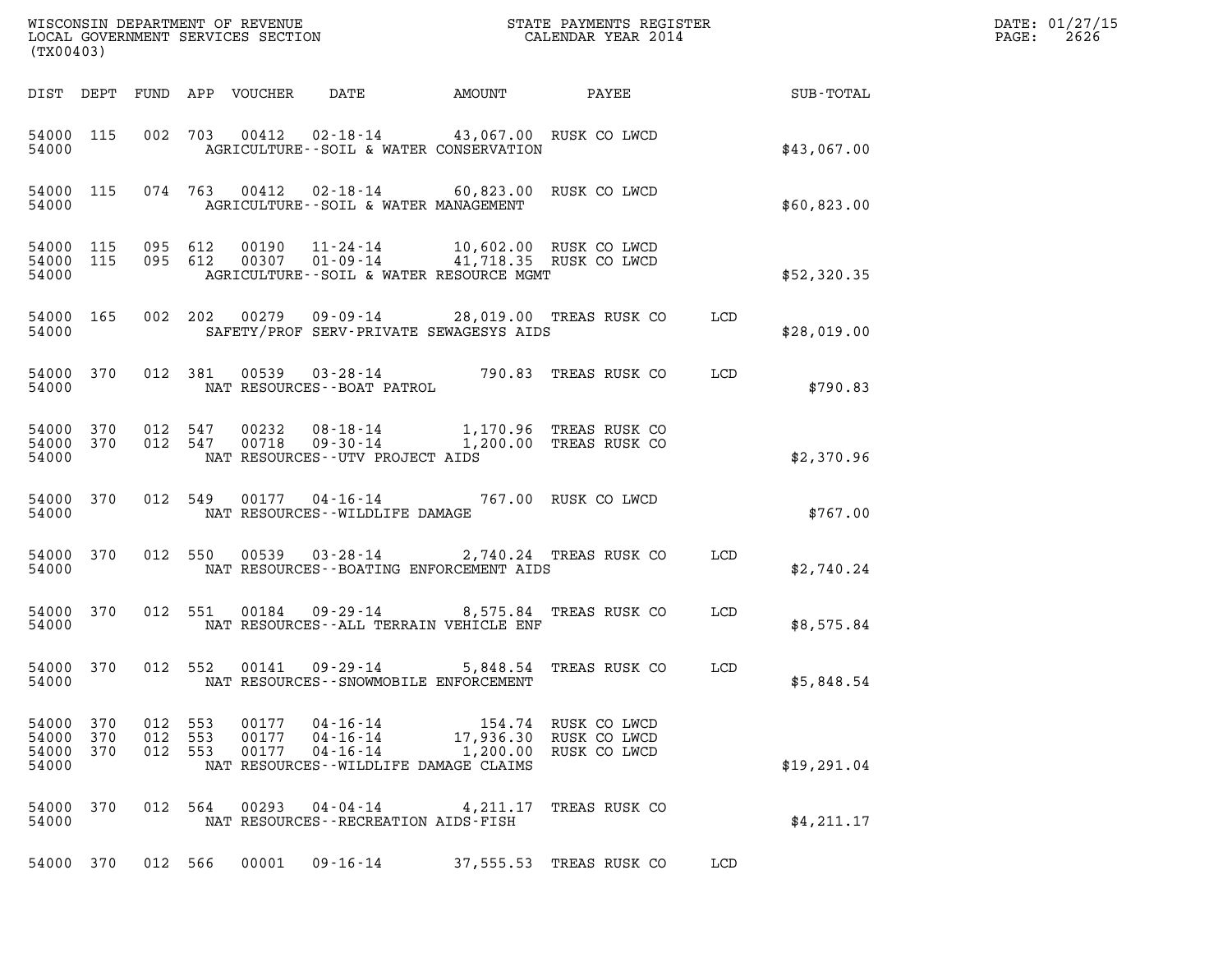| (TX00403)                        |                                             | LOCAL GOVERNMENT SERVICES SECTION                                                                                  |                                                                                                                                                                         |                                                                  |                            |              | DATE: 01/27/15<br>PAGE:<br>2627 |
|----------------------------------|---------------------------------------------|--------------------------------------------------------------------------------------------------------------------|-------------------------------------------------------------------------------------------------------------------------------------------------------------------------|------------------------------------------------------------------|----------------------------|--------------|---------------------------------|
|                                  |                                             | DIST DEPT FUND APP VOUCHER<br>DATE                                                                                 | AMOUNT                                                                                                                                                                  |                                                                  | <b>PAYEE</b> FOR THE PAYEE | SUB-TOTAL    |                                 |
|                                  |                                             |                                                                                                                    | 54000 MAT RESOURCES-FOREST CROP/MANAGED FOREST                                                                                                                          |                                                                  |                            | \$37,555.53  |                                 |
| 54000                            | 54000 370                                   | 012 567<br>00004<br>NAT RESOURCES - COUNTY FOREST AIDS                                                             | 02-19-14 44,382.81 TREAS RUSK CO                                                                                                                                        |                                                                  | LCD                        | \$44,382.81  |                                 |
| 54000                            | 54000 370                                   | 012 572<br>00005                                                                                                   | 04-01-14 47,530.47 TREAS RUSK CO<br>NAT RESOURCES--URBAN FORESTRY/CO FORESTS                                                                                            |                                                                  | LCD                        | \$47,530.47  |                                 |
| 54000                            | 54000 370<br>54000 370                      | 012 574<br>00112<br>012 574<br>00707                                                                               | 08-06-14 41,490.00 TREAS RUSK CO<br>09-30-14 41,490.00 TREAS RUSK CO<br>NAT RESOURCES - - SNOWMOBILE TRAIL AIDS                                                         |                                                                  |                            | \$82,980.00  |                                 |
| 54000<br>54000<br>54000<br>54000 | 54000 370<br>370<br>370<br>370<br>54000 370 | 012 575<br>00534<br>012 575<br>01542<br>012 575<br>01939<br>012 575<br>02042<br>012 575<br>02290<br>$04 - 21 - 14$ | 09-16-14 42,708.73 TREAS RUSK CO<br>02 - 11 - 14<br>03 - 19 - 14<br>03 - 19 - 14<br>03 - 25 - 14<br>161, 064.00<br>54,278.84<br>NAT RESOURCES - - SNOWMOBILE TRAIL AIDS | TREAS RUSK CO<br>TREAS RUSK CO<br>TREAS RUSK CO<br>TREAS RUSK CO |                            | \$283,610.37 |                                 |
| 54000                            | 54000 370<br>54000 370                      | 012 576<br>00231<br>012 576<br>00692                                                                               | 08-18-14 7,461.00 TREAS RUSK CO<br>09-29-14 7,633.00 TREAS RUSK CO<br>NAT RESOURCES--ALL-TERRAIN VEHICLE TRAIL                                                          |                                                                  |                            | \$15,094.00  |                                 |
| 54000                            | 54000 370                                   | NAT RESOURCES--RU RECYCLING GRANT                                                                                  | 074 670 41974 05-23-14 78,555.59                                                                                                                                        | TREAS RUSK CO                                                    | LCD                        | \$78,555.59  |                                 |
| 54000                            | 54000 370                                   | 074 673 41974                                                                                                      | $05 - 23 - 14$<br>NAT RESOURCES--RU CONSOLIDATED GRANT                                                                                                                  | 3,466.41 TREAS RUSK CO                                           | LCD                        | \$3,466.41   |                                 |
| 54000                            | 54000 370                                   | 095 512<br>01453<br>NAT RESOURCES - - STEWARDSHIP 2000                                                             | $01 - 28 - 14$<br>2,799.57                                                                                                                                              | TREAS RUSK CO                                                    |                            | \$2,799.57   |                                 |
| 54000                            | 54000 395                                   | 011 167 29824                                                                                                      | 11-05-14 12,022.40 RUSK CO<br>TRANSPORTATION - - ELDERLY/DISABLED CAPITAL                                                                                               |                                                                  | REGISTER OF D              | \$12,022.40  |                                 |
| 54000                            | 54000 395                                   | 011 168 14054<br>$05 - 05 - 14$                                                                                    | TRANSPORTATION--ELDERLY & DISABLED                                                                                                                                      | 68,117.00 COUNTY OF RUSK                                         |                            | \$68,117.00  |                                 |
| 54000                            | 54000 395                                   | 011 170 05299<br>$03 - 03 - 14$                                                                                    | TRANSPORTATION--COUNTY FOREST ROAD AIDS                                                                                                                                 | 6,528.23 TREAS RUSK CO                                           |                            | \$6,528.23   |                                 |
|                                  | 54000 395                                   | 011 174 27097 10-10-14                                                                                             |                                                                                                                                                                         | 8,763.08 TREAS RUSK CO                                           |                            |              |                                 |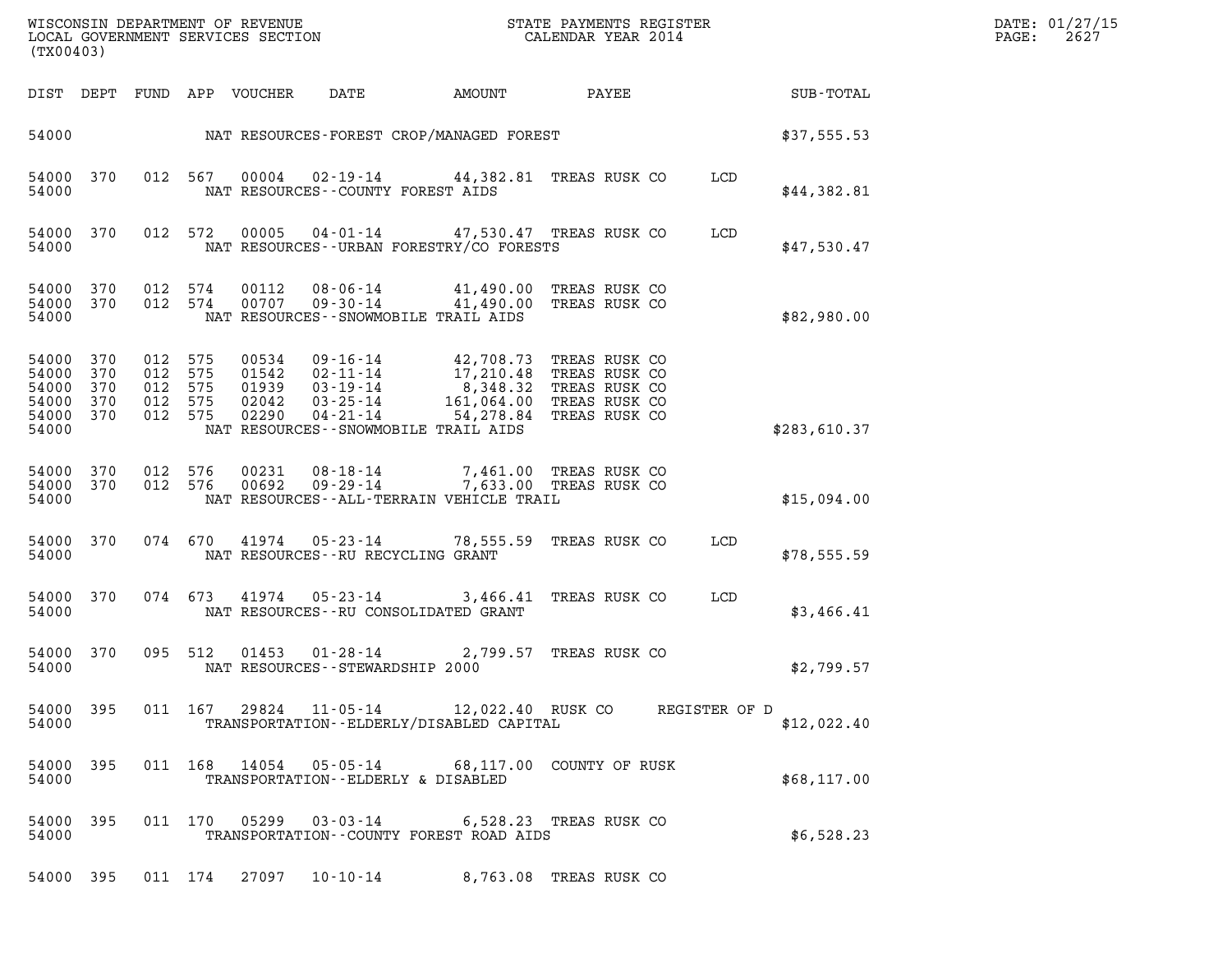| (TX00403)                                                                                       |                                                                           |                                                                                             |                                                                           | WISCONSIN DEPARTMENT OF REVENUE<br>LOCAL GOVERNMENT SERVICES SECTION                            |                                                                                                                                                                                                    |                                                                                                                                                                                                                                                                                          | STATE PAYMENTS REGISTER<br>CALENDAR YEAR 2014                                                                                                                  |                                                | DATE: 01/27/15<br>PAGE:<br>2628 |
|-------------------------------------------------------------------------------------------------|---------------------------------------------------------------------------|---------------------------------------------------------------------------------------------|---------------------------------------------------------------------------|-------------------------------------------------------------------------------------------------|----------------------------------------------------------------------------------------------------------------------------------------------------------------------------------------------------|------------------------------------------------------------------------------------------------------------------------------------------------------------------------------------------------------------------------------------------------------------------------------------------|----------------------------------------------------------------------------------------------------------------------------------------------------------------|------------------------------------------------|---------------------------------|
| DIST DEPT                                                                                       |                                                                           |                                                                                             |                                                                           | FUND APP VOUCHER                                                                                | DATE                                                                                                                                                                                               | AMOUNT                                                                                                                                                                                                                                                                                   | PAYEE                                                                                                                                                          | SUB-TOTAL                                      |                                 |
| 54000                                                                                           |                                                                           |                                                                                             |                                                                           |                                                                                                 | TRANSPORTATION--FLOOD DAMAGE AID                                                                                                                                                                   |                                                                                                                                                                                                                                                                                          |                                                                                                                                                                | \$8,763.08                                     |                                 |
| 54000<br>54000<br>54000<br>54000<br>54000                                                       | 395<br>395<br>395<br>395                                                  | 011 177<br>011 177<br>011 177<br>011 177                                                    |                                                                           | 16052<br>24052<br>26052<br>42052                                                                | 06-04-14<br>07-07-14<br>09-30-14<br>12-30-14<br>TRANSPORTATION - - TRANSIT AID                                                                                                                     |                                                                                                                                                                                                                                                                                          | 39,226.00 COUNTY OF RUSK<br>39,226.00 COUNTY OF RUSK<br>39,226.00 COUNTY OF RUSK<br>23,535.00 COUNTY OF RUSK                                                   | \$141, 213.00                                  |                                 |
| 54000<br>54000<br>54000<br>54000<br>54000<br>54000<br>54000<br>54000<br>54000<br>54000          | 395<br>395<br>395<br>395<br>395<br>395<br>395<br>395<br>395               | 011 182<br>011<br>011 182<br>011 182<br>011 182<br>011 182<br>011 182<br>011 182<br>011 182 | 182                                                                       | 02687<br>03615<br>09839<br>18635<br>20243<br>26812<br>26813<br>30002<br>31126                   | 02-04-14<br>$11 - 17 - 14$                                                                                                                                                                         | $02 - 12 - 14$<br>$03 - 12 - 14$<br>$04 - 18 - 14$<br>$07 - 23 - 14$<br>$107 - 23 - 14$<br>$117, 465.00$<br>$08 - 06 - 14$<br>$11, 496.80$<br>$10 - 09 - 14$<br>$106, 524.00$<br>$11 - 06 - 14$<br>$227.77$<br>$11, 17, 14$<br>$121.632.00$<br>TRANSPORTATION - - TRANSIT AIDS - FEDERAL | 11,845.93 TREAS RUSK CO<br>TREAS RUSK CO<br>TREAS RUSK CO<br>RUSK CO<br>RUSK CO<br>TREAS RUSK CO<br>TREAS RUSK CO<br>TREAS RUSK CO<br>121,632.00 TREAS RUSK CO | REGISTER OF D<br>REGISTER OF D<br>\$506,455.19 |                                 |
| 54000<br>54000<br>54000                                                                         | - 395<br>395                                                              | 011 185<br>011 185                                                                          |                                                                           | 08059<br>11149                                                                                  | $03 - 31 - 14$<br>$05 - 05 - 14$                                                                                                                                                                   | TRANSPORTATION - - HIGHWAY SAFETY - FEDERAL                                                                                                                                                                                                                                              | 4,000.00 RUSK CO<br>938.68 TREAS RUSK CO                                                                                                                       | SHERIFF DEPT<br>\$4,938.68                     |                                 |
| 54000<br>54000<br>54000<br>54000                                                                | 395<br>395<br>395                                                         | 011 190<br>011 190<br>011 190                                                               |                                                                           | 02054<br>18054<br>28054                                                                         | 01-06-14<br>$07 - 07 - 14$<br>$10 - 06 - 14$                                                                                                                                                       | TRANSPORTATION - - GENERAL TRANSP AIDS - GTA                                                                                                                                                                                                                                             | 149,572.22 COUNTY OF RUSK<br>299,144.44 COUNTY OF RUSK<br>149,572.23 COUNTY OF RUSK                                                                            | \$598,288.89                                   |                                 |
| 54000<br>54000<br>54000                                                                         | 395<br>395                                                                | 011 278<br>011 278                                                                          |                                                                           | 00005<br>19284                                                                                  | 01-07-14<br>$07 - 23 - 14$                                                                                                                                                                         | 3,595.81<br>TRANSPORTATION - - LRIP/TRIP/MSIP GRANTS                                                                                                                                                                                                                                     | 3,524.71 TREAS RUSK CO<br>TREAS RUSK CO                                                                                                                        | \$7,120.52                                     |                                 |
| 54000 410<br>54000                                                                              |                                                                           |                                                                                             | 002 116                                                                   | 11261                                                                                           | $11 - 05 - 14$<br>CORRECTIONS - - LOCAL AID                                                                                                                                                        |                                                                                                                                                                                                                                                                                          | 16,945.44 TREAS RUSK CO                                                                                                                                        | LCD<br>\$16,945.44                             |                                 |
| 54000<br>54000<br>54000<br>54000<br>54000<br>54000<br>54000<br>54000<br>54000<br>54000<br>54000 | 435<br>435<br>435<br>435<br>435<br>435<br>435<br>435<br>435<br>435<br>435 | 005<br>005<br>005<br>005<br>005<br>005<br>005<br>005<br>005<br>005<br>005                   | 000<br>000<br>000<br>000<br>000<br>000<br>000<br>000<br>000<br>000<br>000 | 90412<br>90415<br>90416<br>90417<br>90419<br>90420<br>90421<br>90500<br>90502<br>90506<br>90508 | $01 - 01 - 14$<br>$02 - 01 - 14$<br>$03 - 01 - 14$<br>$04 - 01 - 14$<br>$05 - 01 - 14$<br>$06 - 01 - 14$<br>$06 - 30 - 14$<br>$07 - 01 - 14$<br>$08 - 01 - 14$<br>$09 - 01 - 14$<br>$10 - 01 - 14$ | 48,039.00<br>2,798.00<br>64,024.00<br>30,649.00<br>68,411.00<br>119,304.00<br>34,131.00<br>221,106.00<br>52,311.00<br>180,806.00<br>83,454.00                                                                                                                                            | RUSK CO<br>RUSK CO<br>RUSK CO<br>RUSK CO<br>RUSK CO<br>RUSK CO<br>RUSK CO<br>RUSK CO<br>RUSK CO<br>RUSK CO<br>RUSK CO                                          |                                                |                                 |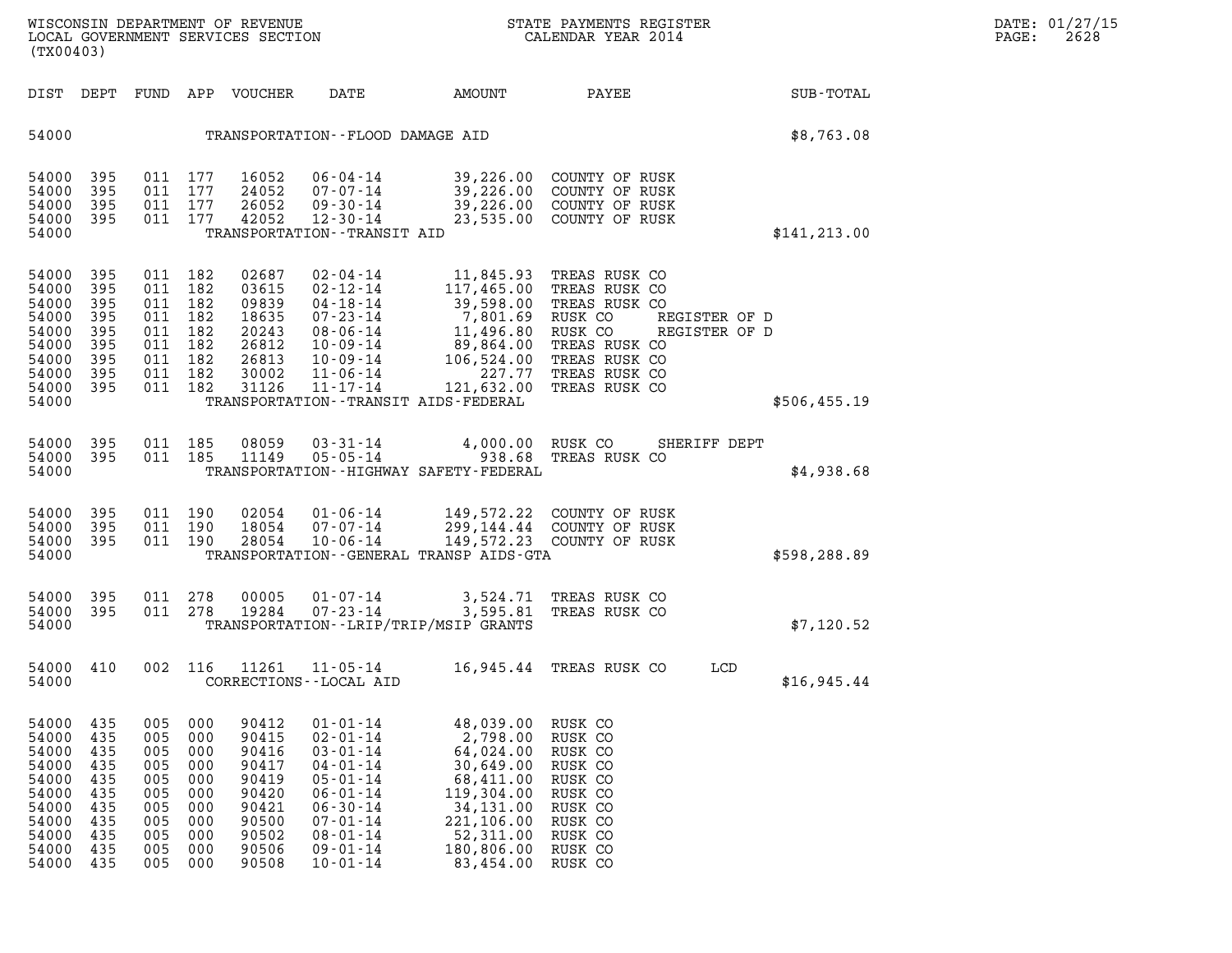| (TX00403)                                                                                                                                                                                                       |                                                                                                                                                 |                                                                                                                                                        |                                                                                                                                                        |                                                                                                                                                                                                    |                                                                                                                                                                                      |                                                                         |                                                                                                                                                                                                                                                                                                                                                                                                                                                                                                                                                                                                                                                                              |            |                | DATE: 01/27/15<br>2629<br>PAGE: |
|-----------------------------------------------------------------------------------------------------------------------------------------------------------------------------------------------------------------|-------------------------------------------------------------------------------------------------------------------------------------------------|--------------------------------------------------------------------------------------------------------------------------------------------------------|--------------------------------------------------------------------------------------------------------------------------------------------------------|----------------------------------------------------------------------------------------------------------------------------------------------------------------------------------------------------|--------------------------------------------------------------------------------------------------------------------------------------------------------------------------------------|-------------------------------------------------------------------------|------------------------------------------------------------------------------------------------------------------------------------------------------------------------------------------------------------------------------------------------------------------------------------------------------------------------------------------------------------------------------------------------------------------------------------------------------------------------------------------------------------------------------------------------------------------------------------------------------------------------------------------------------------------------------|------------|----------------|---------------------------------|
| DIST DEPT                                                                                                                                                                                                       |                                                                                                                                                 |                                                                                                                                                        | FUND APP VOUCHER                                                                                                                                       |                                                                                                                                                                                                    | DATE                                                                                                                                                                                 | AMOUNT                                                                  | PAYEE                                                                                                                                                                                                                                                                                                                                                                                                                                                                                                                                                                                                                                                                        |            | SUB-TOTAL      |                                 |
| 54000<br>54000<br>54000                                                                                                                                                                                         | 435<br>435                                                                                                                                      | 005                                                                                                                                                    | 000<br>005 000                                                                                                                                         | 90509<br>90510                                                                                                                                                                                     | $11 - 01 - 14$<br>12-01-14<br>HEALTH SERVICES -- STATE/FED AIDS                                                                                                                      | 80,584.00 RUSK CO<br>97,093.00 RUSK CO                                  |                                                                                                                                                                                                                                                                                                                                                                                                                                                                                                                                                                                                                                                                              |            | \$1,082,710.00 |                                 |
| 54000<br>54000                                                                                                                                                                                                  | 435                                                                                                                                             |                                                                                                                                                        | 005 162                                                                                                                                                | 01HSD                                                                                                                                                                                              | HS--AMBULANCE FUNDING ASSISTANCE GRANTS                                                                                                                                              |                                                                         | 09-08-14 6,069.72 TREAS RUSK COUNTY                                                                                                                                                                                                                                                                                                                                                                                                                                                                                                                                                                                                                                          |            | \$6,069.72     |                                 |
| 54000<br>54000                                                                                                                                                                                                  | 435                                                                                                                                             |                                                                                                                                                        | 005 163                                                                                                                                                | 01LGS                                                                                                                                                                                              | HS--PREPAID MEDICAL TRANSPORT REIMBURSE                                                                                                                                              |                                                                         | 11-17-14 13,800.00 RUSK COUNTY AMBULANCE SERVICE                                                                                                                                                                                                                                                                                                                                                                                                                                                                                                                                                                                                                             |            | \$13,800.00    |                                 |
| 54000<br>54000<br>54000<br>54000<br>54000<br>54000<br>54000<br>54000<br>54000<br>54000<br>54000<br>54000<br>54000<br>54000<br>54000<br>54000<br>54000<br>54000<br>54000<br>54000<br>54000<br>54000 437<br>54000 | 437<br>437<br>437<br>437<br>437<br>437<br>437<br>437<br>437<br>437<br>437<br>437<br>437<br>437<br>437<br>437<br>437<br>437<br>437<br>437<br>437 | 005<br>005<br>005<br>005<br>005<br>005<br>005<br>005<br>005<br>005<br>005<br>005<br>005<br>005<br>005<br>005<br>005<br>005<br>005<br>005<br>005<br>005 | 000<br>000<br>000<br>000<br>000<br>000<br>000<br>000<br>000<br>000<br>000<br>000<br>000<br>000<br>000<br>000<br>000<br>000<br>000<br>000<br>000<br>000 | 00000<br>00000<br>00000<br>00000<br>00000<br>00000<br>00000<br>00000<br>00000<br>00000<br>00000<br>00000<br>00000<br>00000<br>00000<br>00000<br>00000<br>00000<br>00000<br>00000<br>00000<br>00000 | $01 - 06 - 14$<br>$01 - 30 - 14$<br>$02 - 05 - 14$<br>$03 - 05 - 14$<br>$04 - 07 - 14$<br>$11 - 10 - 14$<br>11-12-14<br>$12 - 05 - 14$<br>CHILDREN & FAMILIES - - STATE/FEDERAL AIDS | 3,231.46<br>10,193.33<br>50,571.90 RUSK<br>54, 575.29<br>29,870.41 RUSK | RUSK<br>35,728.52 RUSK CHILD SUPPORT<br>RUSK<br>RUSK<br>04-10-14<br>04-10-14<br>04-30-14<br>05-05-14<br>06-05-14<br>06-05-14<br>07-07-14<br>07-30-14<br>08-05-14<br>08-05-14<br>08-05-14<br>08-05-14<br>08-05-14<br>08-05-14<br>08-05-14<br>08-05-14<br>08-05-14<br>08-05-14<br>08-05-14<br>08-05-14<br>08-05-14<br>08-05-14<br>08<br>08-05-14<br>08-29-14<br>08-29-14<br>09-05-14<br>164,467.59<br>164,467.59<br>164,467.59<br>NUSK<br>10-06-14<br>16,115.03<br>NUSK<br>NUSK<br>10-06-14<br>16,115.03<br>NUSK<br>NUSK<br>CHILD SUPPORT<br>11-03-14<br>13,683.64<br>NUSK CHILD SUPPORT<br>11-04-14<br>13,683.6<br>4,806.56 RUSK CHILD SUPPORT<br>5,815.97 RUSK CHILD SUPPORT |            | \$605,063.46   |                                 |
| 54000 455<br>54000                                                                                                                                                                                              |                                                                                                                                                 |                                                                                                                                                        | 002 221<br>13                                                                                                                                          |                                                                                                                                                                                                    | $07 - 30 - 14$<br>JUSTICE -- LAW ENFORCEMENT SERVICES AID                                                                                                                            |                                                                         | 180.00 TREAS RUSK CNTY                                                                                                                                                                                                                                                                                                                                                                                                                                                                                                                                                                                                                                                       |            | \$180.00       |                                 |
| 54000 455<br>54000                                                                                                                                                                                              |                                                                                                                                                 |                                                                                                                                                        |                                                                                                                                                        |                                                                                                                                                                                                    | JUSTICE - - LAW ENFORCEMENT TRAINING                                                                                                                                                 |                                                                         | 002 231 01721 02-26-14 4,320.00 TREAS RUSK CNTY                                                                                                                                                                                                                                                                                                                                                                                                                                                                                                                                                                                                                              |            | \$4,320.00     |                                 |
| 54000 455<br>54000                                                                                                                                                                                              |                                                                                                                                                 |                                                                                                                                                        |                                                                                                                                                        |                                                                                                                                                                                                    | 002 271 02545 11-17-14 2,915.93 TREAS RUSK CO<br>JUSTICE - - TREATMENT ALT/DIVERSION GRANT                                                                                           |                                                                         |                                                                                                                                                                                                                                                                                                                                                                                                                                                                                                                                                                                                                                                                              |            | \$2,915.93     |                                 |
| 54000 455<br>54000 455<br>54000                                                                                                                                                                                 |                                                                                                                                                 |                                                                                                                                                        | 002 532<br>002 532<br>009                                                                                                                              |                                                                                                                                                                                                    | 07-22-14 12,386.99 TREAS RUSK CO<br>03-10-14 10,585.37 TREAS RUSK CO<br>JUSTICE - - VICTIM/WITNESS ASSISTANCE SERV                                                                   |                                                                         |                                                                                                                                                                                                                                                                                                                                                                                                                                                                                                                                                                                                                                                                              | LCD<br>LCD | \$22,972.36    |                                 |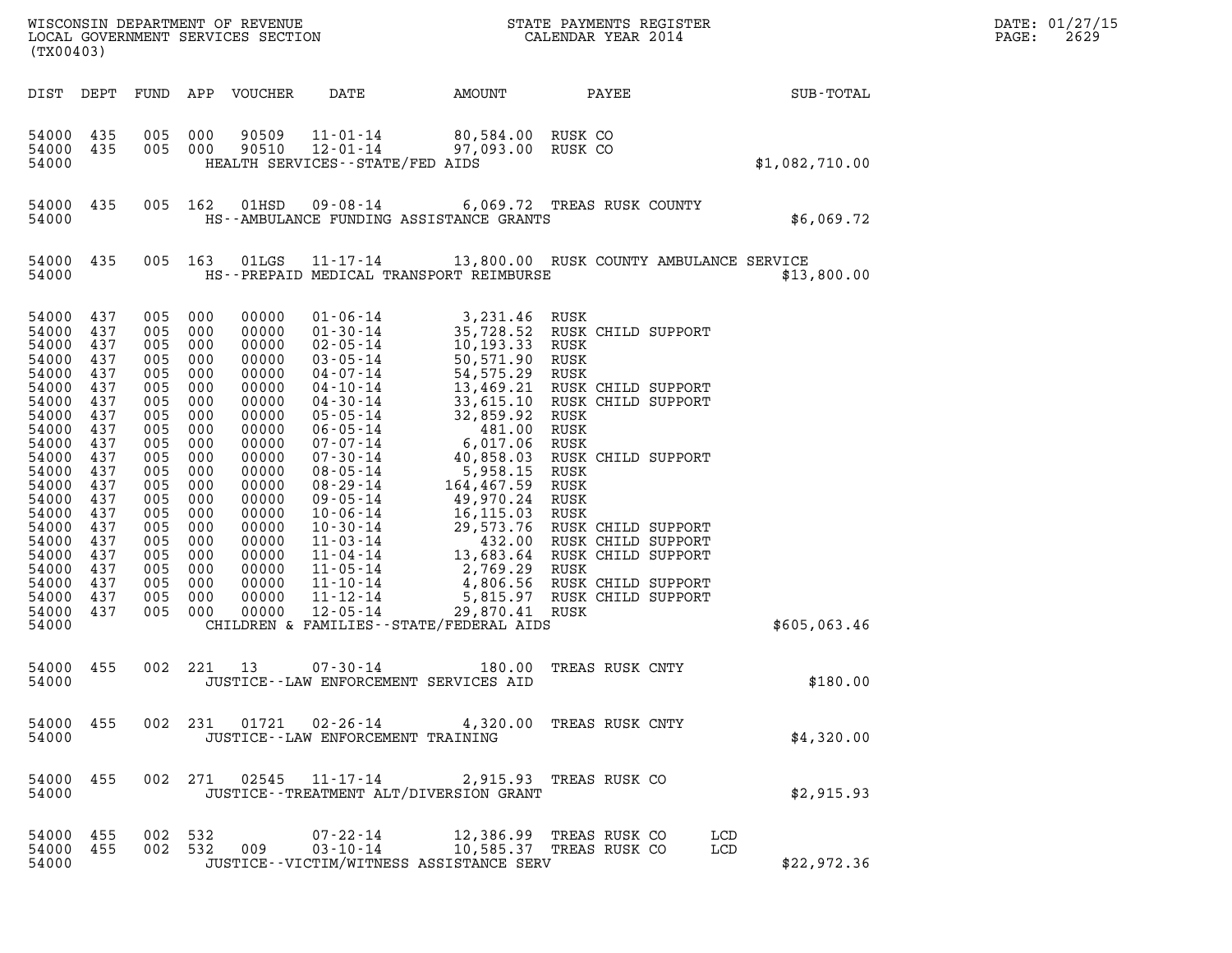| (TX00403)                                                            |                                               |                                               |                                               |                                                             |                                                                                                                      |                                                                                                                                               |                                                                                                    |       |                                               |             |  |
|----------------------------------------------------------------------|-----------------------------------------------|-----------------------------------------------|-----------------------------------------------|-------------------------------------------------------------|----------------------------------------------------------------------------------------------------------------------|-----------------------------------------------------------------------------------------------------------------------------------------------|----------------------------------------------------------------------------------------------------|-------|-----------------------------------------------|-------------|--|
| DIST                                                                 | DEPT                                          | FUND                                          | APP                                           | VOUCHER                                                     | DATE                                                                                                                 | AMOUNT                                                                                                                                        |                                                                                                    | PAYEE |                                               | SUB-TOTAL   |  |
| 54000<br>54000<br>54000<br>54000<br>54000                            | 455<br>455<br>455<br>455                      | 002<br>002<br>002<br>002                      | 542<br>542<br>542<br>542                      | 00072<br>00211<br>00410<br>00529                            | $08 - 15 - 14$<br>$11 - 13 - 14$<br>$02 - 14 - 14$<br>$04 - 28 - 14$<br>JUSTICE - - VICTIM ASSISTANCE                | 4,690.00<br>4,642.00<br>4,047.00 TREAS RUSK COUNTY<br>4,461.00 TREAS RUSK COUNTY                                                              | TREAS RUSK COUNTY<br>TREAS RUSK COUNTY                                                             |       |                                               | \$17,840.00 |  |
| 54000<br>54000<br>54000<br>54000                                     | 465<br>465<br>465                             | 002<br>002<br>002                             | 305<br>305<br>305                             | 00009<br>01046<br>01371                                     | $09 - 30 - 14$<br>$01 - 30 - 14$<br>$04 - 24 - 14$                                                                   | 8,175.65 TREAS RUSK CO<br>1,012.19<br>673.39<br>MILITARY AFFAIRS-EMER MGMT-DISASTER RECO                                                      | TREAS RUSK CO<br>TREAS RUSK CO                                                                     |       | LCD<br>LCD<br>LCD                             | \$9,861.23  |  |
| 54000<br>54000                                                       | 465                                           | 002                                           | 308                                           | 00091                                                       | $11 - 19 - 14$                                                                                                       | 1,242.00<br>MILITARY AFFAIRS-EMER MGMT-RESPONSE EQMT                                                                                          | TREAS RUSK CO                                                                                      |       | LCD                                           | \$1,242.00  |  |
| 54000<br>54000                                                       | 465                                           | 002                                           | 337                                           | 01577                                                       | $07 - 09 - 14$                                                                                                       | 3,144.00<br>MILITARY AFFAIRS-EMERGENCY MGMT PLANNING                                                                                          | TREAS RUSK CO                                                                                      |       | LCD                                           | \$3,144.00  |  |
| 54000<br>54000<br>54000<br>54000<br>54000<br>54000<br>54000<br>54000 | 465<br>465<br>465<br>465<br>465<br>465<br>465 | 002<br>002<br>002<br>002<br>002<br>002<br>002 | 342<br>342<br>342<br>342<br>342<br>342<br>342 | 00009<br>00371<br>01009<br>01046<br>01371<br>01434<br>01643 | 09-30-14<br>$11 - 04 - 14$<br>$01 - 15 - 14$<br>$01 - 30 - 14$<br>$04 - 24 - 14$<br>$05 - 06 - 14$<br>$07 - 11 - 14$ | 49,053.88<br>1,190.22<br>15,441.14<br>6,073.14<br>4,040.36<br>2,569.35<br>16,001.92 TREAS RUSK CO<br>MILITARY AFFAIRS-EMERGENCY MGMT-FED FUND | TREAS RUSK CO<br>TREAS RUSK CO<br>TREAS RUSK CO<br>TREAS RUSK CO<br>TREAS RUSK CO<br>TREAS RUSK CO |       | LCD<br>LCD<br>LCD<br>LCD<br>LCD<br>LCD<br>LCD | \$94,370.01 |  |
| 54000<br>54000                                                       | 465                                           | 072                                           | 364                                           | 00953                                                       | $01 - 10 - 14$                                                                                                       | 2,813.00 TREAS RUSK CO<br>MILITARY AFFAIRS-EMER MGMT-PLANNING AID                                                                             |                                                                                                    |       | LCD                                           | \$2,813.00  |  |
| 54000<br>54000                                                       | 485                                           | 002                                           | 127                                           | 06281                                                       | $06 - 19 - 14$<br>VETERANS AFFAIRS GRANTS                                                                            | 850.00                                                                                                                                        | TREAS RUSK CO                                                                                      |       |                                               | \$850.00    |  |
| 54000<br>54000                                                       | 485                                           | 082                                           | 267                                           | 06281                                                       | $06 - 19 - 14$<br>VETERANS AFFAIRS -- GRANTS TO COUNTIES                                                             | 3,825.00                                                                                                                                      | TREAS RUSK CO                                                                                      |       |                                               | \$3,825.00  |  |
| 54000<br>54000                                                       | 485                                           | 082                                           | 280                                           | 03425                                                       | $01 - 30 - 14$<br>VETERANS AFFAIRS - - GRANTS                                                                        | 3,202.15                                                                                                                                      | TREAS RUSK CO                                                                                      |       | LCD                                           | \$3,202.15  |  |
| 54000<br>54000                                                       | 485                                           | 083                                           | 370                                           |                                                             | VETERANS AFFAIRS - - GRANTS TO COUNTIES                                                                              | 06281  06-19-14  3,825.00 TREAS RUSK CO                                                                                                       |                                                                                                    |       |                                               | \$3,825.00  |  |
| 54000<br>54000                                                       | 505<br>505                                    | 002 155<br>002 155                            |                                               | 60022<br>60022                                              | $07 - 24 - 14$<br>$07 - 24 - 14$                                                                                     | 1,027.32 TREAS RUSK CO<br>1,825.72 TREAS RUSK CO                                                                                              |                                                                                                    |       |                                               |             |  |
|                                                                      |                                               |                                               |                                               |                                                             |                                                                                                                      |                                                                                                                                               |                                                                                                    |       |                                               |             |  |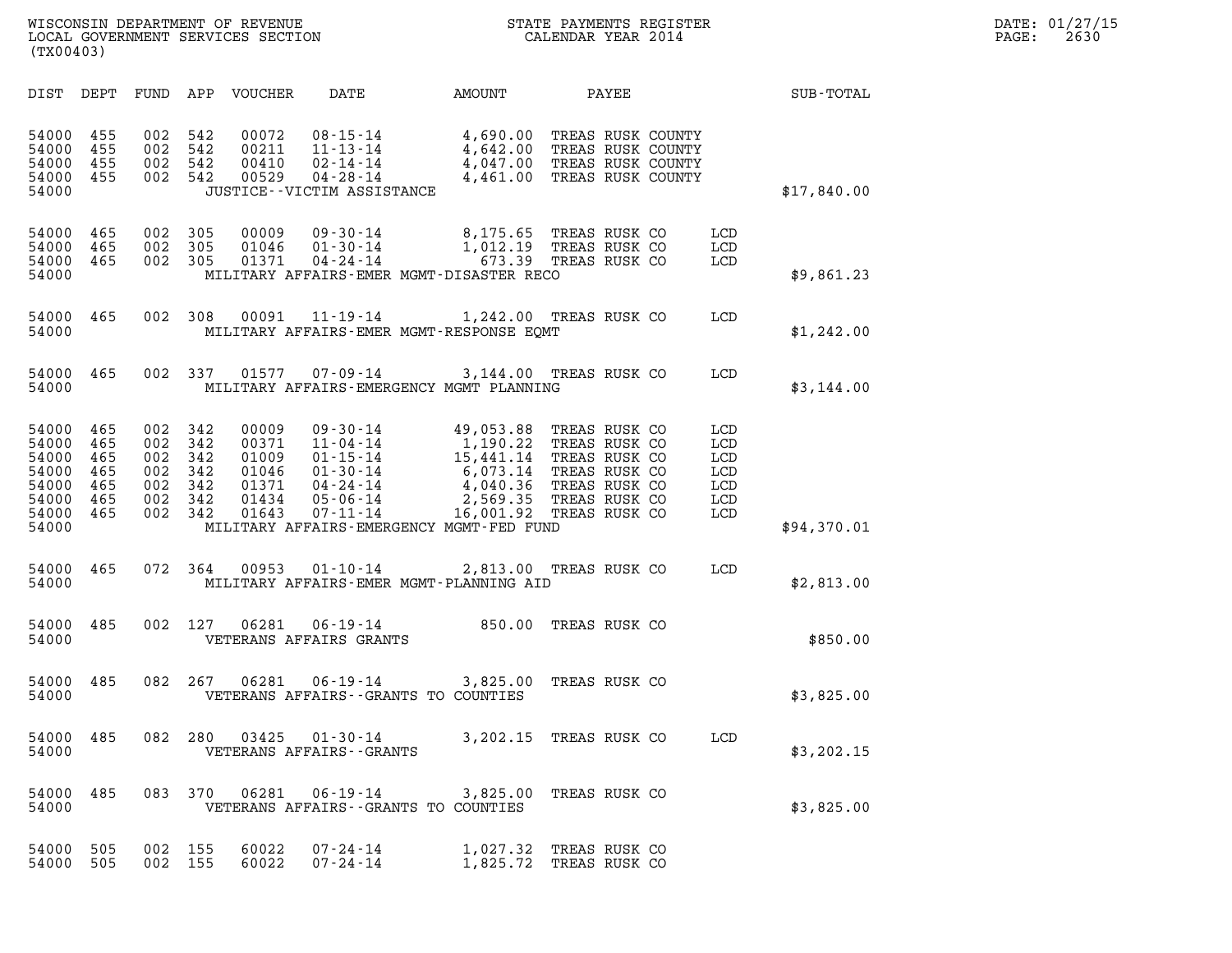| (TX00403)                                                                                                                                                                   |                                                                                                                                                                             |                                                                                                                                                                             |                                                                                                                                                                                                                               |      |        |                                                                                                     |                                          |  |  |  |  |
|-----------------------------------------------------------------------------------------------------------------------------------------------------------------------------|-----------------------------------------------------------------------------------------------------------------------------------------------------------------------------|-----------------------------------------------------------------------------------------------------------------------------------------------------------------------------|-------------------------------------------------------------------------------------------------------------------------------------------------------------------------------------------------------------------------------|------|--------|-----------------------------------------------------------------------------------------------------|------------------------------------------|--|--|--|--|
| DEPT                                                                                                                                                                        | FUND                                                                                                                                                                        | APP                                                                                                                                                                         | <b>VOUCHER</b>                                                                                                                                                                                                                | DATE | AMOUNT | PAYEE                                                                                               | SUB-TOTAL                                |  |  |  |  |
| 505<br>505<br>505<br>505<br>505<br>505<br>505<br>505<br>505<br>505<br>505<br>505<br>505<br>505<br>505<br>505<br>505                                                         | 002<br>002<br>002<br>002<br>002<br>002<br>002<br>002<br>002<br>002<br>002<br>002<br>002<br>002<br>002<br>002<br>002                                                         | 155<br>155<br>155<br>155<br>155<br>155<br>155<br>155<br>155<br>155<br>155<br>155<br>155<br>155<br>155<br>155                                                                |                                                                                                                                                                                                                               |      |        |                                                                                                     | \$34,206.31                              |  |  |  |  |
| 505                                                                                                                                                                         | 002                                                                                                                                                                         |                                                                                                                                                                             |                                                                                                                                                                                                                               |      |        |                                                                                                     | \$34,400.00                              |  |  |  |  |
| 505<br>505<br>505<br>505<br>505<br>505<br>505<br>505<br>505<br>505<br>505<br>505<br>505<br>505<br>505<br>505<br>505<br>505<br>505<br>505<br>505<br>505<br>505<br>505<br>505 | 035<br>035<br>035<br>035<br>035<br>035<br>035<br>035<br>035<br>035<br>035<br>035<br>035<br>035<br>035<br>035<br>035<br>035<br>035<br>035<br>035<br>035<br>035<br>035<br>035 | 371<br>371<br>371<br>371<br>371<br>371<br>371<br>371<br>371<br>371<br>371<br>371<br>371<br>371<br>371<br>371<br>371<br>371<br>371<br>371<br>371<br>371<br>371<br>371<br>371 | 60022<br>60022<br>60100<br>60138<br>60138<br>60138<br>60235<br>60235<br>60235<br>60389<br>60389<br>60389<br>60450<br>60450<br>60450<br>60632<br>60632<br>60673<br>60673<br>60702<br>60702<br>60702<br>60774<br>60774<br>60774 |      |        |                                                                                                     | \$12,774.16                              |  |  |  |  |
|                                                                                                                                                                             |                                                                                                                                                                             |                                                                                                                                                                             | 155                                                                                                                                                                                                                           | 743  |        | DOA-HOUSING ASSISTANCE-FEDERAL FUNDS<br>DOA--HOUSING ASSISTANCE GRANTS<br>DOA--PUBLIC BENEFITS FUND | 04604  01-10-14  34,400.00 TREAS RUSK CO |  |  |  |  |

54000 505 089 166 00177 08-11-14 38,893.00 TREAS RUSK CNTY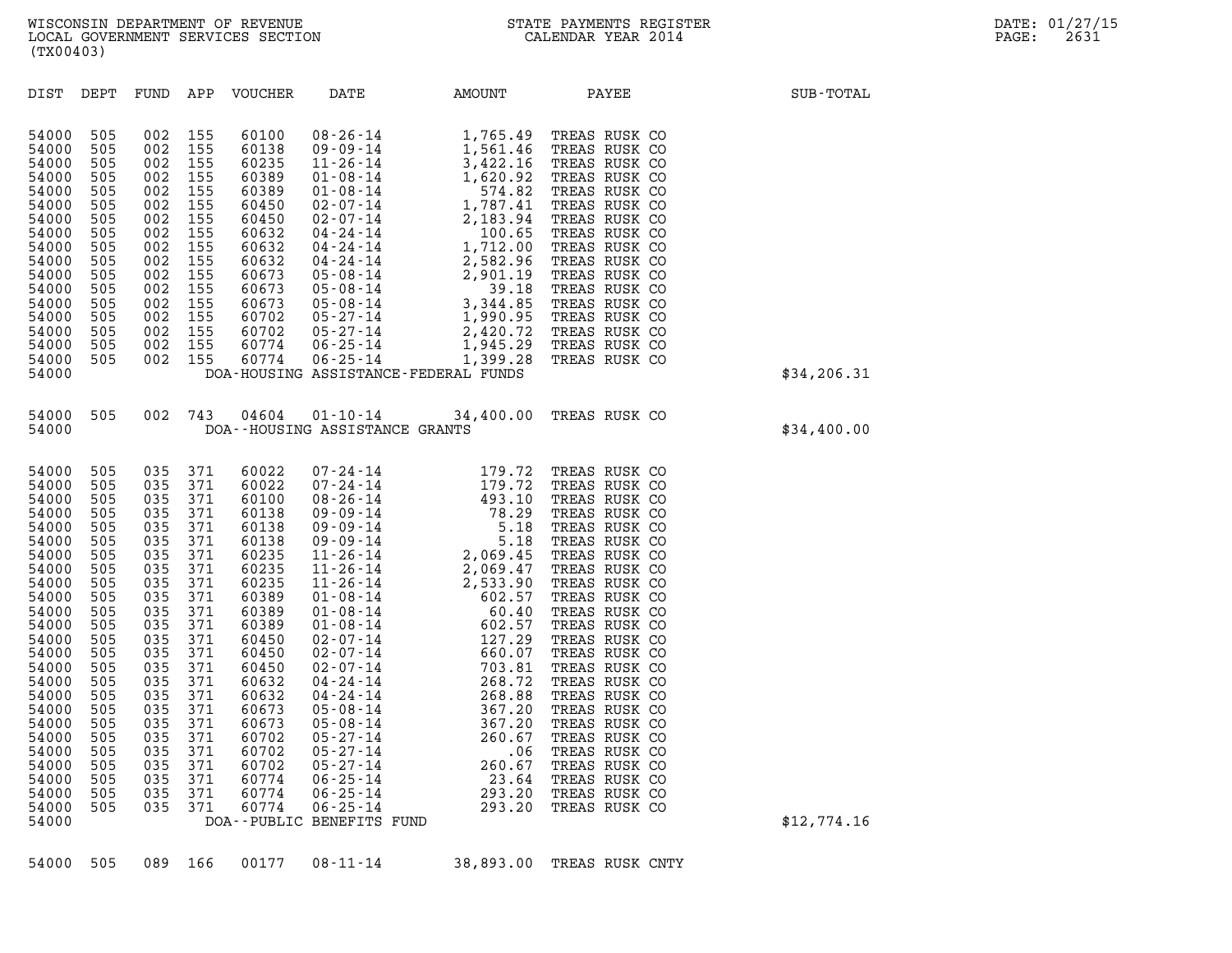| DATE: | 01/27/15 |
|-------|----------|
| PAGE: | 2632     |

| WISCONSIN DEPARTMENT OF REVENUE<br>LOCAL GOVERNMENT SERVICES SECTION<br>(TX00403) |                |            |                |                                                           |                                          | STATE PAYMENTS REGISTER<br>CALENDAR YEAR 2014                   |            | DATE: 01/27/15<br>PAGE:<br>2632 |  |
|-----------------------------------------------------------------------------------|----------------|------------|----------------|-----------------------------------------------------------|------------------------------------------|-----------------------------------------------------------------|------------|---------------------------------|--|
| DIST DEPT                                                                         | FUND           |            | APP VOUCHER    | DATE                                                      | AMOUNT                                   | PAYEE                                                           |            | SUB-TOTAL                       |  |
| 54000<br>505<br>54000                                                             | 089            | 166        | 05140          | DOA--LAND INFORMATION FUND                                |                                          | 01-28-14 1,000.00 TREAS RUSK CNTY                               |            | \$39,893.00                     |  |
| 54000<br>835<br>54000<br>835<br>54000                                             | 002<br>002 105 | 105        | 44318<br>81425 | 07-28-14<br>11-17-14<br>REVENUE - - STATE SHARED REVENUES | 935,537.67                               | 166,255.14 TREAS RUSK CO<br>TREAS RUSK CO                       | LCD<br>LCD | \$1,101,792.81                  |  |
| 54000<br>835<br>54000                                                             | 002            | 109        | 01054          | $07 - 28 - 14$<br>REVENUE - - EXEMPT COMPUTER AID         |                                          | 7,368.00 TREAS RUSK CO                                          | LCD        | \$7,368.00                      |  |
| 54000<br>835<br>54000<br>835<br>54000                                             | 002<br>002     | 302<br>302 | 10109<br>11109 | 07-28-14                                                  | REVENUE-FIRST DOLLAR/SCHOOL LEVY CREDITS | 07-28-14 1,939,010.78 TREAS RUSK CO<br>655,116.34 TREAS RUSK CO | LCD<br>LCD | \$2,594,127.12                  |  |
| 54000<br>835<br>54000                                                             |                | 021 363    | 37390          | $03 - 24 - 14$<br>REVENUE--LOTTERY CREDIT -               |                                          | 543,919.56 TREAS RUSK CO                                        | LCD        | \$543,919.56                    |  |
| 54000                                                                             |                |            |                | DISTRICT TOTAL APPROPRIATIONS                             |                                          |                                                                 |            | \$8,442,676.97                  |  |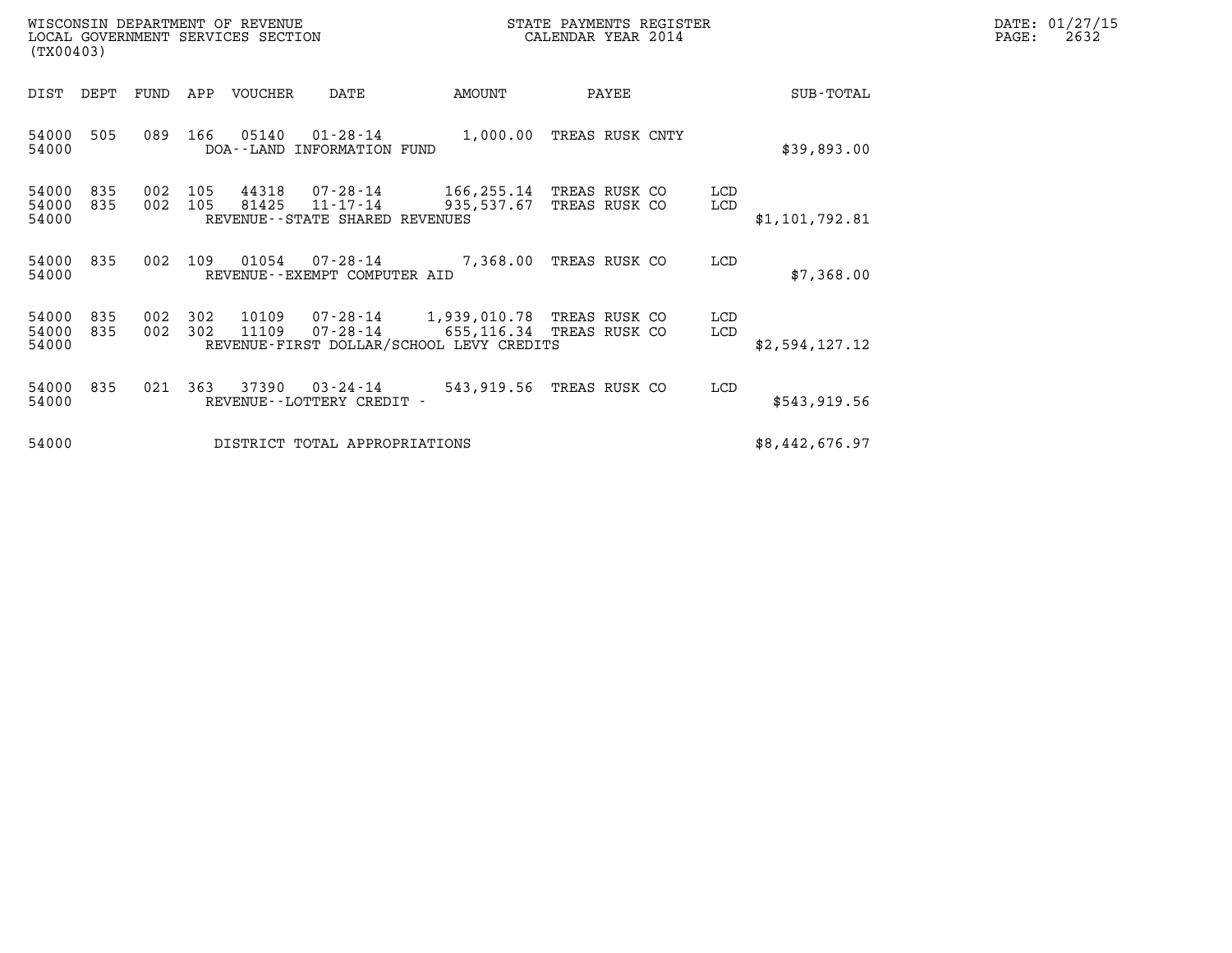| (TX00403)                                 |                          |                                          |            | WISCONSIN DEPARTMENT OF REVENUE<br>LOCAL GOVERNMENT SERVICES SECTION |                                                                                         |                                              | DATE: 01/27/15<br>$\mathtt{PAGE:}$<br>2633                                                                                                  |              |  |
|-------------------------------------------|--------------------------|------------------------------------------|------------|----------------------------------------------------------------------|-----------------------------------------------------------------------------------------|----------------------------------------------|---------------------------------------------------------------------------------------------------------------------------------------------|--------------|--|
|                                           | DIST DEPT                |                                          |            | FUND APP VOUCHER                                                     | DATE                                                                                    | AMOUNT                                       | PAYEE                                                                                                                                       | SUB-TOTAL    |  |
| 54002 165<br>54002                        |                          |                                          |            |                                                                      |                                                                                         | SAFETY/PROF SERV--FIRE INSURANCE DUES        | 002 225 01339 06-30-14 1,347.72 TREAS TN ATLANTA                                                                                            | \$1,347.72   |  |
| 54002 370<br>54002                        |                          | 000                                      | 001        |                                                                      | 01DNR  06-19-14  726.75  TREAS TOWN ATLANTA<br>NAT RESOURCES-SEVERANCE/YIELD/WITHDRAWAL | \$726.75                                     |                                                                                                                                             |              |  |
| 54002<br>54002 370<br>54002               | 370                      | 012 571<br>012 571                       |            | 38110                                                                |                                                                                         | NAT RESOURCES--FOREST CROP/MFL/CO FOREST     | 38110  06-16-14  615.26  TREAS TN ATLANTA<br>06-16-14 1,476.85 TREAS TN ATLANTA                                                             | \$2,092.11   |  |
| 54002<br>54002<br>54002<br>54002<br>54002 | 395<br>395<br>395<br>395 | 011 191<br>011 191<br>011 191<br>011 191 |            | 05338<br>11338<br>21338<br>31338                                     | 10-06-14                                                                                | TRANSPORTATION - - GENERAL TRANSP AIDS - GTA | 01-06-14 27,473.36 TOWN OF ATLANTA<br>04-07-14 27,473.36 TOWN OF ATLANTA<br>07-07-14 27,473.36 TOWN OF ATLANTA<br>27,473.39 TOWN OF ATLANTA | \$109,893.47 |  |
| 54002<br>54002<br>54002                   | 835<br>835               | 002<br>002                               | 105<br>105 | 81392                                                                | $11 - 17 - 14$<br>REVENUE--STATE SHARED REVENUES                                        |                                              | 44285 07-28-14 7,953.32 TREAS TN ATLANTA<br>45,182.49 TREAS TN ATLANTA                                                                      | \$53,135.81  |  |
| 54002                                     |                          |                                          |            |                                                                      | DISTRICT TOTAL APPROPRIATIONS                                                           | \$167, 195.86                                |                                                                                                                                             |              |  |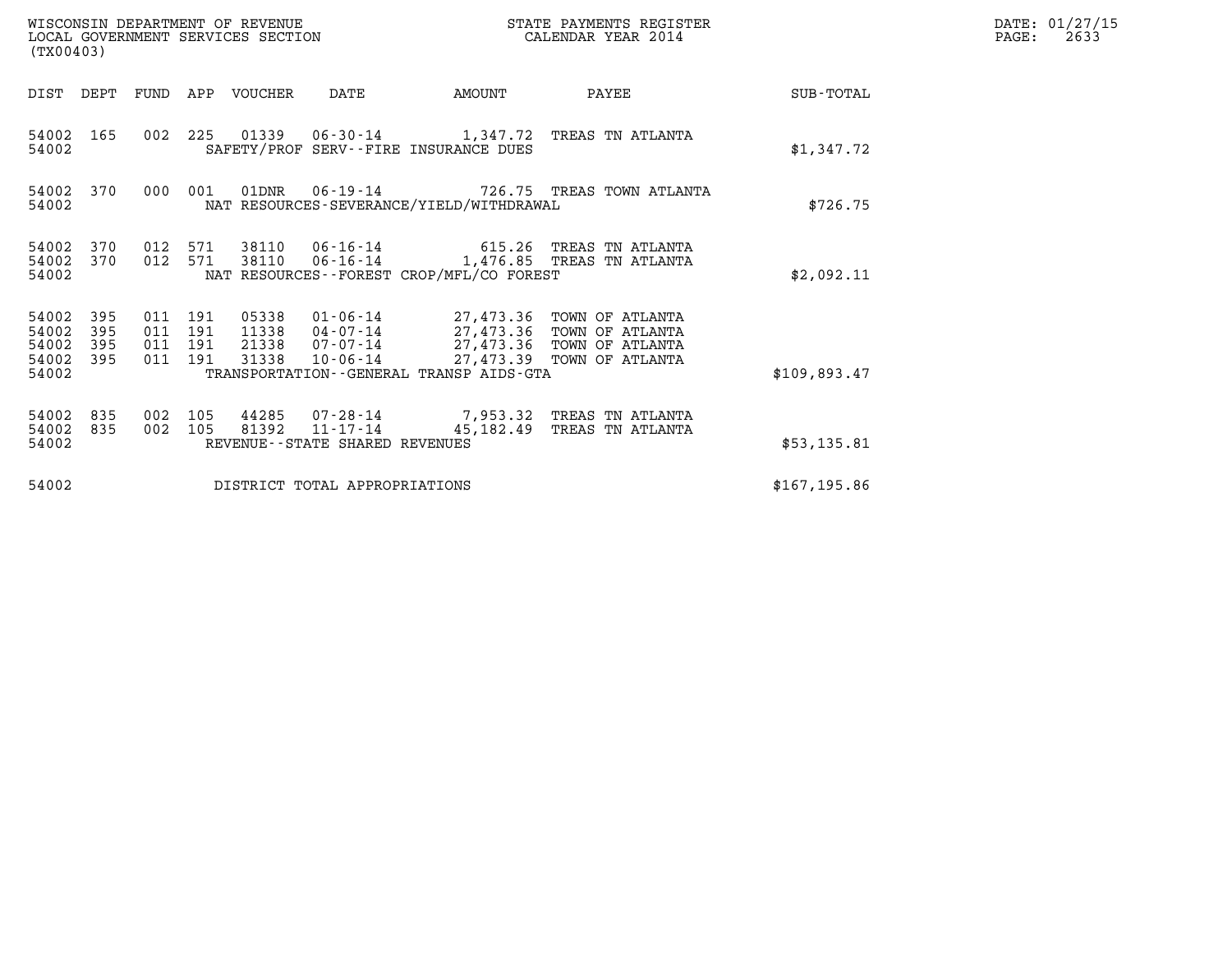| (TX00403)                                 |                          |                                          |                                 | WISCONSIN DEPARTMENT OF REVENUE<br>LOCAL GOVERNMENT SERVICES SECTION |                                          | STATE PAYMENTS REGISTER<br>CALENDAR YEAR 2014                                                                                                                           |              | DATE: 01/27/15<br>$\mathtt{PAGE:}$<br>2634 |
|-------------------------------------------|--------------------------|------------------------------------------|---------------------------------|----------------------------------------------------------------------|------------------------------------------|-------------------------------------------------------------------------------------------------------------------------------------------------------------------------|--------------|--------------------------------------------|
|                                           |                          |                                          | DIST DEPT FUND APP VOUCHER DATE |                                                                      |                                          |                                                                                                                                                                         |              |                                            |
| 54004 165<br>54004                        |                          |                                          |                                 |                                                                      | SAFETY/PROF SERV--FIRE INSURANCE DUES    | 002 225 01340 06-30-14 2,551.68 TREAS TN BIG BEND                                                                                                                       | \$2,551.68   |                                            |
| 54004 370<br>54004                        |                          | 000 001                                  |                                 |                                                                      | NAT RESOURCES-SEVERANCE/YIELD/WITHDRAWAL | 03DNR 11-04-14 119.88 TREAS TOWN BIG BEND                                                                                                                               | \$119.88     |                                            |
| 54004 370<br>54004 370<br>54004           |                          | 012 571<br>012 571                       |                                 |                                                                      | NAT RESOURCES--FOREST CROP/MFL/CO FOREST | 38111  06-16-14  316.07  TREAS TN BIG BEND<br>38111  06-16-14  396.00 TREAS TN BIG BEND                                                                                 | \$712.07     |                                            |
| 54004 370<br>54004                        |                          |                                          | 012 579 19702                   |                                                                      | NAT RESOURCES--AIDS IN LIEU OF TAXES     | 04-16-14 900.68 TREAS TN BIG BEND                                                                                                                                       | \$900.68     |                                            |
| 54004<br>54004<br>54004<br>54004<br>54004 | 395<br>395<br>395<br>395 | 011 191<br>011 191<br>011 191<br>011 191 | 31339                           | 10-06-14                                                             | TRANSPORTATION--GENERAL TRANSP AIDS-GTA  | 05339  01-06-14  22,958.86  TOWN OF BIG BEND<br>11339  04-07-14  22,958.86  TOWN OF BIG BEND<br>21339 07-07-14 22,958.86 TOWN OF BIG BEND<br>22,958.88 TOWN OF BIG BEND | \$91,835.46  |                                            |
| 54004 835<br>54004 835<br>54004           |                          | 002 105<br>002 105                       |                                 | 81393 11-17-14<br>REVENUE - - STATE SHARED REVENUES                  |                                          | 44286 07-28-14 941.98 TREAS TN BIG BEND<br>5,337.89 TREAS TN BIG BEND                                                                                                   | \$6,279.87   |                                            |
| 54004                                     |                          |                                          |                                 | DISTRICT TOTAL APPROPRIATIONS                                        |                                          |                                                                                                                                                                         | \$102,399.64 |                                            |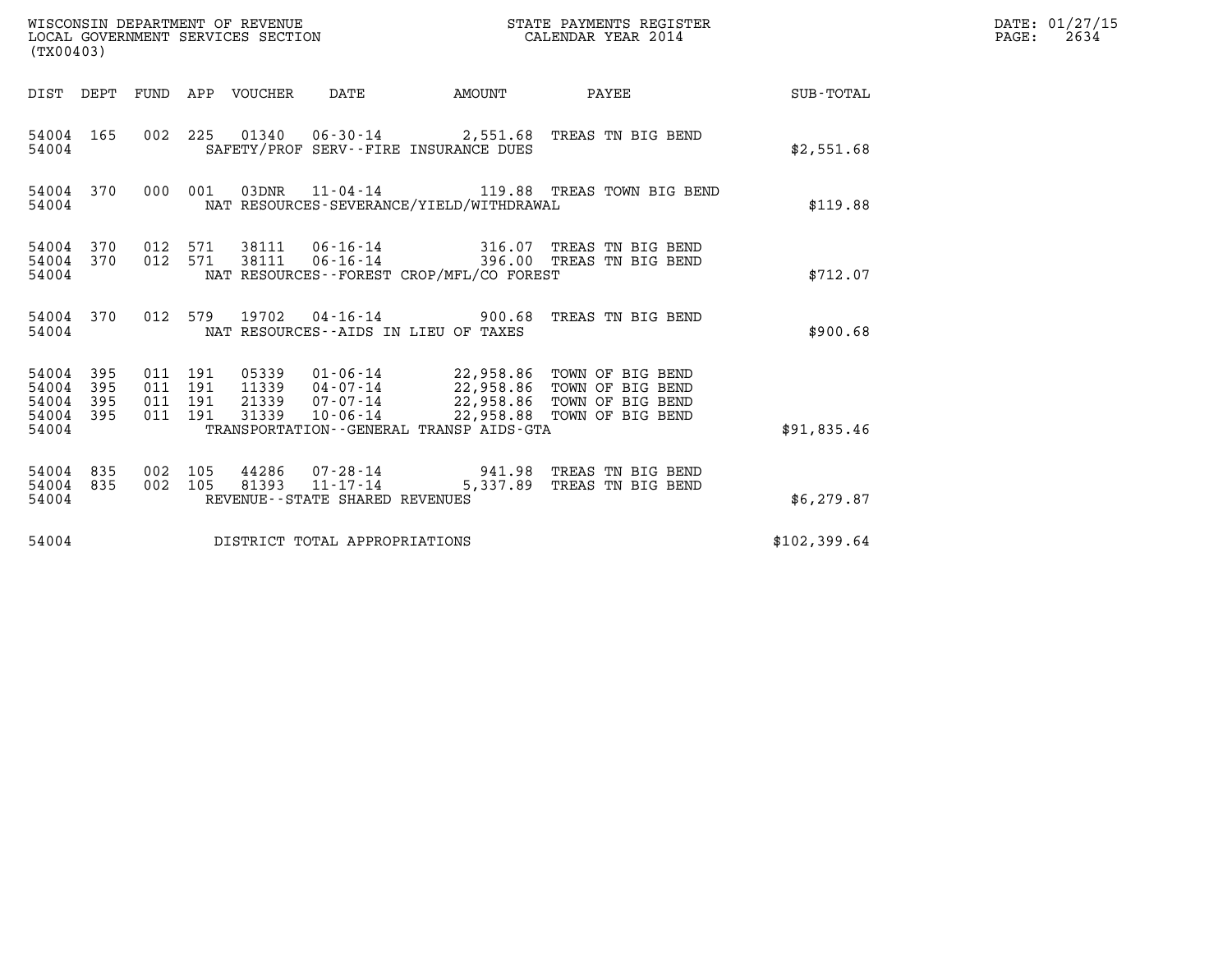| WISCONSIN DEPARTMENT OF REVENUE   | STATE PAYMENTS REGISTER | DATE: 01/27/15 |
|-----------------------------------|-------------------------|----------------|
| LOCAL GOVERNMENT SERVICES SECTION | CALENDAR YEAR 2014      | 2635<br>PAGE:  |

| (TX00403)                                                       |                                                                              |                                   | WISCONSIN DEPARTMENT OF REVENUE<br>LOCAL GOVERNMENT SERVICES SECTION TERM CALENDAR YEAR 2014 |                                                                                                                                                              |             | DATE: 01/27/15<br>PAGE:<br>2635 |
|-----------------------------------------------------------------|------------------------------------------------------------------------------|-----------------------------------|----------------------------------------------------------------------------------------------|--------------------------------------------------------------------------------------------------------------------------------------------------------------|-------------|---------------------------------|
|                                                                 |                                                                              |                                   | DIST DEPT FUND APP VOUCHER DATE AMOUNT PAYEE                                                 |                                                                                                                                                              | SUB-TOTAL   |                                 |
| 54006 165<br>54006                                              |                                                                              |                                   | SAFETY/PROF SERV--FIRE INSURANCE DUES                                                        | 002 225 01341 06-30-14 287.51 TREAS TN BIG FALLS                                                                                                             | \$287.51    |                                 |
| 54006<br>370<br>54006<br>370<br>54006 370<br>54006              | 000 001<br>01DNR<br>000 001<br>02DNR<br>000 001 03DNR                        |                                   | NAT RESOURCES-SEVERANCE/YIELD/WITHDRAWAL                                                     | 06-19-14 575.74 TREAS TOWN BIG FALLS<br>09-11-14 1,811.81 TREAS TOWN BIG FLATS<br>11-04-14 2,270.19 TREAS TOWN BIG FALLS                                     | \$4,657.74  |                                 |
| 54006 370<br>54006                                              | 002 503 17092                                                                |                                   | NAT RESOURCES--AIDS IN LIEU OF TAXES                                                         | 02-14-14 2,219.03 TREAS TN BIG FALLS<br>TOWN SHARE 88.50                                                                                                     | \$2,219.03  |                                 |
| 54006 370<br>54006                                              | 012 571 38112                                                                |                                   | NAT RESOURCES - - FOREST CROP/MFL/CO FOREST                                                  | 06-16-14 1,956.41 TREAS TN BIG FALLS                                                                                                                         | \$1,956.41  |                                 |
| 54006 370<br>54006 370<br>54006                                 | 012 579 19703<br>012 579 19703                                               |                                   | NAT RESOURCES--AIDS IN LIEU OF TAXES                                                         | 04-16-14 586.87 TREAS TN BIG FALLS<br>04-16-14 913.13 TREAS TN BIG FALLS                                                                                     | \$1,500.00  |                                 |
| 54006 395<br>54006<br>395<br>54006<br>395<br>54006 395<br>54006 | 011 191<br>05340<br>011 191<br>11340<br>21340<br>011 191<br>011 191<br>31340 |                                   | TRANSPORTATION--GENERAL TRANSP AIDS-GTA                                                      | 01-06-14 12,146.28 TOWN OF BIG FALLS<br>04-07-14 12,146.28 TOWN OF BIG FALLS<br>07-07-14 12,146.28 TOWN OF BIG FALLS<br>10-06-14 12,146.31 TOWN OF BIG FALLS | \$48,585.15 |                                 |
| 54006 835<br>54006 835<br>54006                                 | 002 105<br>002 105                                                           | REVENUE - - STATE SHARED REVENUES |                                                                                              | 44287  07-28-14  4,726.63  TREAS TN BIG FALLS<br>81394  11-17-14  26,713.89  TREAS TN BIG FALLS                                                              | \$31,440.52 |                                 |
|                                                                 | 54006 DISTRICT TOTAL APPROPRIATIONS                                          |                                   |                                                                                              |                                                                                                                                                              | \$90,646.36 |                                 |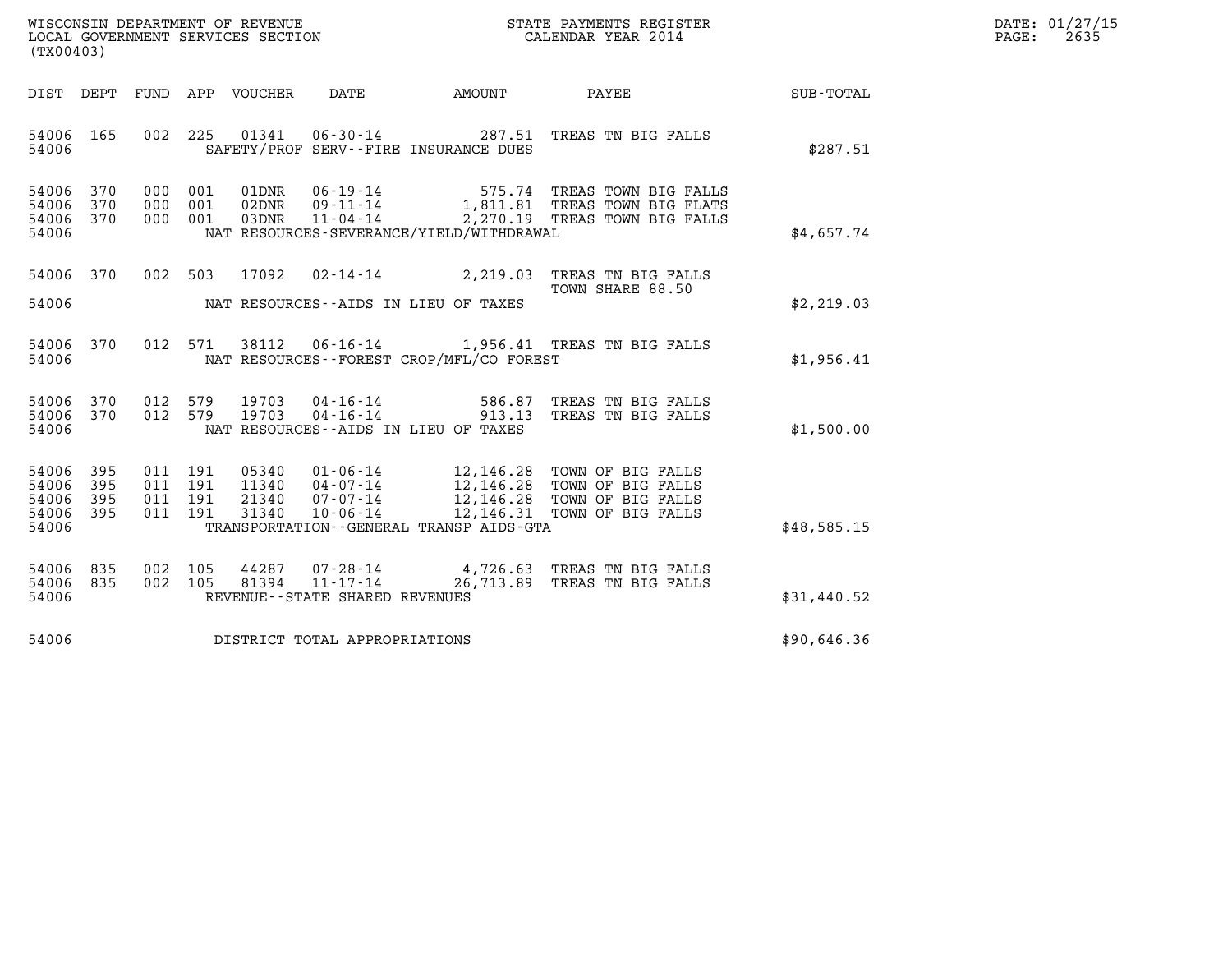| DATE: | 01/27/15 |
|-------|----------|
| PAGE: | 2636     |

| (TX00403)                                         |                        |                                          |  |                                   |                                          | WISCONSIN DEPARTMENT OF REVENUE<br>LOCAL GOVERNMENT SERVICES SECTION<br>(TYO0403)                                                                                                            |             | DATE: 01/27/15<br>PAGE: 2636 |
|---------------------------------------------------|------------------------|------------------------------------------|--|-----------------------------------|------------------------------------------|----------------------------------------------------------------------------------------------------------------------------------------------------------------------------------------------|-------------|------------------------------|
|                                                   |                        |                                          |  |                                   |                                          | DIST DEPT FUND APP VOUCHER DATE AMOUNT PAYEE TOTAL                                                                                                                                           |             |                              |
| 54008                                             | 54008 165              |                                          |  |                                   | SAFETY/PROF SERV--FIRE INSURANCE DUES    | 002 225 01342 06-30-14 107.82 TREAS TN CEDAR RAPIDS                                                                                                                                          | \$107.82    |                              |
| 54008                                             | 54008 370              |                                          |  |                                   | NAT RESOURCES-SEVERANCE/YIELD/WITHDRAWAL | 000 001 01DNR 06-19-14 1,207.65 TREAS TOWN CEDAR RAPIDS                                                                                                                                      | \$1,207.65  |                              |
| 54008                                             |                        |                                          |  |                                   | NAT RESOURCES--AIDS IN LIEU OF TAXES     | 54008 370 002 503 17093 02-14-14 448.48 TREAS TN CEDAR RAPIDS<br>TOWN SHARE 0.00                                                                                                             | \$448.48    |                              |
| 54008                                             |                        |                                          |  |                                   | NAT RESOURCES--FOREST CROP/MFL/CO FOREST | 54008 370 012 571 38113 06-16-14 2,999.60 TREAS TN CEDAR RAPIDS<br>54008 370 012 571 38113 06-16-14 269.96 TREAS TN CEDAR RAPIDS                                                             | \$3,269.56  |                              |
| 54008                                             | 54008 370              |                                          |  |                                   | NAT RESOURCES -- AIDS IN LIEU OF TAXES   | 012 579 19704 04-16-14 7,446.14 TREAS TN CEDAR RAPIDS                                                                                                                                        | \$7,446.14  |                              |
| 54008 395<br>54008<br>54008<br>54008 395<br>54008 | 395<br>395             | 011 191<br>011 191<br>011 191<br>011 191 |  |                                   | TRANSPORTATION--GENERAL TRANSP AIDS-GTA  | 05341 01-06-14 9,965.77 TOWN OF CEDAR RAPIDS<br>11341 04-07-14 9,965.77 TOWN OF CEDAR RAPIDS<br>21341 07-07-14 9,965.77 TOWN OF CEDAR RAPIDS<br>31341 10-06-14 9,965.80 TOWN OF CEDAR RAPIDS | \$39,863.11 |                              |
| 54008                                             | 54008 835<br>54008 835 | 002 105<br>002 105                       |  | REVENUE - - STATE SHARED REVENUES |                                          | 44288  07-28-14  79.87 TREAS TN CEDAR RAPIDS<br>81395  11-17-14  452.59 TREAS TN CEDAR RAPIDS                                                                                                | \$532.46    |                              |
| 54008                                             |                        |                                          |  | DISTRICT TOTAL APPROPRIATIONS     |                                          |                                                                                                                                                                                              | \$52,875.22 |                              |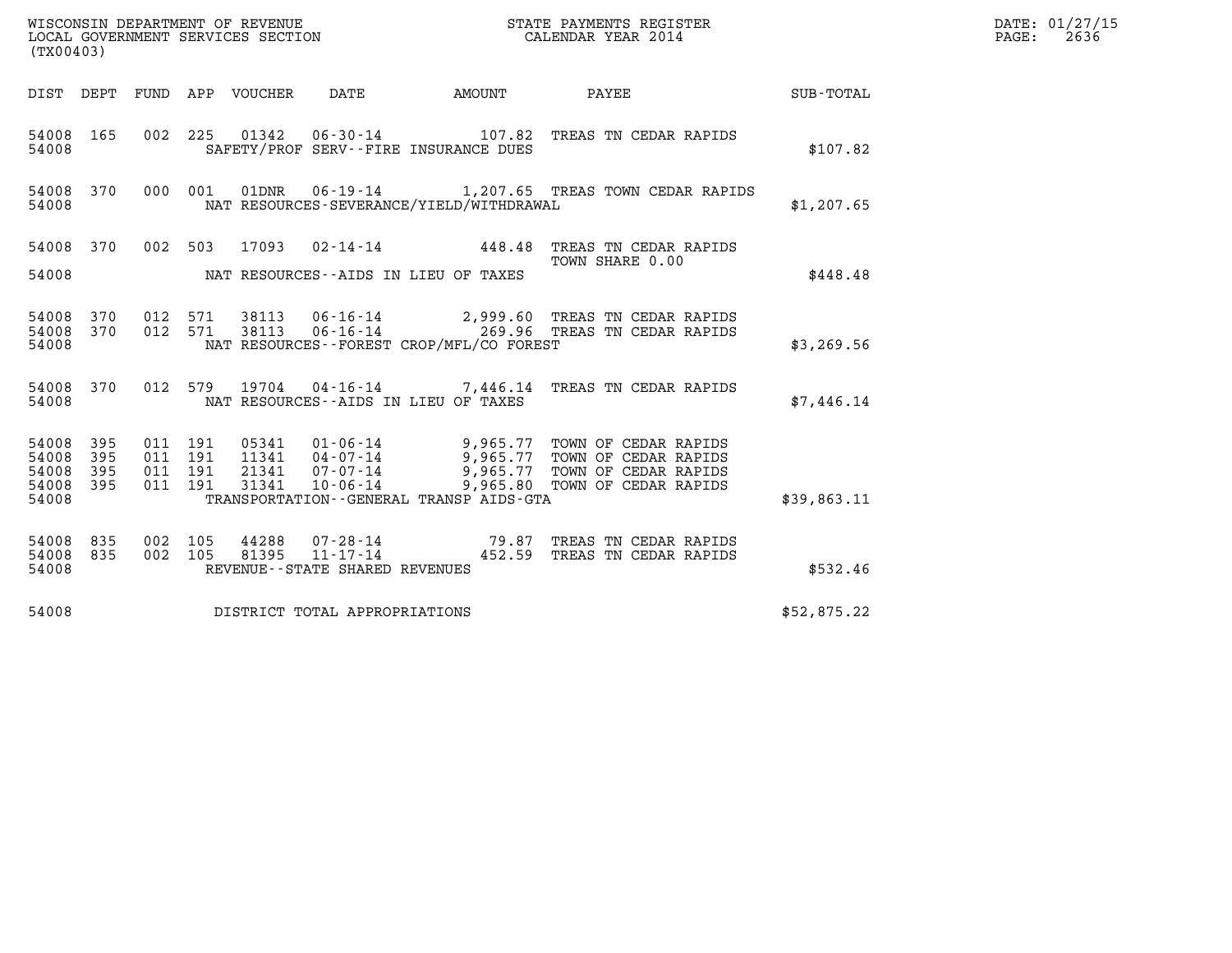| (TX00403)                                     |                     |                    |                                                 |                                                     |                                                                                                                                        | DATE: 01/27/15<br>2637<br>PAGE:                                                 |              |  |
|-----------------------------------------------|---------------------|--------------------|-------------------------------------------------|-----------------------------------------------------|----------------------------------------------------------------------------------------------------------------------------------------|---------------------------------------------------------------------------------|--------------|--|
|                                               |                     |                    | DIST DEPT FUND APP VOUCHER                      | DATE                                                | AMOUNT PAYEE                                                                                                                           |                                                                                 | SUB-TOTAL    |  |
| 54010 165<br>54010                            |                     |                    |                                                 |                                                     | 002 225 01343 06-30-14 1,743.05 TREAS TN DEWEY<br>SAFETY/PROF SERV--FIRE INSURANCE DUES                                                |                                                                                 | \$1,743.05   |  |
| 54010 370<br>54010                            |                     |                    | 000 001<br>01DNR                                |                                                     | NAT RESOURCES-SEVERANCE/YIELD/WITHDRAWAL                                                                                               | 06-19-14 632.89 TREAS TOWN DEWEY                                                | \$832.89     |  |
| 54010 370<br>54010 370<br>54010               |                     | 012 571<br>012 571 |                                                 |                                                     | NAT RESOURCES - - FOREST CROP/MFL/CO FOREST                                                                                            | 38114  06-16-14  72.00 TREAS TN DEWEY<br>38114  06-16-14  728.52 TREAS TN DEWEY | \$800.52     |  |
| 54010 370<br>54010                            |                     |                    |                                                 | NAT RESOURCES -- RU RECYCLING GRANT                 | 074 670 41975 05-23-14 2,821.02 TREAS TN DEWEY                                                                                         |                                                                                 | \$2,821.02   |  |
| 54010 395<br>54010                            |                     |                    |                                                 | TRANSPORTATION--FLOOD DAMAGE AID                    | 011 174 26373 10-06-14 2,961.13 TREAS TN DEWEY                                                                                         |                                                                                 | \$2,961.13   |  |
| 54010 395<br>54010<br>54010<br>54010<br>54010 | 395<br>- 395<br>395 | 011 191            | 011 191<br>011 191<br>011 191<br>21342<br>31342 | $07 - 07 - 14$<br>$10 - 06 - 14$                    | 05342  01-06-14  19,815.22  TOWN OF DEWEY<br>11342  04-07-14  19,815.22  TOWN OF DEWEY<br>TRANSPORTATION - - GENERAL TRANSP AIDS - GTA | 19,815.22 TOWN OF DEWEY<br>19,815.24 TOWN OF DEWEY                              | \$79, 260.90 |  |
| 54010 835<br>54010 835<br>54010               |                     | 002 105<br>002 105 | 44289<br>81396                                  | $11 - 17 - 14$<br>REVENUE - - STATE SHARED REVENUES | 07-28-14 7,147.50 TREAS TN DEWEY                                                                                                       | 40,037.47 TREAS TN DEWEY                                                        | \$47,184.97  |  |
| 54010 835<br>54010                            |                     |                    |                                                 | REVENUE--EXEMPT COMPUTER AID                        | 002 109 03227 07-28-14 1.00 TREAS TN DEWEY                                                                                             |                                                                                 | \$1.00       |  |
| 54010                                         |                     |                    | DISTRICT TOTAL APPROPRIATIONS                   |                                                     |                                                                                                                                        |                                                                                 | \$135,605.48 |  |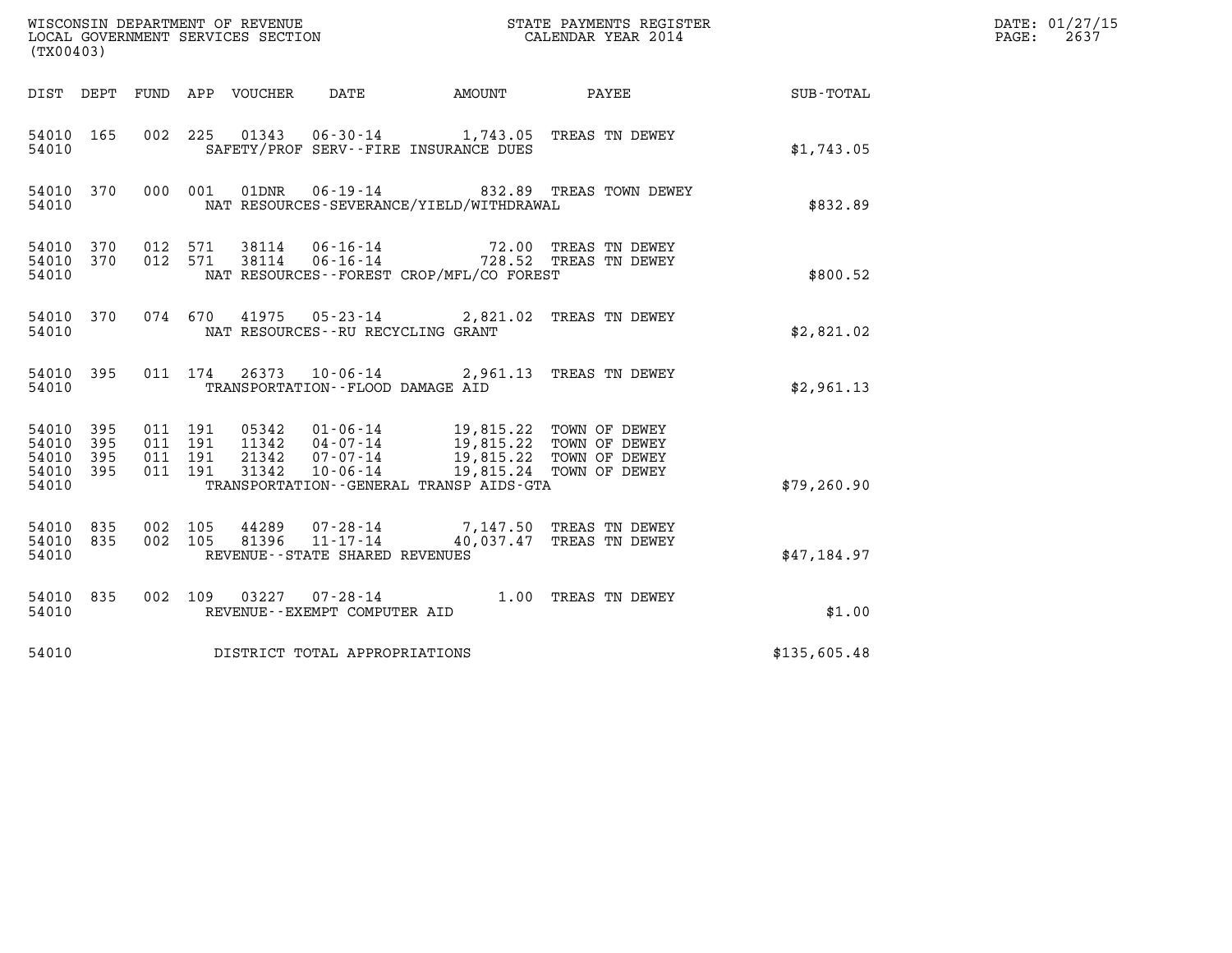| (TX00403)                                                                                                | WISCONSIN DEPARTMENT OF REVENUE<br>LOCAL GOVERNMENT SERVICES SECTION                                                                                                    | STATE PAYMENTS REGISTER<br>CALENDAR YEAR 2014 |              | DATE: 01/27/15<br>$\mathtt{PAGE}$ :<br>2638 |
|----------------------------------------------------------------------------------------------------------|-------------------------------------------------------------------------------------------------------------------------------------------------------------------------|-----------------------------------------------|--------------|---------------------------------------------|
| DIST DEPT FUND APP VOUCHER                                                                               | <b>AMOUNT</b><br>DATE                                                                                                                                                   | PAYEE                                         | SUB-TOTAL    |                                             |
| 54012 165<br>54012                                                                                       | 002 225 01344 06-30-14 2,012.59 TREAS TN FLAMBEAU<br>SAFETY/PROF SERV--FIRE INSURANCE DUES                                                                              |                                               | \$2,012.59   |                                             |
| 54012 370<br>012 571<br>54012                                                                            | 38115<br>06-16-14 381.19 TREAS TN FLAMBEAU<br>NAT RESOURCES - - FOREST CROP/MFL/CO FOREST                                                                               |                                               | \$381.19     |                                             |
| 54012<br>011 191<br>395<br>54012<br>395<br>011 191<br>54012<br>395<br>011 191<br>011 191<br>54012<br>395 | 01-06-14 20,446.89 TOWN OF FLAMBEAU<br>05343<br>11343  04-07-14  20,446.89  TOWN OF FLAMBEAU<br>21343  07-07-14  20,446.89  TOWN OF FLAMBEAU<br>31343<br>$10 - 06 - 14$ | 20,446.90 TOWN OF FLAMBEAU                    |              |                                             |
| 54012                                                                                                    | TRANSPORTATION--GENERAL TRANSP AIDS-GTA                                                                                                                                 |                                               | \$81,787.57  |                                             |
| 54012 505<br>002 174<br>54012                                                                            | 58920  04-30-14   15,948.00   TREAS TN FLAMBEAU<br>DOA--TRANSMISSION LINE FEE DISTRIBUTION                                                                              |                                               | \$15,948.00  |                                             |
| 54012 835<br>002 105<br>54012 835<br>002 105<br>54012                                                    | 44290  07-28-14  6,546.59  TREAS TN FLAMBEAU<br>81397  11-17-14  38,324.65  TREAS TN FLAMBEAU<br>REVENUE - - STATE SHARED REVENUES                                      |                                               | \$44,871.24  |                                             |
| 54012 835<br>002 109<br>54012                                                                            | 03228<br>REVENUE--EXEMPT COMPUTER AID                                                                                                                                   |                                               | \$16.00      |                                             |
| 54012 835<br>54012                                                                                       | 021  363  36308  03-24-14  1,892.86  TREAS TN FLAMBEAU<br>REVENUE--LOTTERY CREDIT -                                                                                     |                                               | \$1,892.86   |                                             |
| 54012                                                                                                    | DISTRICT TOTAL APPROPRIATIONS                                                                                                                                           |                                               | \$146,909.45 |                                             |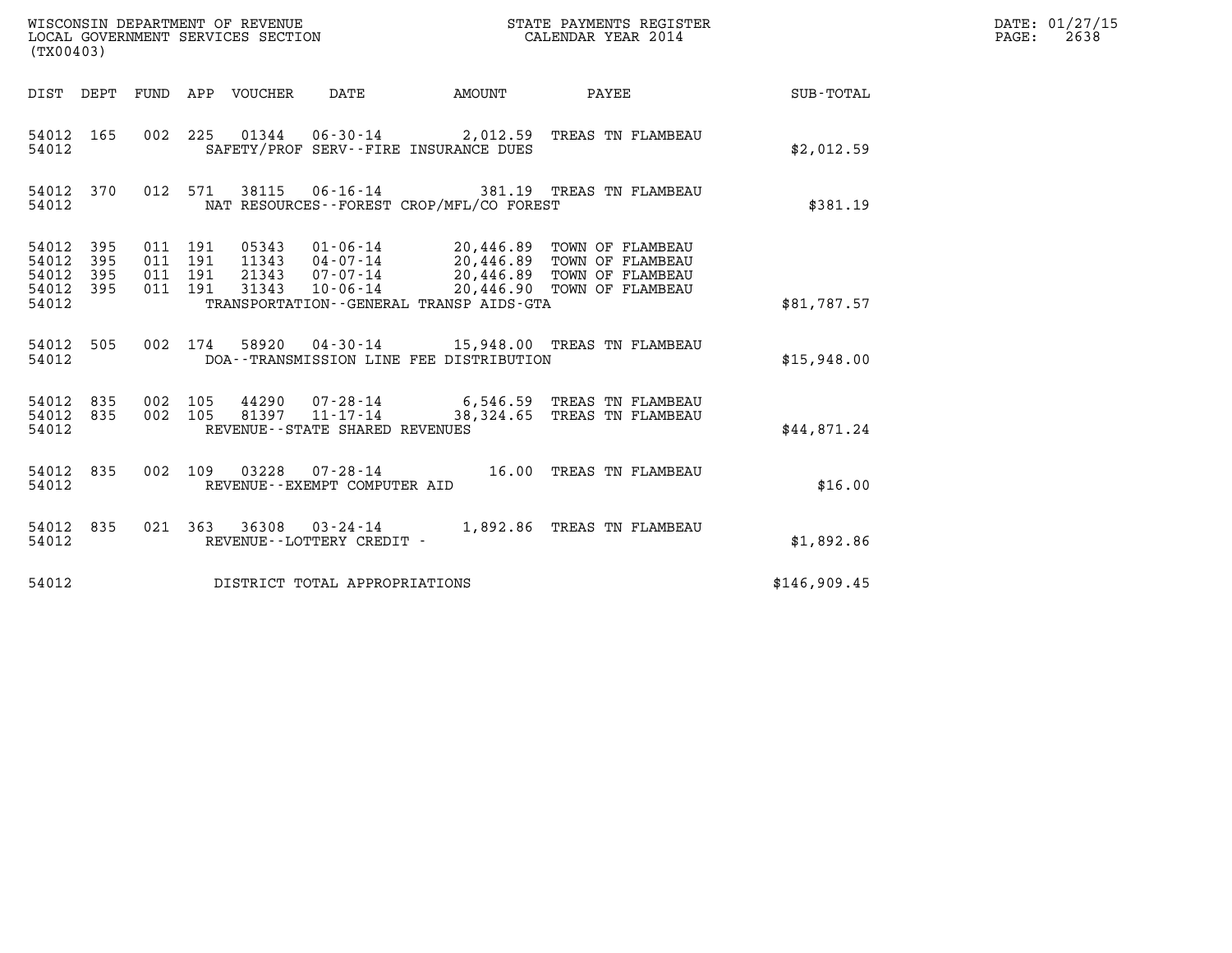| (TX00403)                                             |           |                                          |               |                                   |                                                                                                                                                                                                                      |                                                                                                                                                                                                                                        |                                                        | DATE: 01/27/15<br>$\mathtt{PAGE:}$<br>2639 |
|-------------------------------------------------------|-----------|------------------------------------------|---------------|-----------------------------------|----------------------------------------------------------------------------------------------------------------------------------------------------------------------------------------------------------------------|----------------------------------------------------------------------------------------------------------------------------------------------------------------------------------------------------------------------------------------|--------------------------------------------------------|--------------------------------------------|
|                                                       |           |                                          |               |                                   |                                                                                                                                                                                                                      |                                                                                                                                                                                                                                        | DIST DEPT FUND APP VOUCHER DATE AMOUNT PAYEE SUB-TOTAL |                                            |
| 54014 165<br>54014                                    |           |                                          |               |                                   | 002 225 01345 06-30-14 1,761.02 TREAS TN GRANT<br>SAFETY/PROF SERV--FIRE INSURANCE DUES                                                                                                                              |                                                                                                                                                                                                                                        | \$1,761.02                                             |                                            |
| 54014                                                 |           |                                          |               |                                   | NAT RESOURCES-SEVERANCE/YIELD/WITHDRAWAL                                                                                                                                                                             | $\begin{tabular}{llllll} 54014 & 370 & 000 & 001 & 01 \texttt{DNR} & 06-19-14 & & & 898.33 & \texttt{TREAS TOWN GRANT} \\ 54014 & 370 & 000 & 001 & 02 \texttt{DNR} & 09-11-14 & & & 837.42 & \texttt{TREAS TOWN GRANT} \end{tabular}$ | \$1,735.75                                             |                                            |
| 54014                                                 |           |                                          |               |                                   | 54014 370 002 503 19705 04-16-14 2.60 TREAS TN GRANT<br>NAT RESOURCES--AIDS IN LIEU OF TAXES                                                                                                                         |                                                                                                                                                                                                                                        | \$2.60                                                 |                                            |
| 54014                                                 |           |                                          |               |                                   | 54014 370 012 571 38116 06-16-14 306.04 TREAS TN GRANT<br>NAT RESOURCES - - FOREST CROP/MFL/CO FOREST                                                                                                                |                                                                                                                                                                                                                                        | \$306.04                                               |                                            |
| 54014                                                 | 54014 370 |                                          | 012 579 19705 |                                   | 04-16-14 26 TREAS TN GRANT<br>NAT RESOURCES--AIDS IN LIEU OF TAXES                                                                                                                                                   |                                                                                                                                                                                                                                        | \$0.26                                                 |                                            |
| 54014 395<br>54014<br>54014 395<br>54014 395<br>54014 | - 395     | 011 191<br>011 191<br>011 191<br>011 191 |               |                                   | 05344 01-06-14 22,366.10 TOWN OF GRANT<br>11344 04-07-14 22,366.10 TOWN OF GRANT<br>21344 07-07-14 22,366.10 TOWN OF GRANT<br>31344 10-06-14 22,366.12 TOWN OF GRANT<br>TRANSPORTATION - - GENERAL TRANSP AIDS - GTA |                                                                                                                                                                                                                                        | \$89,464.42                                            |                                            |
| 54014                                                 | 54014 505 |                                          |               |                                   | 002 174 58920 04-30-14 39,969.00 TREAS TN GRANT<br>DOA--TRANSMISSION LINE FEE DISTRIBUTION                                                                                                                           |                                                                                                                                                                                                                                        | \$39,969.00                                            |                                            |
| 54014 835<br>54014 835<br>54014                       |           | 002 105                                  | 002 105 81398 | REVENUE - - STATE SHARED REVENUES | 44291 07-28-14 9,638.81 TREAS TN GRANT<br>11-17-14 54,619.93 TREAS TN GRANT                                                                                                                                          |                                                                                                                                                                                                                                        | \$64, 258.74                                           |                                            |
| 54014 835<br>54014                                    |           |                                          |               | REVENUE--EXEMPT COMPUTER AID      | 002 109 03229 07-28-14 10.00 TREAS TN GRANT                                                                                                                                                                          |                                                                                                                                                                                                                                        | \$10.00                                                |                                            |
| 54014                                                 |           |                                          |               | DISTRICT TOTAL APPROPRIATIONS     |                                                                                                                                                                                                                      |                                                                                                                                                                                                                                        | \$197,507.83                                           |                                            |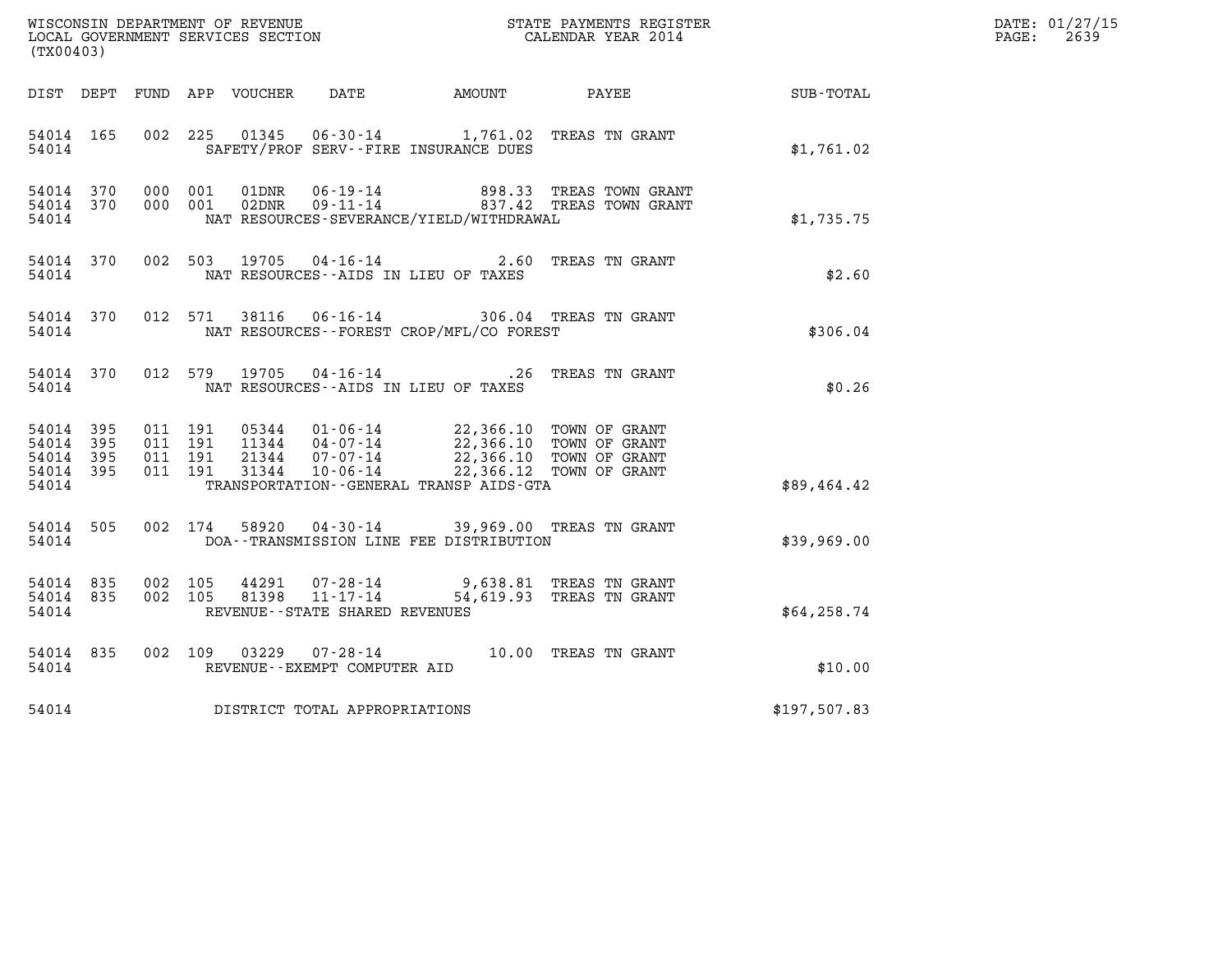| (TX00403)                            |                         |                                          |         | WISCONSIN DEPARTMENT OF REVENUE<br>LOCAL GOVERNMENT SERVICES SECTION |                                      |                                                                                                                                                                                                                              | STATE PAYMENTS REGISTER<br>CALENDAR YEAR 2014 |               | DATE: 01/27/15<br>$\mathtt{PAGE:}$<br>2640 |
|--------------------------------------|-------------------------|------------------------------------------|---------|----------------------------------------------------------------------|--------------------------------------|------------------------------------------------------------------------------------------------------------------------------------------------------------------------------------------------------------------------------|-----------------------------------------------|---------------|--------------------------------------------|
|                                      |                         |                                          |         | DIST DEPT FUND APP VOUCHER DATE                                      |                                      | AMOUNT                                                                                                                                                                                                                       | PAYEE SUB-TOTAL                               |               |                                            |
| 54016                                | 54016 165               |                                          |         |                                                                      |                                      | 002 225 01346 06-30-14 808.63 TREAS TN GROW<br>SAFETY/PROF SERV--FIRE INSURANCE DUES                                                                                                                                         |                                               | \$808.63      |                                            |
| 54016                                | 54016 370               |                                          | 000 001 |                                                                      |                                      | NAT RESOURCES-SEVERANCE/YIELD/WITHDRAWAL                                                                                                                                                                                     | 02DNR  09-11-14  4,288.80 TREAS TOWN GROW     | \$4,288.80    |                                            |
| 54016                                | 54016 370               |                                          |         |                                                                      |                                      | 012 571 38117 06-16-14 167.29 TREAS TN GROW<br>NAT RESOURCES--FOREST CROP/MFL/CO FOREST                                                                                                                                      |                                               | \$167.29      |                                            |
| 54016                                | 54016 370               |                                          |         |                                                                      | NAT RESOURCES - - RU RECYCLING GRANT | 074 670 41976 05-23-14 1,360.82 TREAS TN GROW                                                                                                                                                                                |                                               | \$1,360.82    |                                            |
| 54016 395<br>54016<br>54016<br>54016 | 395<br>395<br>54016 395 | 011 191<br>011 191<br>011 191<br>011 191 |         |                                                                      |                                      | 05345  01-06-14  19,152.48  TOWN OF GROW<br>11345  04-07-14  19,152.48  TOWN OF GROW<br>21345  07-07-14  19,152.48  TOWN OF GROW<br>31345  10-06-14  19,152.49  TOWN OF GROW<br>TRANSPORTATION - - GENERAL TRANSP AIDS - GTA |                                               | \$76,609.93   |                                            |
| 54016 835<br>54016                   | 54016 835               | 002 105<br>002 105                       |         | 81399                                                                | REVENUE--STATE SHARED REVENUES       | 44292  07-28-14  3,587.59  TREAS TN GROW<br>11-17-14 20,329.66 TREAS TN GROW                                                                                                                                                 |                                               | \$23,917.25   |                                            |
| 54016                                |                         |                                          |         |                                                                      | DISTRICT TOTAL APPROPRIATIONS        |                                                                                                                                                                                                                              |                                               | \$107, 152.72 |                                            |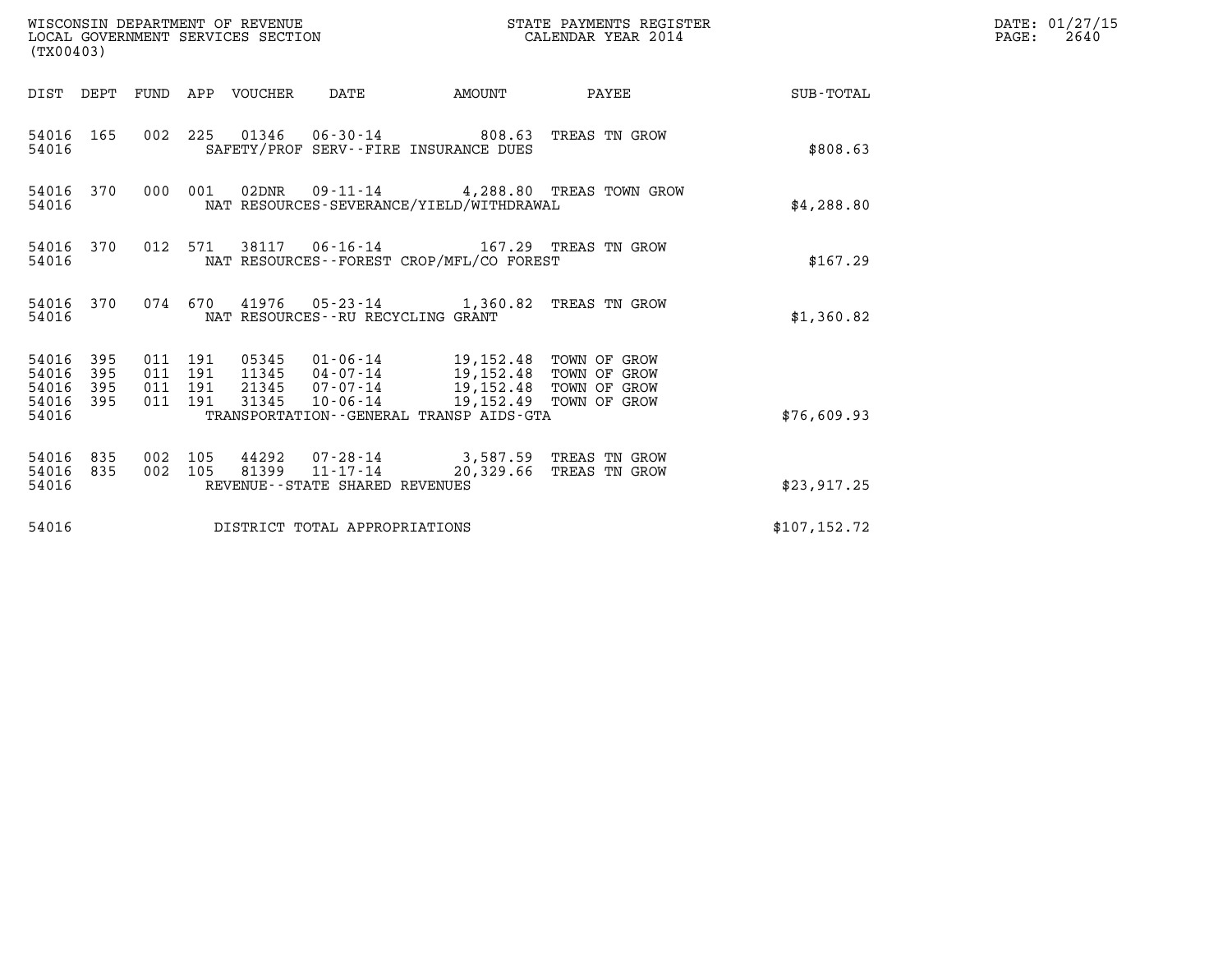| WISCONSIN DEPARTMENT OF REVENUE   | STATE PAYMENTS REGISTER | DATE: 01/27/15 |
|-----------------------------------|-------------------------|----------------|
| LOCAL GOVERNMENT SERVICES SECTION | CALENDAR YEAR 2014      | 2641<br>PAGE:  |

| WISCONSIN DEPARTMENT OF REVENUE<br>LOCAL GOVERNMENT SERVICES SECTION<br>(TX00403) |                          |                   |                              |                                  |                                                              |                                                                        | STATE PAYMENTS REGISTER<br>CALENDAR YEAR 2014         |              | DATE: 01/27/15<br>PAGE:<br>2641 |
|-----------------------------------------------------------------------------------|--------------------------|-------------------|------------------------------|----------------------------------|--------------------------------------------------------------|------------------------------------------------------------------------|-------------------------------------------------------|--------------|---------------------------------|
| DIST                                                                              | DEPT                     |                   |                              | FUND APP VOUCHER                 | DATE                                                         | <b>AMOUNT</b>                                                          | PAYEE                                                 | SUB-TOTAL    |                                 |
| 54018 165<br>54018                                                                |                          |                   |                              |                                  |                                                              | 002 225 01347 06-30-14 359.39<br>SAFETY/PROF SERV--FIRE INSURANCE DUES | TREAS TN HAWKINS                                      | \$359.39     |                                 |
| 54018 370                                                                         |                          |                   |                              |                                  |                                                              | 002 503 16649 01-30-14 737.06                                          | TREAS TN HAWKINS<br>TOWN SHARE 72.50                  |              |                                 |
| 54018                                                                             |                          |                   |                              |                                  |                                                              | NAT RESOURCES--AIDS IN LIEU OF TAXES                                   |                                                       | \$737.06     |                                 |
| 54018<br>54018                                                                    | 370                      |                   |                              | 012 571 38118                    |                                                              | NAT RESOURCES - - FOREST CROP/MFL/CO FOREST                            | 06-16-14 3,038.92 TREAS TN HAWKINS                    | \$3,038.92   |                                 |
| 54018<br>54018<br>54018<br>54018                                                  | 395<br>395<br>395<br>395 | 011<br>011<br>011 | 191<br>191<br>191<br>011 191 | 05346<br>11346<br>21346<br>31346 | 01-06-14<br>04-07-14<br>07-07-14                             | 8,140.80<br>8,140.80<br>8,140.80                                       | TOWN OF HAWKINS<br>TOWN OF HAWKINS<br>TOWN OF HAWKINS |              |                                 |
| 54018                                                                             |                          |                   |                              |                                  | $10 - 06 - 14$                                               | 8,140.82<br>TRANSPORTATION--GENERAL TRANSP AIDS-GTA                    | TOWN OF HAWKINS                                       | \$32,563.22  |                                 |
| 54018<br>54018<br>54018                                                           | 835<br>835               | 002<br>002        | 105<br>105                   | 44293<br>81400                   | 07-28-14<br>$11 - 17 - 14$<br>REVENUE--STATE SHARED REVENUES | 16,302.04                                                              | 2,873.84 TREAS TN HAWKINS<br>TREAS TN HAWKINS         | \$19, 175.88 |                                 |
| 54018                                                                             |                          |                   |                              |                                  | DISTRICT TOTAL APPROPRIATIONS                                |                                                                        |                                                       | \$55,874.47  |                                 |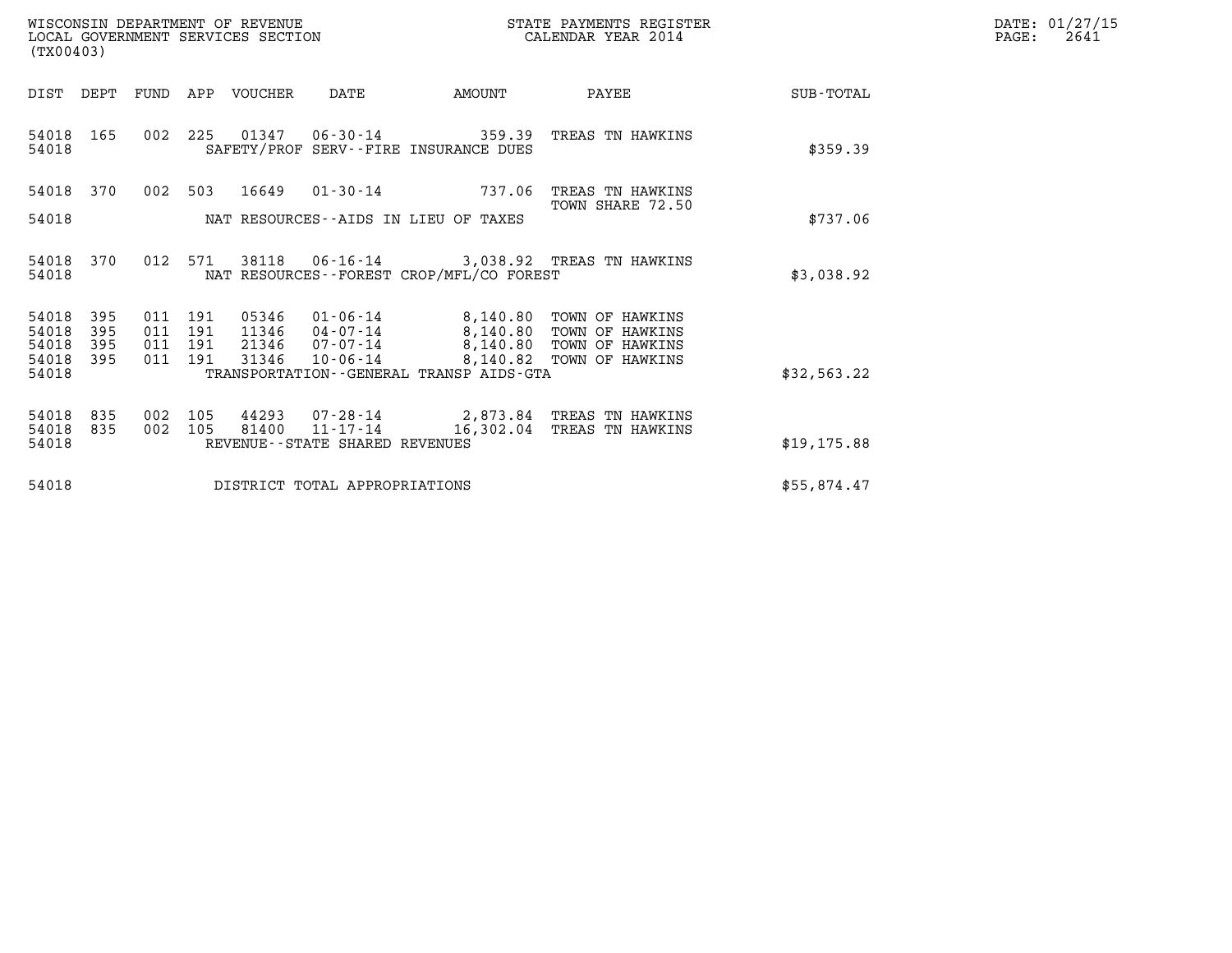| WISCONSIN DEPARTMENT OF REVENUE<br>LOCAL GOVERNMENT SERVICES SECTION<br>( TX00403 | STATE PAYMENTS REGISTER<br>CALENDAR YEAR 2014 | DATE: 01/27/15<br>2642<br>PAGE: |
|-----------------------------------------------------------------------------------|-----------------------------------------------|---------------------------------|

| WISCONSIN DEPARTMENT OF REVENUE<br>LOCAL GOVERNMENT SERVICES SECTION<br>(TX00403) |                   |  |  |  |                                                          |                                          | STATE PAYMENTS REGISTER<br>CALENDAR YEAR 2014                                                                                                                                                                                                                                                                                             |              | DATE: 01/27/15<br>$\mathtt{PAGE}$ :<br>2642 |
|-----------------------------------------------------------------------------------|-------------------|--|--|--|----------------------------------------------------------|------------------------------------------|-------------------------------------------------------------------------------------------------------------------------------------------------------------------------------------------------------------------------------------------------------------------------------------------------------------------------------------------|--------------|---------------------------------------------|
|                                                                                   |                   |  |  |  | DIST DEPT FUND APP VOUCHER DATE AMOUNT                   |                                          | <b>PAYEE</b> PAYEE                                                                                                                                                                                                                                                                                                                        | SUB-TOTAL    |                                             |
| 54020 165<br>54020                                                                |                   |  |  |  |                                                          | SAFETY/PROF SERV--FIRE INSURANCE DUES    | 002 225 01348 06-30-14 449.24 TREAS TN HUBBARD                                                                                                                                                                                                                                                                                            | \$449.24     |                                             |
| 54020 370<br>54020 370<br>54020                                                   |                   |  |  |  |                                                          | NAT RESOURCES-SEVERANCE/YIELD/WITHDRAWAL | 000 001 01DNR  06-19-14   1,575.13 TREAS TOWN HUBBARD<br>000 001 02DNR 09-11-14 6,046.82 TREAS TOWN HUBBARD                                                                                                                                                                                                                               | \$7,621.95   |                                             |
| 54020 370<br>54020 370<br>54020                                                   |                   |  |  |  |                                                          | NAT RESOURCES--FOREST CROP/MFL/CO FOREST | 012 571 38119 06-16-14 2,563.55 TREAS TN HUBBARD<br>012 571 38119 06-16-14 1,288.46 TREAS TN HUBBARD                                                                                                                                                                                                                                      | \$3,852.01   |                                             |
| 54020 395<br>54020<br>54020<br>54020<br>54020                                     | 395<br>395<br>395 |  |  |  |                                                          | TRANSPORTATION--GENERAL TRANSP AIDS-GTA  | $\begin{array}{cccc} 011 & 191 & 05347 & 01\cdot 06\cdot 14 & 13\,, 051\,.30 & \text{TOWN OF HUBBARD} \\ 011 & 191 & 11347 & 04\cdot 07\cdot 14 & 13\,, 051\,.30 & \text{TOWN OF HUBBARD} \\ 011 & 191 & 21347 & 07\cdot 07\cdot 14 & 13\,, 051\,.30 & \text{TOWN OF HUBBARD} \\ 011 & 191 & 31347 & 10\cdot 06\cdot 14 & 13\,, 051\,.32$ | \$52, 205.22 |                                             |
| 54020<br>54020                                                                    | 505               |  |  |  |                                                          | DOA--TRANSMISSION LINE FEE DISTRIBUTION  | 002 174 58920 04-30-14 11,921.00 TREAS TN HUBBARD                                                                                                                                                                                                                                                                                         | \$11,921.00  |                                             |
| 54020 835<br>54020<br>54020                                                       | 835               |  |  |  | 002 105 81401 11-17-14<br>REVENUE--STATE SHARED REVENUES |                                          | 002 105 44294 07-28-14 1,989.42 TREAS TN HUBBARD<br>11,273.36 TREAS TN HUBBARD                                                                                                                                                                                                                                                            | \$13, 262.78 |                                             |
| 54020                                                                             |                   |  |  |  | DISTRICT TOTAL APPROPRIATIONS                            |                                          |                                                                                                                                                                                                                                                                                                                                           | \$89,312.20  |                                             |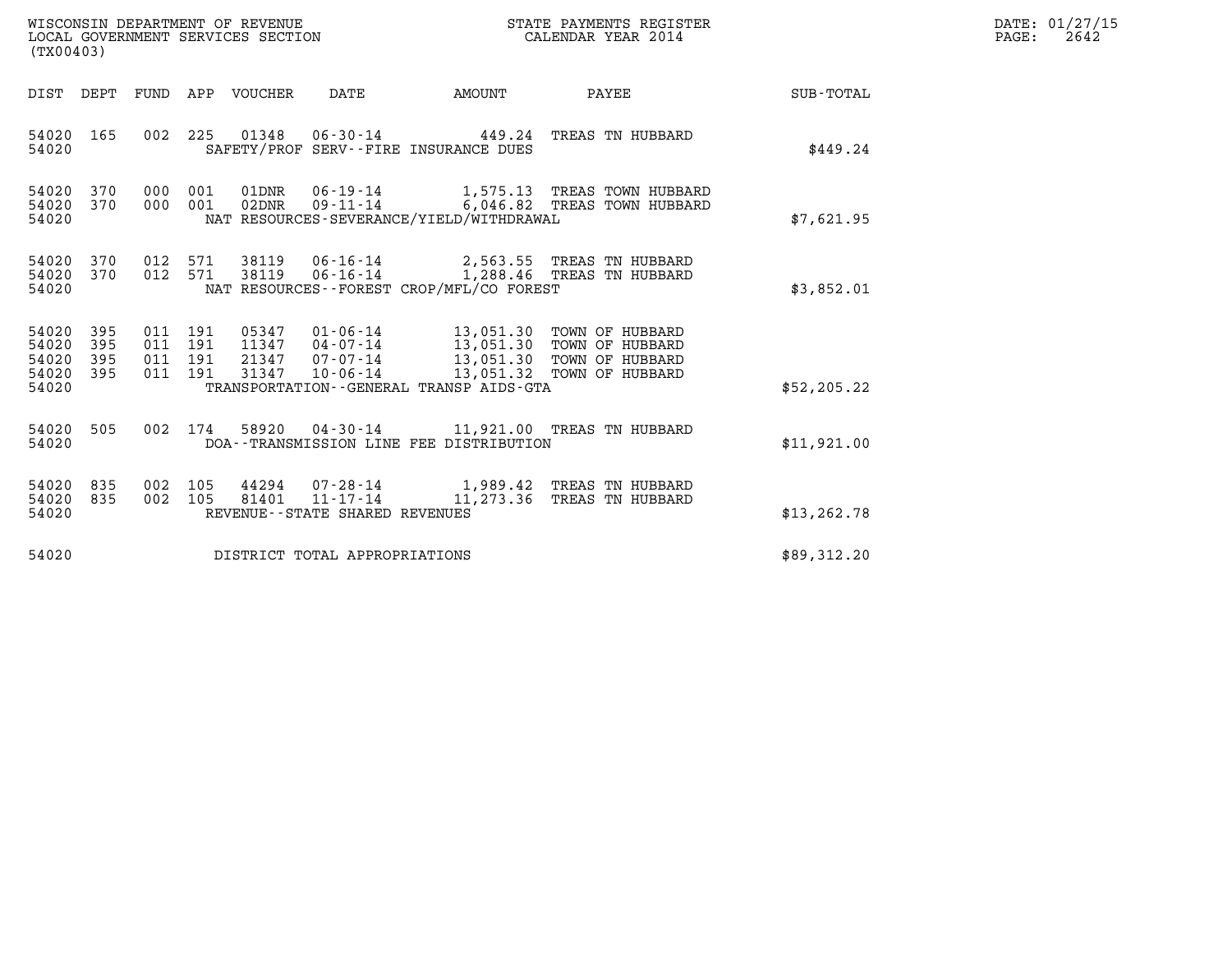| WISCONSIN DEPARTMENT OF REVENUE<br>LOCAL GOVERNMENT SERVICES SECTION | STATE PAYMENTS REGISTER<br>CALENDAR YEAR 2014 | DATE: 01/27/15<br>2643<br>PAGE: |
|----------------------------------------------------------------------|-----------------------------------------------|---------------------------------|

| (TX00403)                                     |                   |  |         |  |                                |                                          |                                                                                                                                                                                                                                                                                                                                            |             | DATE: 01/27/15<br>PAGE:<br>2643 |
|-----------------------------------------------|-------------------|--|---------|--|--------------------------------|------------------------------------------|--------------------------------------------------------------------------------------------------------------------------------------------------------------------------------------------------------------------------------------------------------------------------------------------------------------------------------------------|-------------|---------------------------------|
|                                               |                   |  |         |  |                                |                                          | DIST DEPT FUND APP VOUCHER DATE AMOUNT PAYEE                                                                                                                                                                                                                                                                                               | SUB-TOTAL   |                                 |
| 54022 165<br>54022                            |                   |  |         |  |                                | SAFETY/PROF SERV--FIRE INSURANCE DUES    | 002 225 01349 06-30-14 413.30 TREAS TN LAWRENCE                                                                                                                                                                                                                                                                                            | \$413.30    |                                 |
| 54022 370<br>54022 370<br>54022               |                   |  | 000 001 |  |                                | NAT RESOURCES-SEVERANCE/YIELD/WITHDRAWAL | 01DNR  06-19-14  2,500.79  TREAS TOWN LAWRENCE<br>000 001 02DNR 09-11-14 1,630.44 TREAS TOWN LAWRENCE                                                                                                                                                                                                                                      | \$4,131.23  |                                 |
| 54022 370<br>54022                            |                   |  |         |  |                                | NAT RESOURCES--AIDS IN LIEU OF TAXES     | 002 503 19706 04-16-14 45.00 TREAS TN LAWRENCE                                                                                                                                                                                                                                                                                             | \$45.00     |                                 |
| 54022 370<br>54022                            |                   |  |         |  |                                | NAT RESOURCES--FOREST CROP/MFL/CO FOREST | 012 571 38120 06-16-14 2,066.78 TREAS TN LAWRENCE                                                                                                                                                                                                                                                                                          | \$2,066.78  |                                 |
| 54022<br>54022<br>54022<br>54022 395<br>54022 | 395<br>395<br>395 |  |         |  |                                | TRANSPORTATION--GENERAL TRANSP AIDS-GTA  | $\begin{array}{cccccc} 011 & 191 & 05348 & 01\cdot 06\cdot 14 & 12\, , 500\, .88 & \text{TOWN OF LAWRENCE} \\ 011 & 191 & 11348 & 04\cdot 07\cdot 14 & 12\, , 500\, .88 & \text{TOWN OF LAWRENCE} \\ 011 & 191 & 21348 & 07\cdot 07\cdot 14 & 12\, , 500\, .88 & \text{TOWN OF LAWRENCE} \\ 011 & 191 & 31348 & 10\cdot 06\cdot 14 & - & $ | \$50,003.54 |                                 |
| 54022<br>54022<br>54022                       | 835<br>835        |  |         |  | REVENUE--STATE SHARED REVENUES |                                          | 002 105  44295  07-28-14  3,734.42 TREAS TN LAWRENCE<br>002  105  81402  11-17-14  21,161.72 TREAS TN LAWRENCE                                                                                                                                                                                                                             | \$24,896.14 |                                 |
| 54022                                         |                   |  |         |  | DISTRICT TOTAL APPROPRIATIONS  |                                          |                                                                                                                                                                                                                                                                                                                                            | \$81,555.99 |                                 |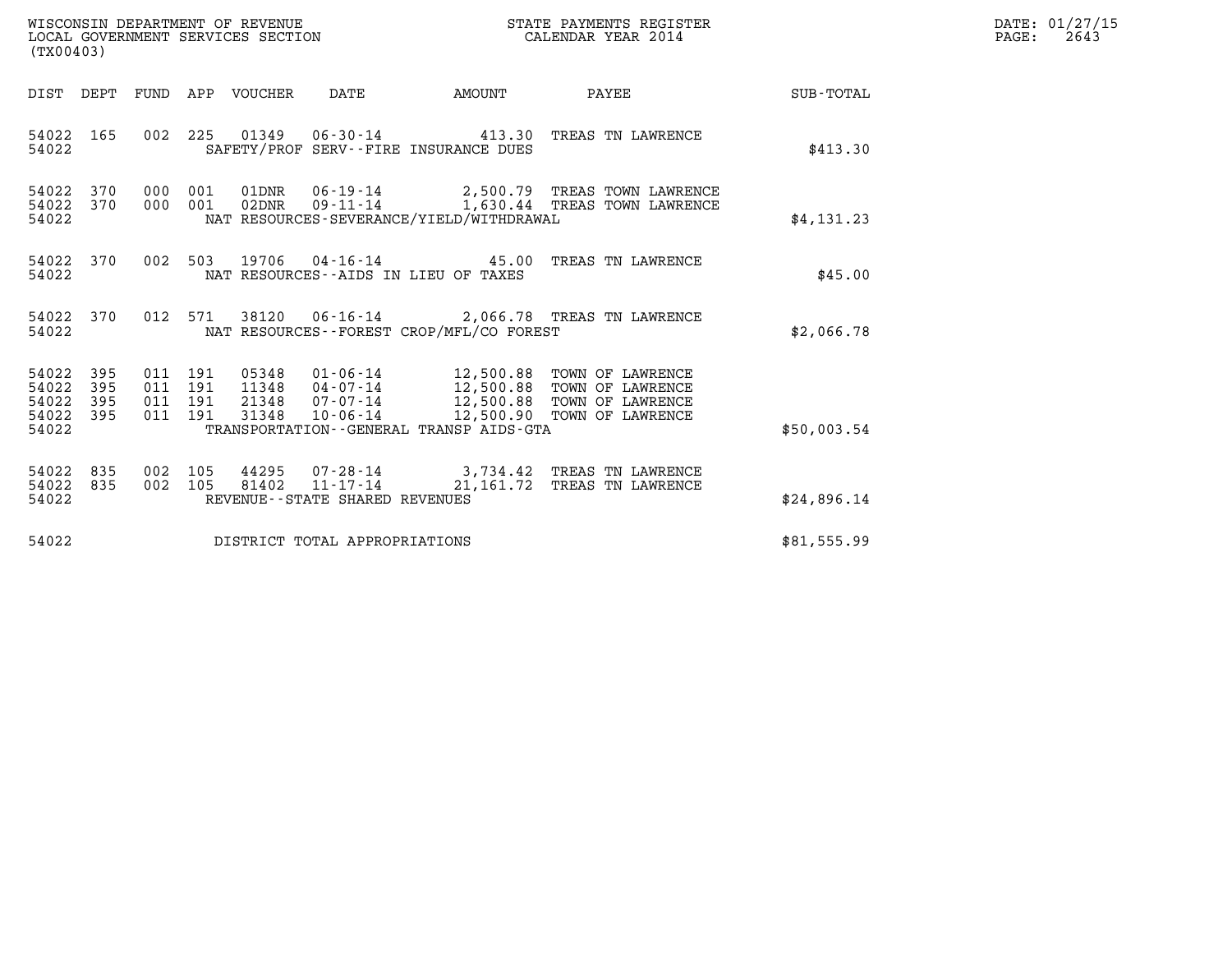| (TX00403)                                         |            |                                          |         |                                 | WISCONSIN DEPARTMENT OF REVENUE<br>LOCAL GOVERNMENT SERVICES SECTION |                                          | STATE PAYMENTS REGISTER<br>CALENDAR YEAR 2014                                                                                                                                                |              | DATE: 01/27/15<br>$\mathtt{PAGE:}$<br>2644 |
|---------------------------------------------------|------------|------------------------------------------|---------|---------------------------------|----------------------------------------------------------------------|------------------------------------------|----------------------------------------------------------------------------------------------------------------------------------------------------------------------------------------------|--------------|--------------------------------------------|
|                                                   |            |                                          |         | DIST DEPT FUND APP VOUCHER DATE |                                                                      | <b>AMOUNT</b>                            | PAYEE                                                                                                                                                                                        | SUB-TOTAL    |                                            |
| 54024                                             | 54024 165  |                                          |         |                                 |                                                                      | SAFETY/PROF SERV--FIRE INSURANCE DUES    | 002 225 01350 06-30-14 1,078.17 TREAS TN MARSHALL                                                                                                                                            | \$1,078.17   |                                            |
| 54024                                             | 54024 370  |                                          |         |                                 |                                                                      | NAT RESOURCES-SEVERANCE/YIELD/WITHDRAWAL | 000 001 02DNR 09-11-14 802.09 TREAS TOWN MARSHALL                                                                                                                                            | \$802.09     |                                            |
| 54024                                             | 54024 370  |                                          | 012 571 |                                 |                                                                      | NAT RESOURCES--FOREST CROP/MFL/CO FOREST | 38121  06-16-14  108.20 TREAS TN MARSHALL                                                                                                                                                    | \$108.20     |                                            |
| 54024 395<br>54024<br>54024<br>54024 395<br>54024 | 395<br>395 | 011 191<br>011 191<br>011 191<br>011 191 |         |                                 |                                                                      | TRANSPORTATION--GENERAL TRANSP AIDS-GTA  | 05349  01-06-14  21,106.49  TOWN OF MARSHALL<br>11349  04-07-14  21,106.49  TOWN OF MARSHALL<br>21349  07-07-14  21,106.49  TOWN OF MARSHALL<br>31349  10-06-14  21,106.49  TOWN OF MARSHALL | \$84,425.96  |                                            |
| 54024                                             | 54024 505  |                                          |         |                                 |                                                                      | DOA--TRANSMISSION LINE FEE DISTRIBUTION  | 002 174 58920 04-30-14 37,832.00 TREAS TN MARSHALL                                                                                                                                           | \$37,832.00  |                                            |
| 54024 835<br>54024 835<br>54024                   |            | 002 105<br>002 105                       |         | 81403                           | 11-17-14<br>REVENUE - - STATE SHARED REVENUES                        |                                          | 44296 07-28-14 10,569.00 TREAS TN MARSHALL<br>59,908.30 TREAS TN MARSHALL                                                                                                                    | \$70,477.30  |                                            |
| 54024 835<br>54024                                |            |                                          |         |                                 | REVENUE - - EXEMPT COMPUTER AID                                      |                                          | 002 109 03230 07-28-14 1.00 TREAS TN MARSHALL                                                                                                                                                | \$1.00       |                                            |
| 54024                                             |            |                                          |         |                                 | DISTRICT TOTAL APPROPRIATIONS                                        |                                          |                                                                                                                                                                                              | \$194,724.72 |                                            |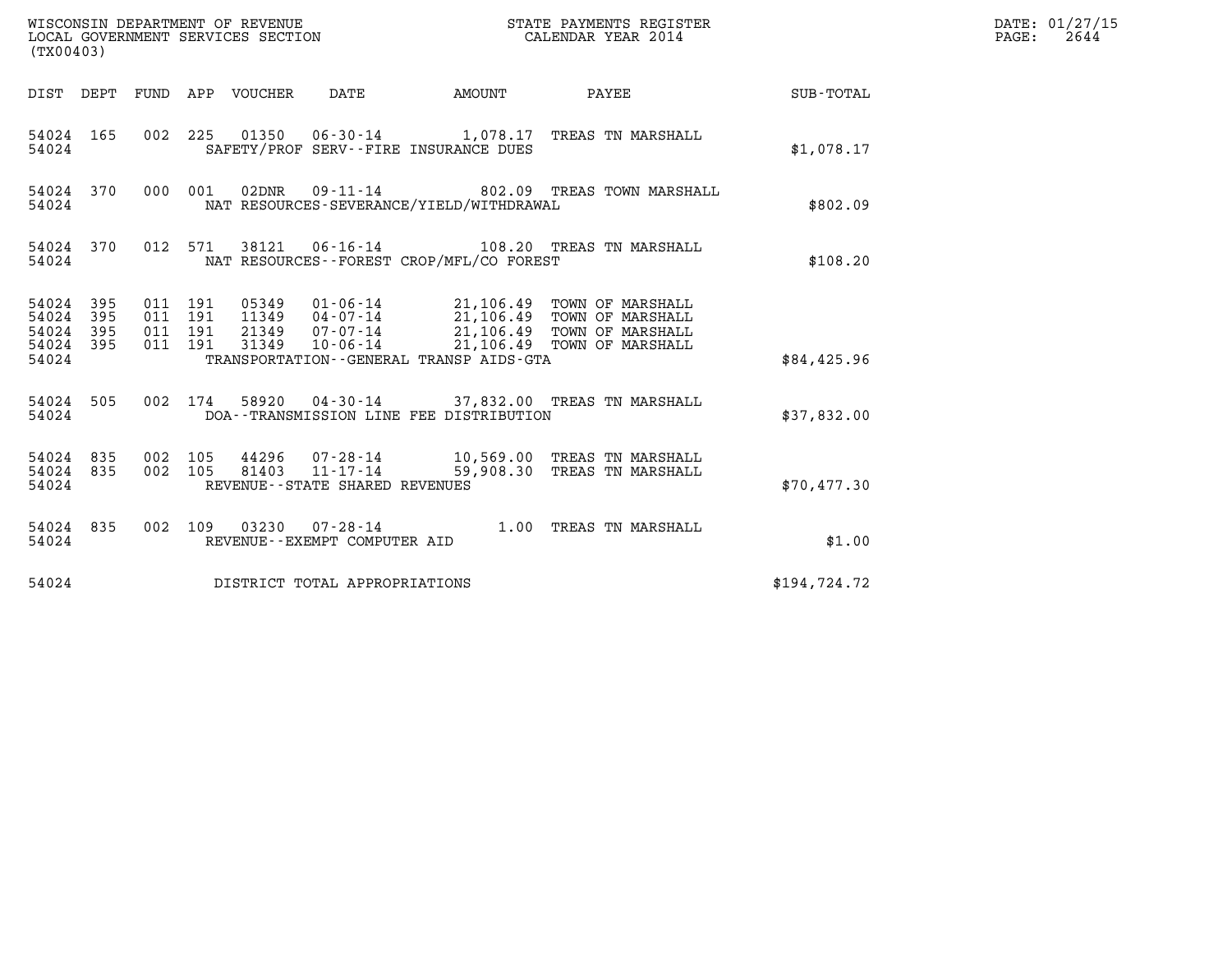| (TX00403)                                 |                          |                                          |         |                  | WISCONSIN DEPARTMENT OF REVENUE<br>LOCAL GOVERNMENT SERVICES SECTION |                                                                                                                      | STATE PAYMENTS REGISTER<br>CALENDAR YEAR 2014                        |              | DATE: 01/27/15<br>2645<br>PAGE: |
|-------------------------------------------|--------------------------|------------------------------------------|---------|------------------|----------------------------------------------------------------------|----------------------------------------------------------------------------------------------------------------------|----------------------------------------------------------------------|--------------|---------------------------------|
| DIST DEPT                                 |                          |                                          |         | FUND APP VOUCHER | <b>DATE</b>                                                          | AMOUNT                                                                                                               | PAYEE                                                                | SUB-TOTAL    |                                 |
| 54026 165<br>54026                        |                          | 002                                      | 225     |                  |                                                                      | SAFETY/PROF SERV--FIRE INSURANCE DUES                                                                                | 01351  06-30-14  557.06  TREAS TN MURRY                              | \$557.06     |                                 |
| 54026 370<br>54026                        |                          | 000 001                                  |         | 01DNR            |                                                                      | NAT RESOURCES-SEVERANCE/YIELD/WITHDRAWAL                                                                             | 06-19-14 3,731.05 TREAS TOWN MURRY                                   | \$3,731.05   |                                 |
| 54026 370<br>54026                        |                          | 002 503                                  |         |                  |                                                                      | NAT RESOURCES - AIDS IN LIEU OF TAXES                                                                                | 19707  04-16-14   113.95   TREAS TN MURRY                            | \$113.95     |                                 |
| 54026<br>54026<br>54026                   | 370<br>370               | 012 571<br>012 571                       |         | 38122<br>38122   |                                                                      | NAT RESOURCES--FOREST CROP/MFL/CO FOREST                                                                             | 06-16-14 5,690.88 TREAS TN MURRY<br>06-16-14 1,018.23 TREAS TN MURRY | \$6,709.11   |                                 |
| 54026 370<br>54026                        |                          |                                          | 012 579 |                  | 19707 04-16-14                                                       | 9.52<br>NAT RESOURCES -- AIDS IN LIEU OF TAXES                                                                       | TREAS TN MURRY                                                       | \$9.52       |                                 |
| 54026<br>54026<br>54026<br>54026<br>54026 | 395<br>395<br>395<br>395 | 011 191<br>011 191<br>011 191<br>011 191 |         | 21350<br>31350   | 11350 04-07-14<br>07-07-14<br>$10 - 06 - 14$                         | 05350  01-06-14  20,180.30  TOWN OF MURRY<br>20,180.30 TOWN OF MURRY<br>TRANSPORTATION - - GENERAL TRANSP AIDS - GTA | 20,180.30 TOWN OF MURRY<br>20,180.31 TOWN OF MURRY                   | \$80,721.21  |                                 |
| 54026<br>54026                            | 505                      | 002 174                                  |         | 58920            |                                                                      | DOA--TRANSMISSION LINE FEE DISTRIBUTION                                                                              | 04-30-14 24,365.00 TREAS TN MURRY                                    | \$24,365.00  |                                 |
| 54026<br>54026<br>54026                   | 835<br>835               | 002<br>002 105                           | 105     | 44297<br>81404   | 07-28-14<br>11-17-14<br>REVENUE - - STATE SHARED REVENUES            |                                                                                                                      | 1,557.99 TREAS TN MURRY<br>8,828.58 TREAS TN MURRY                   | \$10,386.57  |                                 |
| 54026                                     |                          |                                          |         |                  | DISTRICT TOTAL APPROPRIATIONS                                        |                                                                                                                      |                                                                      | \$126,593.47 |                                 |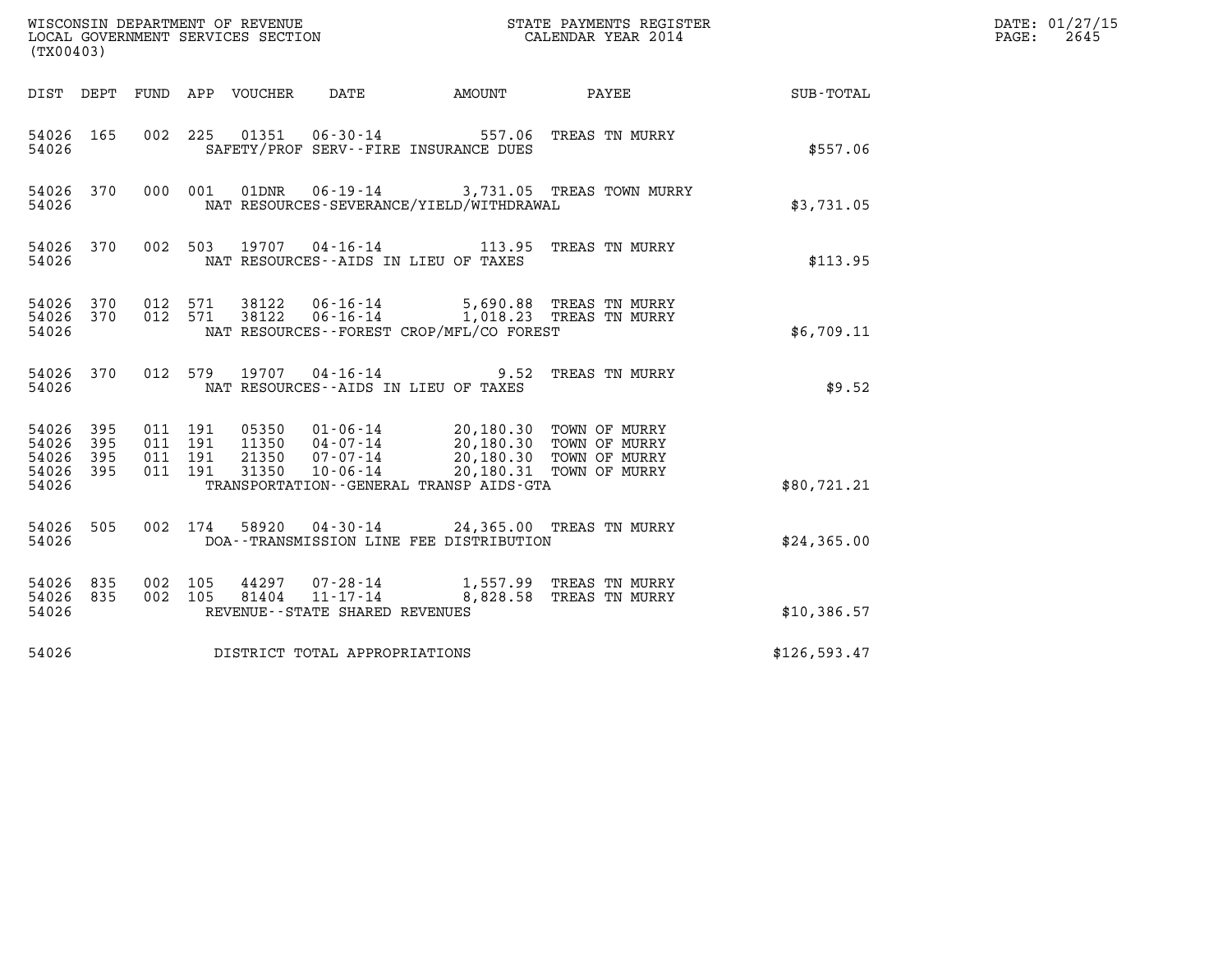| (TX00403)                                 |                          |                                          |            | WISCONSIN DEPARTMENT OF REVENUE<br>LOCAL GOVERNMENT SERVICES SECTION |                                |                                             | STATE PAYMENTS REGISTER<br>CALENDAR YEAR 2014                                                                                                                     |              | DATE: 01/27/15<br>$\mathtt{PAGE}$ :<br>2646 |
|-------------------------------------------|--------------------------|------------------------------------------|------------|----------------------------------------------------------------------|--------------------------------|---------------------------------------------|-------------------------------------------------------------------------------------------------------------------------------------------------------------------|--------------|---------------------------------------------|
| DIST DEPT                                 |                          |                                          |            | FUND APP VOUCHER                                                     | DATE                           | AMOUNT                                      | PAYEE                                                                                                                                                             | SUB-TOTAL    |                                             |
| 54028<br>54028                            | 165                      |                                          |            |                                                                      |                                | SAFETY/PROF SERV--FIRE INSURANCE DUES       | 002 225 01352 06-30-14 413.30 TREAS TN RICHLAND                                                                                                                   | \$413.30     |                                             |
| 54028                                     | 54028 370                | 000                                      | 001        |                                                                      |                                | NAT RESOURCES-SEVERANCE/YIELD/WITHDRAWAL    | 03DNR  11-04-14   1,613.80 TREAS TOWN RICHLAND                                                                                                                    | \$1,613.80   |                                             |
| 54028                                     | 54028 370                | 012 571                                  |            | 38123                                                                |                                | NAT RESOURCES - - FOREST CROP/MFL/CO FOREST | 06-16-14  416.18  TREAS TN RICHLAND                                                                                                                               | \$416.18     |                                             |
| 54028<br>54028<br>54028<br>54028<br>54028 | 395<br>395<br>395<br>395 | 011 191<br>011 191<br>011 191<br>011 191 |            | 05351<br>31351                                                       | $10 - 06 - 14$                 | TRANSPORTATION--GENERAL TRANSP AIDS-GTA     | 01-06-14 13,135.98 TOWN OF RICHLAND<br>11351  04-07-14  13,135.98  TOWN OF RICHLAND<br>21351  07-07-14  13,135.98  TOWN OF RICHLAND<br>13,136.00 TOWN OF RICHLAND | \$52,543.94  |                                             |
| 54028<br>54028<br>54028                   | 835<br>835               | 002<br>002                               | 105<br>105 | 81405                                                                | REVENUE--STATE SHARED REVENUES |                                             | 44298 07-28-14 3,631.41 TREAS TN RICHLAND<br>11-17-14 20,577.98 TREAS TN RICHLAND                                                                                 | \$24, 209.39 |                                             |
| 54028                                     |                          |                                          |            |                                                                      | DISTRICT TOTAL APPROPRIATIONS  |                                             |                                                                                                                                                                   | \$79,196.61  |                                             |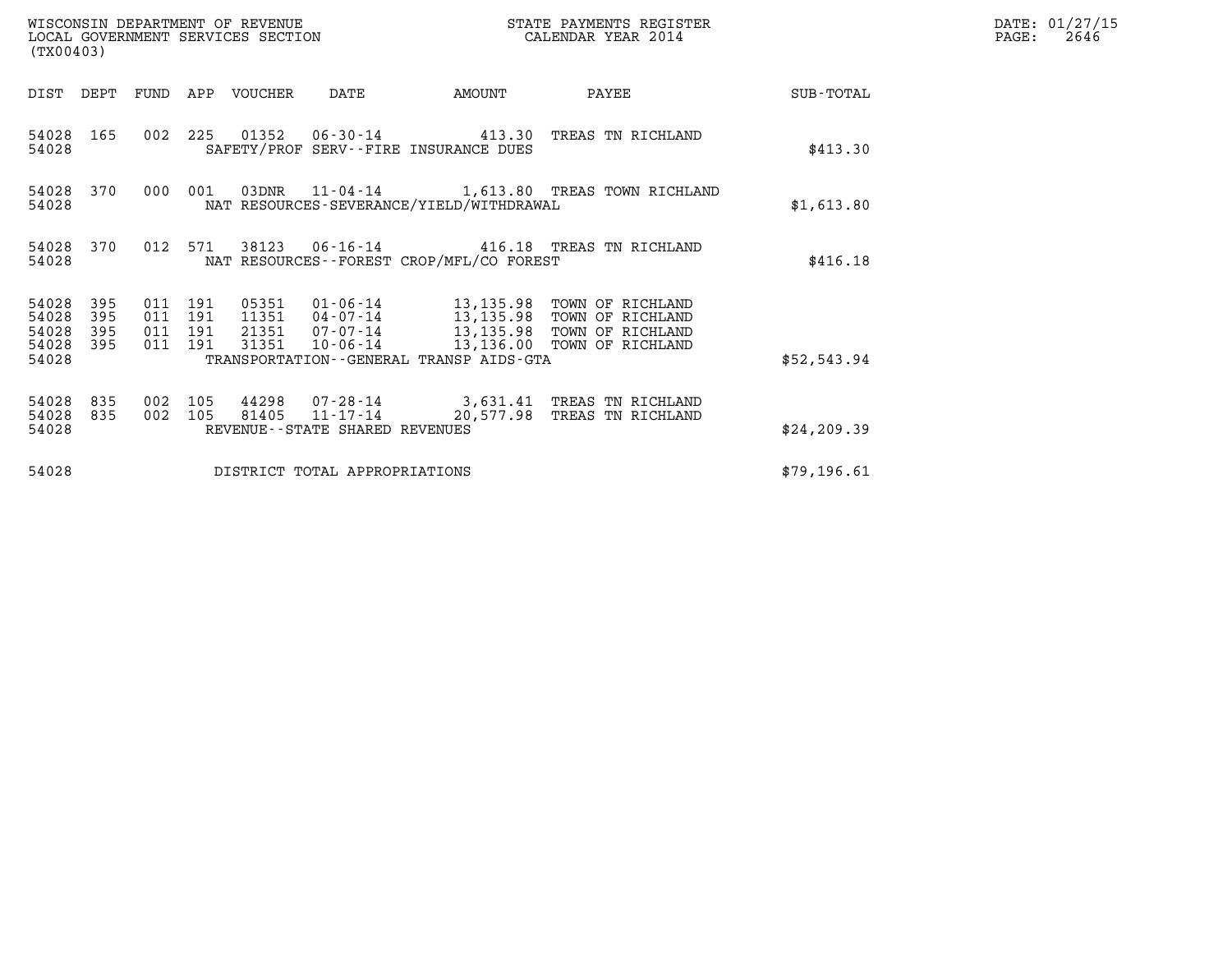| (TX00403)                                         |            |                    |                               |                            |                                   |                                                                                                                                                                             |                                 |              | DATE: 01/27/15<br>2647<br>$\mathtt{PAGE}$ : |
|---------------------------------------------------|------------|--------------------|-------------------------------|----------------------------|-----------------------------------|-----------------------------------------------------------------------------------------------------------------------------------------------------------------------------|---------------------------------|--------------|---------------------------------------------|
|                                                   |            |                    |                               | DIST DEPT FUND APP VOUCHER | DATE                              | AMOUNT                                                                                                                                                                      | PAYEE                           | SUB-TOTAL    |                                             |
| 54030 165<br>54030                                |            |                    |                               |                            |                                   | 002 225 01353 06-30-14 3,162.64 TREAS TN RUSK<br>SAFETY/PROF SERV--FIRE INSURANCE DUES                                                                                      |                                 | \$3,162.64   |                                             |
| 54030 370<br>54030                                |            |                    | 000 001                       | 01DNR                      |                                   | NAT RESOURCES-SEVERANCE/YIELD/WITHDRAWAL                                                                                                                                    | 06-19-14 208.25 TREAS TOWN RUSK | \$208.25     |                                             |
| 54030 370<br>54030                                |            |                    |                               | 002 503 19708              |                                   | 04-16-14 207.81 TREAS TN RUSK<br>NAT RESOURCES -- AIDS IN LIEU OF TAXES                                                                                                     |                                 | \$207.81     |                                             |
| 54030 370<br>54030                                |            |                    | 012 571                       |                            |                                   | 38124  06-16-14  594.80 TREAS TN RUSK<br>NAT RESOURCES--FOREST CROP/MFL/CO FOREST                                                                                           |                                 | \$594.80     |                                             |
| 54030 370<br>54030 370<br>54030                   |            | 012 579<br>012 579 |                               |                            |                                   | NAT RESOURCES--AIDS IN LIEU OF TAXES                                                                                                                                        |                                 | \$155.31     |                                             |
| 54030 395<br>54030                                |            |                    |                               |                            | TRANSPORTATION--FLOOD DAMAGE AID  | 011 174 34003 12-16-14 16,765.69 TREAS TN RUSK                                                                                                                              |                                 | \$16,765.69  |                                             |
| 54030 395<br>54030<br>54030<br>54030 395<br>54030 | 395<br>395 | 011 191            | 011 191<br>011 191<br>011 191 | 31352                      | 10-06-14                          | 05352  01-06-14  20,937.13  TOWN OF RUSK<br>11352  04-07-14  20,937.13  TOWN OF RUSK<br>21352  07-07-14  20,937.13  TOWN OF RUSK<br>TRANSPORTATION--GENERAL TRANSP AIDS-GTA | 20,937.13 TOWN OF RUSK          | \$83,748.52  |                                             |
| 54030 835<br>54030 835<br>54030                   |            | 002 105            | 002 105                       | 44299<br>81406             | REVENUE - - STATE SHARED REVENUES | 07-28-14 914.68 TREAS TN RUSK<br>11-17-14 5,308.01 TREAS TN RUSK                                                                                                            |                                 | \$6,222.69   |                                             |
| 54030                                             |            |                    |                               |                            | DISTRICT TOTAL APPROPRIATIONS     |                                                                                                                                                                             |                                 | \$111,065.71 |                                             |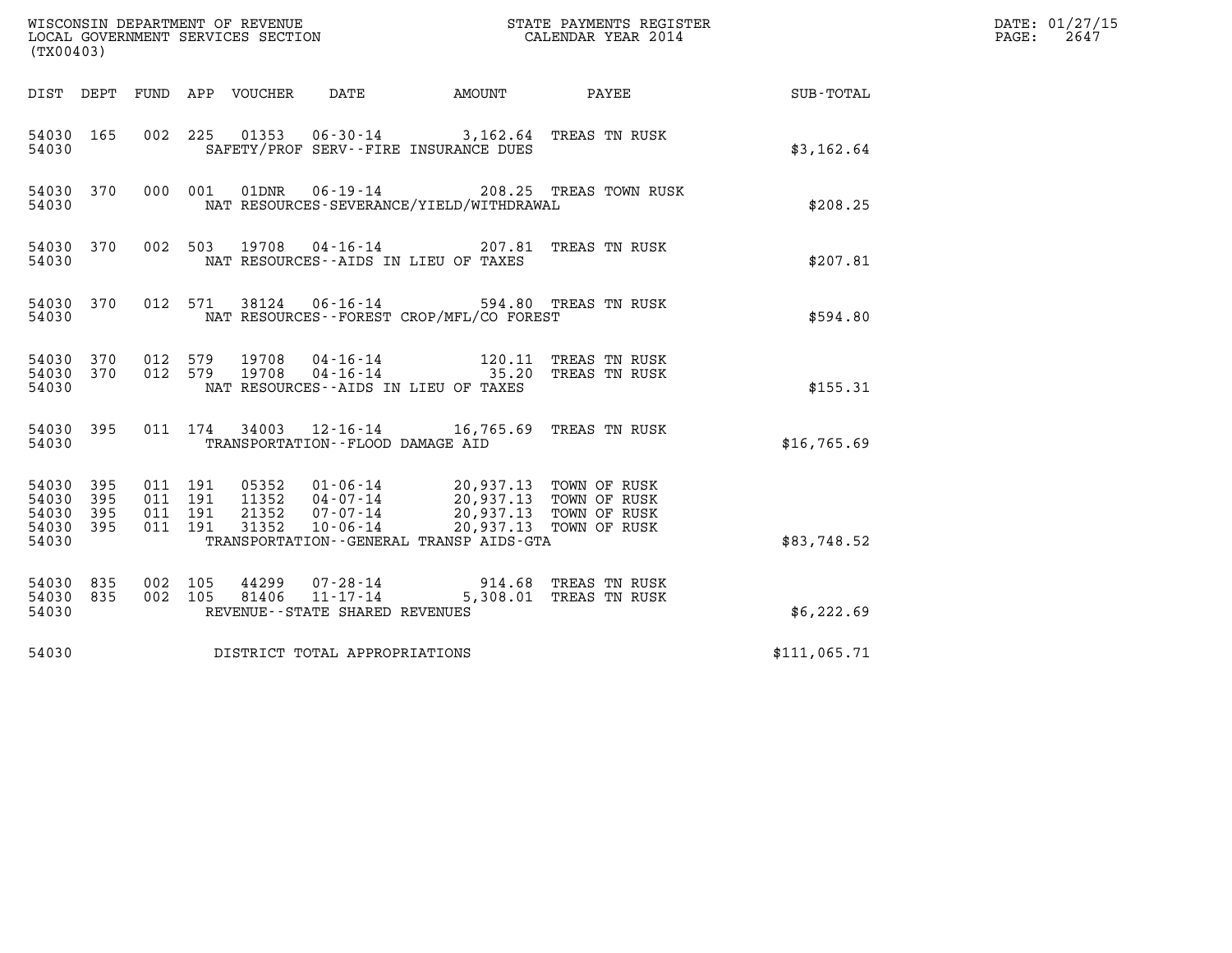| WISCONSIN DEPARTMENT OF REVENUE   | STATE PAYMENTS REGISTER | DATE: 01/27/15 |
|-----------------------------------|-------------------------|----------------|
| LOCAL GOVERNMENT SERVICES SECTION | CALENDAR YEAR 2014      | 2648<br>PAGE:  |

|                                           | WISCONSIN DEPARTMENT OF REVENUE<br>STATE PAYMENTS REGISTER<br>LOCAL GOVERNMENT SERVICES SECTION<br>CALENDAR YEAR 2014<br>(TX00403) |                          |                          |                                  |                                                                 |  |                                                                                                                                            |                  |  |  |  |
|-------------------------------------------|------------------------------------------------------------------------------------------------------------------------------------|--------------------------|--------------------------|----------------------------------|-----------------------------------------------------------------|--|--------------------------------------------------------------------------------------------------------------------------------------------|------------------|--|--|--|
| DIST                                      | DEPT                                                                                                                               | FUND                     | APP                      |                                  | VOUCHER DATE AMOUNT                                             |  | PAYEE                                                                                                                                      | <b>SUB-TOTAL</b> |  |  |  |
| 54032<br>54032                            | 165                                                                                                                                | 002                      |                          |                                  | SAFETY/PROF SERV--FIRE INSURANCE DUES                           |  | 225 01354 06-30-14 377.36 TREAS TN SOUTH FORK                                                                                              | \$377.36         |  |  |  |
| 54032<br>54032                            | 370                                                                                                                                | 000                      | 001                      | 01DNR                            | NAT RESOURCES-SEVERANCE/YIELD/WITHDRAWAL                        |  | 06-19-14 1,488.50 TREAS TOWN SOUTH FORK                                                                                                    | \$1,488.50       |  |  |  |
| 54032<br>54032<br>54032                   | 370<br>370                                                                                                                         | 012<br>012               | 571<br>571               | 38125<br>38125                   | NAT RESOURCES - - FOREST CROP/MFL/CO FOREST                     |  | 06-16-14 2,014.72 TREAS TN SOUTH FORK<br>06-16-14 417.03 TREAS TN SOUTH FORK                                                               | \$2,431.75       |  |  |  |
| 54032<br>54032                            | 370                                                                                                                                | 012                      | 579                      |                                  | NAT RESOURCES -- AIDS IN LIEU OF TAXES                          |  | 19709  04-16-14  5,425.98  TREAS TN SOUTH FORK                                                                                             | \$5,425.98       |  |  |  |
| 54032<br>54032<br>54032<br>54032<br>54032 | 395<br>395<br>395<br>395                                                                                                           | 011<br>011<br>011<br>011 | 191<br>191<br>191<br>191 | 05353<br>11353<br>21353<br>31353 | 07-07-14<br>10-06-14<br>TRANSPORTATION--GENERAL TRANSP AIDS-GTA |  | 01-06-14 3,899.94 TOWN OF SOUTH FORK<br>04-07-14 3,899.94 TOWN OF SOUTH FORK<br>3,899.94 TOWN OF SOUTH FORK<br>3,899.95 TOWN OF SOUTH FORK | \$15,599.77      |  |  |  |
| 54032<br>54032<br>54032                   | 835<br>835                                                                                                                         | 002<br>002               | 105<br>105               | 44300<br>81407                   | REVENUE - - STATE SHARED REVENUES                               |  | 07-28-14 422.68 TREAS TN SOUTH FORK<br>11-17-14 2,395.17 TREAS TN SOUTH FORK                                                               | \$2,817.85       |  |  |  |
| 54032                                     |                                                                                                                                    |                          |                          |                                  | DISTRICT TOTAL APPROPRIATIONS                                   |  |                                                                                                                                            | \$28,141.21      |  |  |  |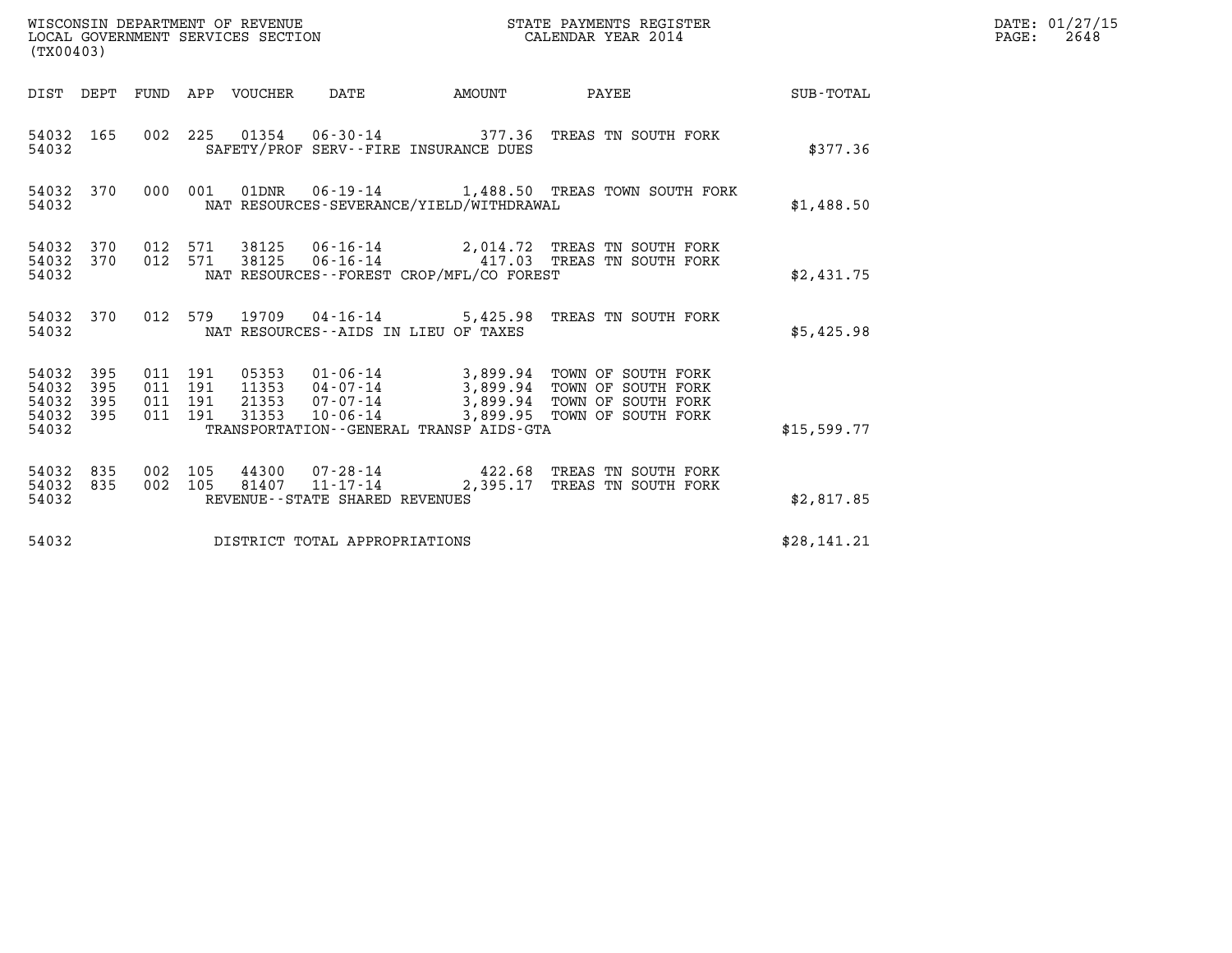| (TX00403)                                                 |           |                                          |         |                            |                                                                       |                                              |                                                                                                                                                                                                  |             | DATE: 01/27/15<br>$\mathtt{PAGE:}$<br>2649 |
|-----------------------------------------------------------|-----------|------------------------------------------|---------|----------------------------|-----------------------------------------------------------------------|----------------------------------------------|--------------------------------------------------------------------------------------------------------------------------------------------------------------------------------------------------|-------------|--------------------------------------------|
|                                                           |           |                                          |         | DIST DEPT FUND APP VOUCHER | DATE                                                                  | AMOUNT                                       | PAYEE                                                                                                                                                                                            | SUB-TOTAL   |                                            |
| 54034 165<br>54034                                        |           |                                          | 002 225 | 01355                      |                                                                       | SAFETY/PROF SERV--FIRE INSURANCE DUES        | 06-30-14 808.63 TREAS TN STRICKLAND                                                                                                                                                              | \$808.63    |                                            |
| 54034 370<br>54034 370<br>54034                           |           | 000 001<br>000 001                       |         | 01DNR<br>$02$ DNR          |                                                                       | NAT RESOURCES-SEVERANCE/YIELD/WITHDRAWAL     | 06-19-14 755.09 TREAS TOWN STRICKLAND<br>09-11-14 2,272.16 TREAS TOWN STRICKAND                                                                                                                  | \$3,027.25  |                                            |
| 54034 370<br>54034                                        | 54034 370 | 012 571<br>012 571                       |         |                            |                                                                       | NAT RESOURCES--FOREST CROP/MFL/CO FOREST     | 38126  06-16-14   1,157.77  TREAS TN STRICKLAND<br>38126  06-16-14   439.13  TREAS TN STRICKLAND                                                                                                 | \$1,596.90  |                                            |
| 54034 370<br>54034                                        |           |                                          | 012 579 |                            |                                                                       | NAT RESOURCES -- AIDS IN LIEU OF TAXES       | 19710  04-16-14   1.85   TREAS TN STRICKLAND                                                                                                                                                     | \$1.85      |                                            |
| 54034 395<br>54034                                        |           |                                          | 011 174 | 34004                      | TRANSPORTATION - - FLOOD DAMAGE AID                                   |                                              | 12-16-14 3,920.30 TREAS TN STRICKLAND                                                                                                                                                            | \$3,920.30  |                                            |
| 54034 395<br>54034 395<br>54034 395<br>54034 395<br>54034 |           | 011 191<br>011 191<br>011 191<br>011 191 |         |                            |                                                                       | TRANSPORTATION - - GENERAL TRANSP AIDS - GTA | 05354  01-06-14  14,464.40 TOWN OF STRICKLAND<br>11354  04-07-14  14,464.40 TOWN OF STRICKLAND<br>21354  07-07-14  14,464.40 TOWN OF STRICKLAND<br>31354  10-06-14  14,464.41 TOWN OF STRICKLAND | \$57,857.61 |                                            |
| 54034 835<br>54034 835<br>54034                           |           | 002 105<br>002 105                       |         | 44301<br>81408             | $07 - 28 - 14$<br>$11 - 17 - 14$<br>REVENUE - - STATE SHARED REVENUES |                                              | 4,143.39 TREAS TN STRICKLAND<br>23,703.76 TREAS TN STRICKLAND                                                                                                                                    | \$27,847.15 |                                            |
| 54034 835<br>54034                                        |           |                                          | 002 109 |                            | REVENUE--EXEMPT COMPUTER AID                                          |                                              | 03231  07-28-14  47.00  TREAS TN STRICKLAND                                                                                                                                                      | \$47.00     |                                            |
| 54034                                                     |           |                                          |         |                            | DISTRICT TOTAL APPROPRIATIONS                                         |                                              |                                                                                                                                                                                                  | \$95,106.69 |                                            |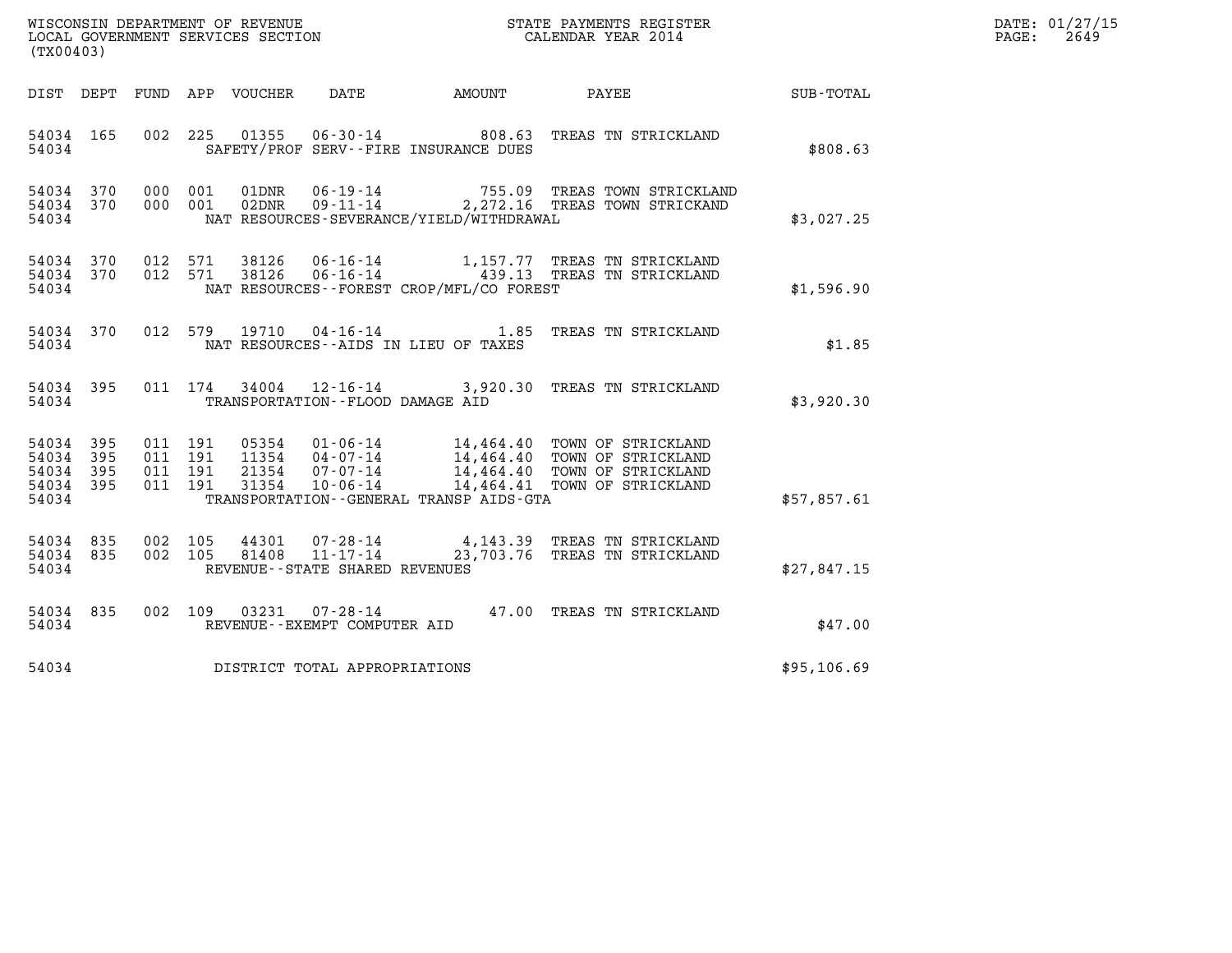| (TX00403)                                 |                          |                                          |     | WISCONSIN DEPARTMENT OF REVENUE<br>LOCAL GOVERNMENT SERVICES SECTION |                                   |                                                                                                                   | STATE PAYMENTS REGISTER<br>CALENDAR YEAR 2014                                    |              | DATE: 01/27/15<br>PAGE:<br>2650 |
|-------------------------------------------|--------------------------|------------------------------------------|-----|----------------------------------------------------------------------|-----------------------------------|-------------------------------------------------------------------------------------------------------------------|----------------------------------------------------------------------------------|--------------|---------------------------------|
| DIST DEPT                                 |                          |                                          |     | FUND APP VOUCHER                                                     | DATE                              | AMOUNT                                                                                                            | PAYEE                                                                            | SUB-TOTAL    |                                 |
| 54036 165<br>54036                        |                          |                                          |     |                                                                      |                                   | SAFETY/PROF SERV--FIRE INSURANCE DUES                                                                             | 002 225 01356 06-30-14 1,581.32 TREAS TN STUBBS                                  | \$1,581.32   |                                 |
| 54036 370<br>54036                        |                          | 012 571                                  |     | 38127                                                                |                                   | NAT RESOURCES - - FOREST CROP/MFL/CO FOREST                                                                       | 06-16-14 158.60 TREAS TN STUBBS                                                  | \$158.60     |                                 |
| 54036<br>54036<br>54036<br>54036<br>54036 | 395<br>395<br>395<br>395 | 011 191<br>011 191<br>011 191<br>011 191 |     | 05355<br>11355<br>21355<br>31355                                     | $07 - 07 - 14$<br>10-06-14        | 01-06-14 26,457.20 TOWN OF STUBBS<br>04-07-14 26,457.20 TOWN OF STUBBS<br>TRANSPORTATION--GENERAL TRANSP AIDS-GTA | 26,457.20 TOWN OF STUBBS<br>26,457.23 TOWN OF STUBBS                             | \$105,828.83 |                                 |
| 54036 395<br>54036                        |                          | 011                                      | 278 |                                                                      |                                   | TRANSPORTATION - - LRIP/TRIP/MSIP GRANTS                                                                          | 27281  10-09-14  23,929.20 TREAS TN STUBBS                                       | \$23,929.20  |                                 |
| 54036<br>54036<br>54036                   | 835<br>835               | 002 105<br>002 105                       |     | 81409                                                                | REVENUE - - STATE SHARED REVENUES |                                                                                                                   | 44302  07-28-14  2,298.08  TREAS TN STUBBS<br>11-17-14 13,021.72 TREAS TN STUBBS | \$15,319.80  |                                 |
| 54036                                     |                          |                                          |     |                                                                      | DISTRICT TOTAL APPROPRIATIONS     |                                                                                                                   |                                                                                  | \$146,817.75 |                                 |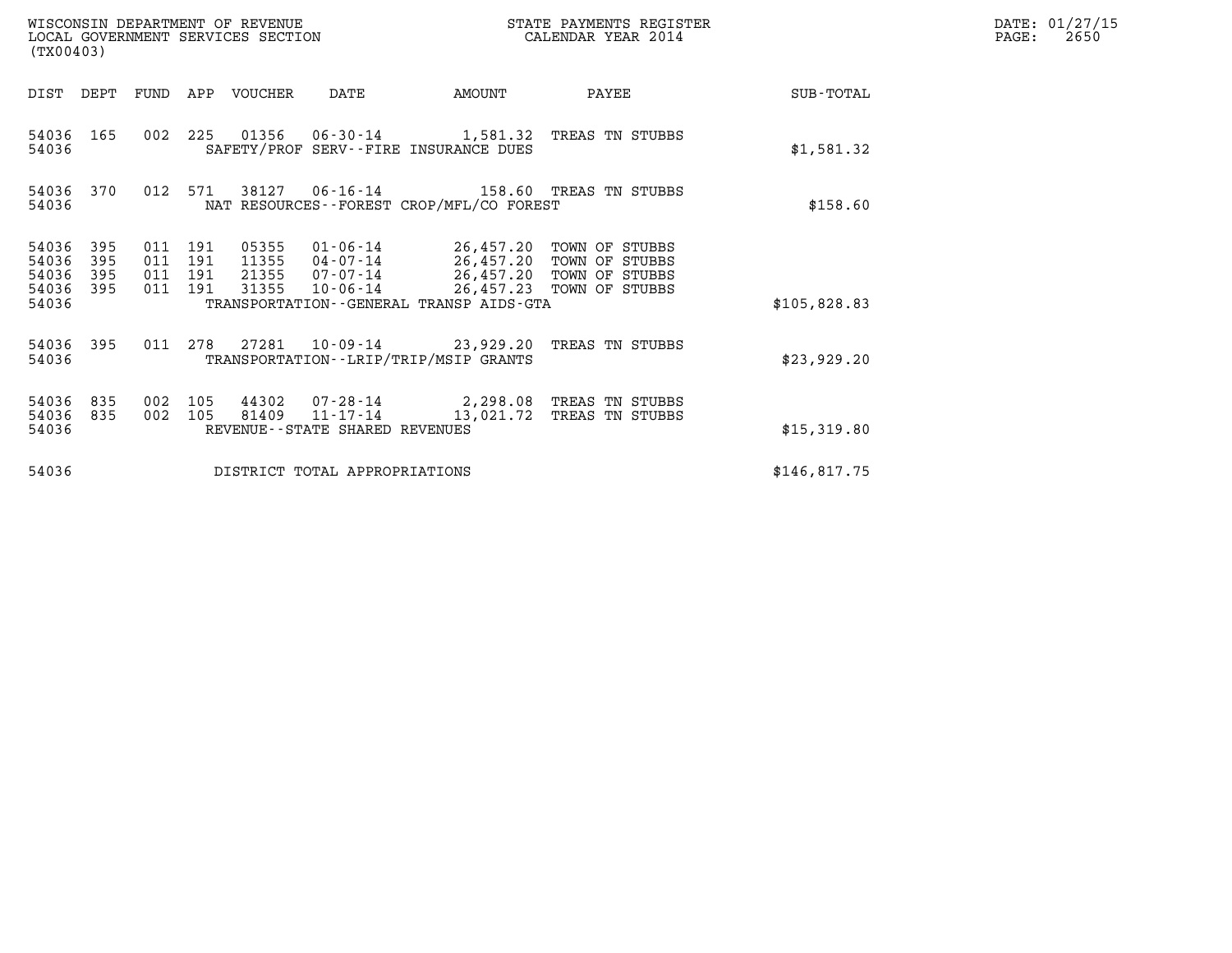| WISCONSIN DEPARTMENT OF REVENUE   | STATE PAYMENTS REGISTER | DATE: 01/27/15 |
|-----------------------------------|-------------------------|----------------|
| LOCAL GOVERNMENT SERVICES SECTION | CALENDAR YEAR 2014      | 2651<br>PAGE:  |

| (TX00403)                                             |     |  |                                    |                                          | WISCONSIN DEPARTMENT OF REVENUE<br>LOCAL GOVERNMENT SERVICES SECTION<br>CALENDAR YEAR 2014                                                                                                                  |              | DATE: 01/27/15<br>$\mathtt{PAGE:}$<br>2651 |
|-------------------------------------------------------|-----|--|------------------------------------|------------------------------------------|-------------------------------------------------------------------------------------------------------------------------------------------------------------------------------------------------------------|--------------|--------------------------------------------|
|                                                       |     |  |                                    |                                          | DIST DEPT FUND APP VOUCHER DATE AMOUNT PAYEE TOTAL                                                                                                                                                          |              |                                            |
| 54038 165<br>54038                                    |     |  |                                    | SAFETY/PROF SERV--FIRE INSURANCE DUES    | 002 225 01357 06-30-14 1,761.02 TREAS TN THORNAPPLE                                                                                                                                                         | \$1,761.02   |                                            |
| 54038 370<br>54038 370<br>54038                       |     |  |                                    | NAT RESOURCES-SEVERANCE/YIELD/WITHDRAWAL |                                                                                                                                                                                                             | \$573.29     |                                            |
| 54038                                                 |     |  |                                    | NAT RESOURCES--AIDS IN LIEU OF TAXES     | 54038 370 002 503 16650 01-30-14 1,833.39 TREAS TN THORNAPPLE<br>TOWN SHARE 64.54                                                                                                                           | \$1,833.39   |                                            |
| 54038 370<br>54038                                    |     |  |                                    | NAT RESOURCES--FOREST CROP/MFL/CO FOREST | 012 571 38128 06-16-14 908.49 TREAS TN THORNAPPLE                                                                                                                                                           | \$908.49     |                                            |
| 54038                                                 |     |  | TRANSPORTATION -- FLOOD DAMAGE AID |                                          | 54038 395 011 174 26374 10-06-14 2,402.47 TREAS TN THORNAPPLE                                                                                                                                               | \$2,402.47   |                                            |
| 54038 395<br>54038<br>54038 395<br>54038 395<br>54038 | 395 |  |                                    | TRANSPORTATION--GENERAL TRANSP AIDS-GTA  |                                                                                                                                                                                                             | \$110,613.25 |                                            |
| 54038 505<br>54038                                    |     |  |                                    | DOA--TRANSMISSION LINE FEE DISTRIBUTION  | 002 174 58920 04-30-14 17,662.00 TREAS TN THORNAPPLE                                                                                                                                                        | \$17,662.00  |                                            |
| 54038 835<br>54038 835<br>54038                       |     |  | REVENUE - - STATE SHARED REVENUES  |                                          | $\begin{array}{cccc} 002 & 105 & 44303 & 07\text{-}28\text{-}14 & 4,088.34 & \text{TREAS TN THORNAPPLE} \\ 002 & 105 & 81410 & 11\text{-}17\text{-}14 & 23,128.34 & \text{TREAS TN THORNAPPLE} \end{array}$ | \$27, 216.68 |                                            |
| 54038                                                 |     |  | DISTRICT TOTAL APPROPRIATIONS      |                                          |                                                                                                                                                                                                             | \$162,970.59 |                                            |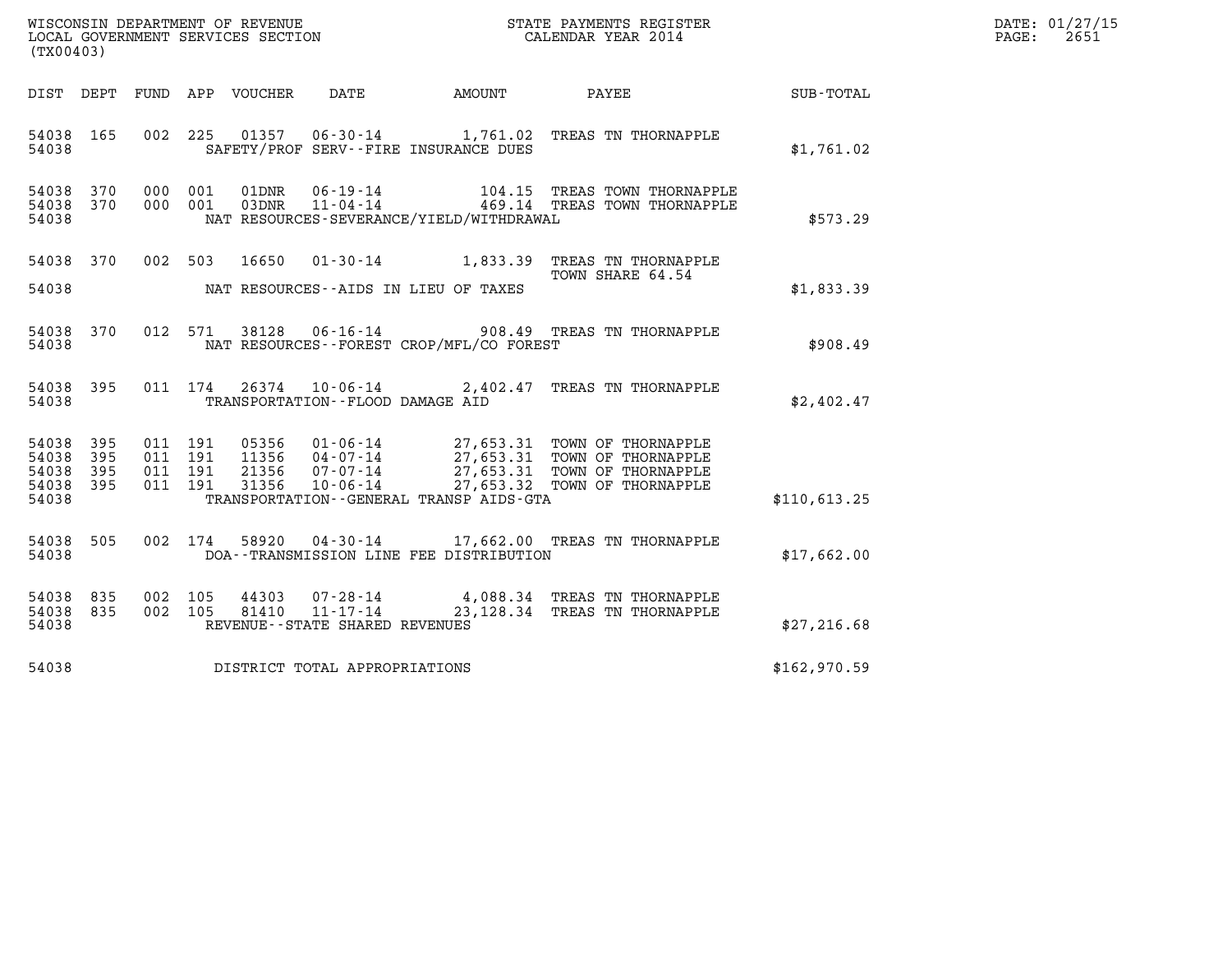| DATE: | 01/27/15 |
|-------|----------|
| PAGE: | 2652     |

| (TX00403)                                 |                          |                          |                          | WISCONSIN DEPARTMENT OF REVENUE<br>LOCAL GOVERNMENT SERVICES SECTION |                                                                     | STATE PAYMENTS REGISTER<br>CALENDAR YEAR 2014                          |                                                                            |              | DATE: 01/27/15<br>$\mathtt{PAGE:}$<br>2652 |
|-------------------------------------------|--------------------------|--------------------------|--------------------------|----------------------------------------------------------------------|---------------------------------------------------------------------|------------------------------------------------------------------------|----------------------------------------------------------------------------|--------------|--------------------------------------------|
| DIST                                      | DEPT                     | FUND                     | APP                      | VOUCHER                                                              | DATE                                                                | AMOUNT                                                                 | PAYEE                                                                      | SUB-TOTAL    |                                            |
| 54040 165<br>54040                        |                          | 002 225                  |                          | 01358                                                                | $06 - 30 - 14$                                                      | 503.15<br>SAFETY/PROF SERV--FIRE INSURANCE DUES                        | TREAS TN TRUE                                                              | \$503.15     |                                            |
| 54040<br>54040<br>54040                   | 370<br>370               | 012<br>012               | 571<br>571               | 38129<br>38129                                                       | 06-16-14<br>06-16-14<br>NAT RESOURCES - - FOREST CROP/MFL/CO FOREST | \$388.75                                                               |                                                                            |              |                                            |
| 54040<br>54040<br>54040<br>54040<br>54040 | 395<br>395<br>395<br>395 | 011<br>011<br>011<br>011 | 191<br>191<br>191<br>191 | 05357<br>11357<br>21357<br>31357                                     | $01 - 06 - 14$<br>04-07-14<br>07-07-14<br>$10 - 06 - 14$            | 14,607.30 TOWN OF TRUE<br>TRANSPORTATION - - GENERAL TRANSP AIDS - GTA | 14,607.30 TOWN OF TRUE<br>14,607.30 TOWN OF TRUE<br>14,607.30 TOWN OF TRUE | \$58,429.20  |                                            |
| 54040<br>54040<br>54040                   | 835<br>835               | 002<br>002               | 105<br>105               | 44304<br>81411                                                       | 07-28-14<br>11-17-14<br>REVENUE--STATE SHARED REVENUES              | 7,253.76<br>41,104.64                                                  | TREAS TN TRUE<br>TREAS TN TRUE                                             | \$48,358.40  |                                            |
| 54040                                     |                          |                          |                          |                                                                      | DISTRICT TOTAL APPROPRIATIONS                                       |                                                                        |                                                                            | \$107,679.50 |                                            |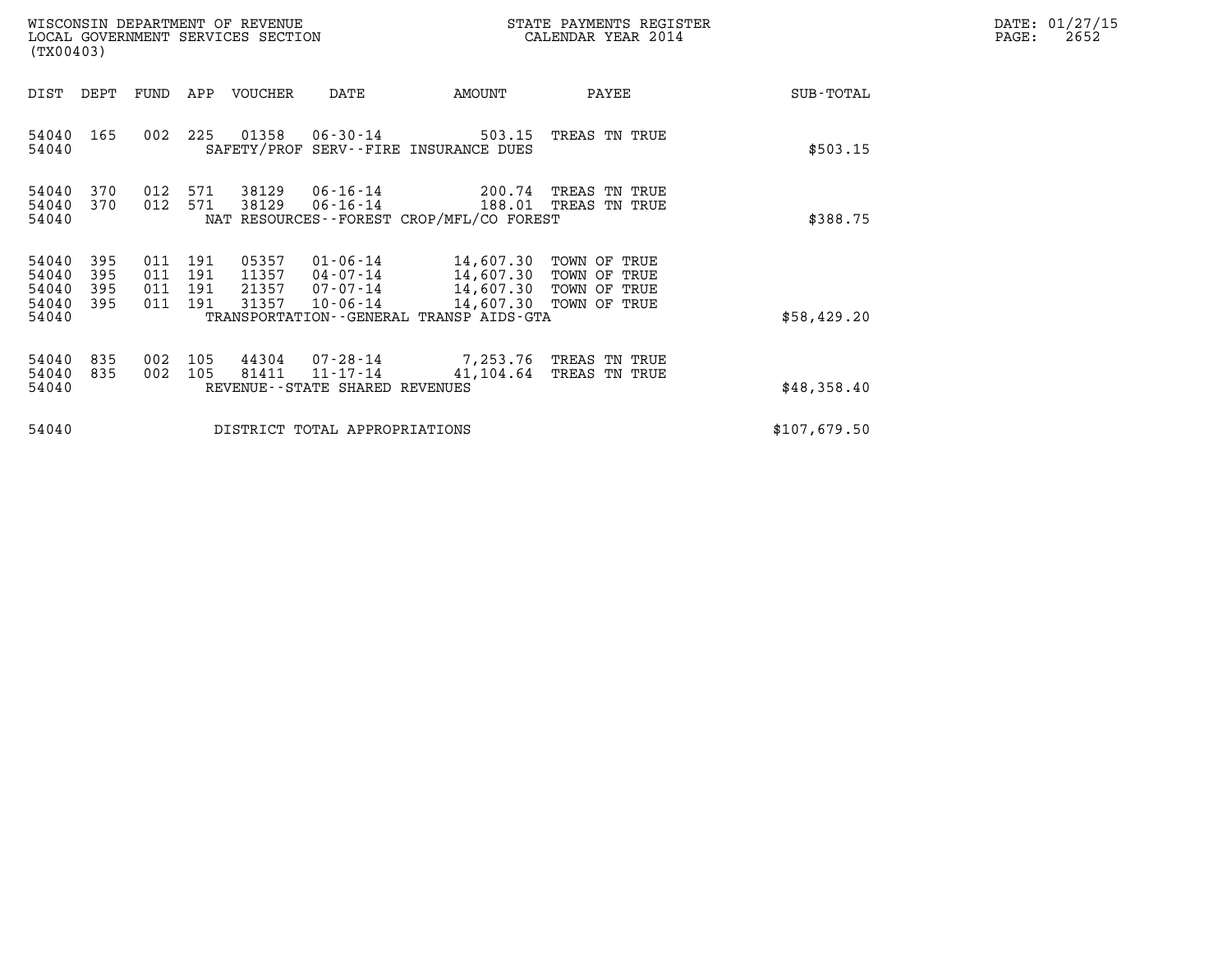| WISCONSIN DEPARTMENT OF REVENUE<br>WISCONSIN DEPARTMENT OF REVENUE<br>LOCAL GOVERNMENT SERVICES SECTION<br>(TX00403) |            |                                          |         |                                 |                                |                                             | STATE PAYMENTS REGISTER<br>CALENDAR YEAR 2014                                        |                 | DATE: 01/27/15<br>$\mathtt{PAGE:}$<br>2653 |
|----------------------------------------------------------------------------------------------------------------------|------------|------------------------------------------|---------|---------------------------------|--------------------------------|---------------------------------------------|--------------------------------------------------------------------------------------|-----------------|--------------------------------------------|
|                                                                                                                      |            |                                          |         | DIST DEPT FUND APP VOUCHER DATE |                                | <b>AMOUNT</b>                               |                                                                                      | PAYEE SUB-TOTAL |                                            |
| 54042                                                                                                                | 54042 165  |                                          |         |                                 |                                | SAFETY/PROF SERV--FIRE INSURANCE DUES       | 002 225 01359 06-30-14 1,635.23 TREAS TN WASHINGTON                                  | \$1,635.23      |                                            |
| 54042                                                                                                                | 54042 370  |                                          | 012 571 |                                 |                                | NAT RESOURCES - - FOREST CROP/MFL/CO FOREST | 38130  06-16-14  877.73  TREAS TN WASHINGTON                                         | \$877.73        |                                            |
| 54042                                                                                                                | 54042 370  |                                          |         |                                 |                                | NAT RESOURCES -- AIDS IN LIEU OF TAXES      | 012 579 19711 04-16-14 452.57 TREAS TN WASHINGTON                                    | \$452.57        |                                            |
| 54042 395<br>54042<br>54042<br>54042 395                                                                             | 395<br>395 | 011 191<br>011 191<br>011 191<br>011 191 |         | 31358                           |                                |                                             | 10-06-14 22,784.22 TOWN OF WASHINGTON                                                |                 |                                            |
| 54042                                                                                                                |            |                                          |         |                                 |                                | TRANSPORTATION--GENERAL TRANSP AIDS-GTA     |                                                                                      | \$91,136.85     |                                            |
| 54042                                                                                                                | 54042 395  |                                          |         |                                 |                                | TRANSPORTATION - - LRIP/TRIP/MSIP GRANTS    | 011 278 27278 10-09-14 32,093.28 TREAS TN WASHINGTON                                 | \$32,093.28     |                                            |
| 54042 835<br>54042                                                                                                   | 54042 835  | 002 105<br>002 105                       |         | 81412                           | REVENUE--STATE SHARED REVENUES |                                             | 44305 07-28-14 1,266.80 TREAS TN WASHINGTON<br>11-17-14 7,178.51 TREAS TN WASHINGTON | \$8,445.31      |                                            |
| 54042                                                                                                                |            |                                          |         |                                 | DISTRICT TOTAL APPROPRIATIONS  |                                             |                                                                                      | \$134,640.97    |                                            |
|                                                                                                                      |            |                                          |         |                                 |                                |                                             |                                                                                      |                 |                                            |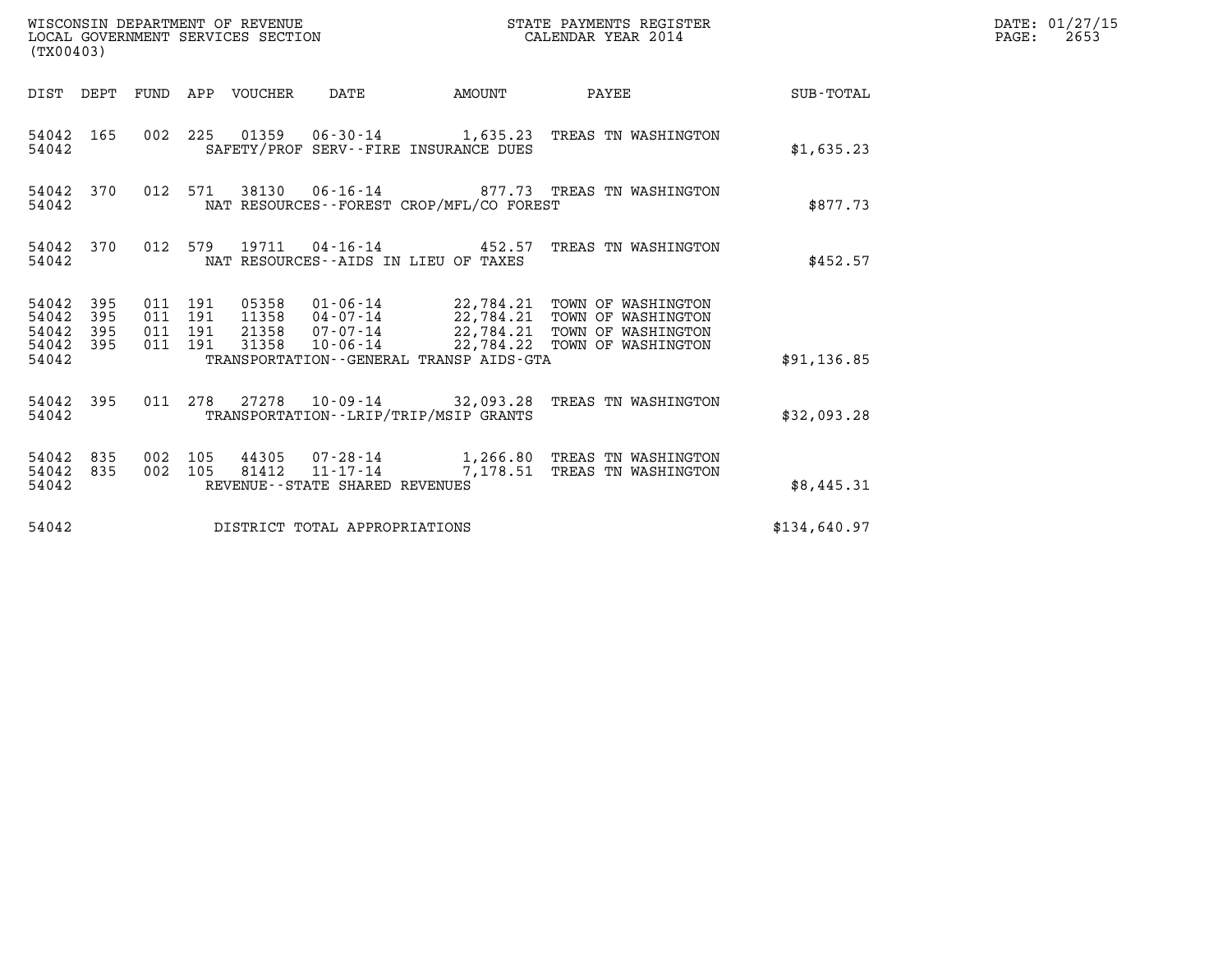| DATE: | 01/27/15 |
|-------|----------|
| PAGE: | 2654     |

| (TX00403)                                 |                                                                                                                                                                                                      |                                          |            | WISCONSIN DEPARTMENT OF REVENUE<br>LOCAL GOVERNMENT SERVICES SECTION |                                                                       | STATE PAYMENTS REGISTER<br>CALENDAR YEAR 2014 |                                                                                                                      |              | DATE: 01/27/15<br>$\mathtt{PAGE:}$<br>2654 |
|-------------------------------------------|------------------------------------------------------------------------------------------------------------------------------------------------------------------------------------------------------|------------------------------------------|------------|----------------------------------------------------------------------|-----------------------------------------------------------------------|-----------------------------------------------|----------------------------------------------------------------------------------------------------------------------|--------------|--------------------------------------------|
| DIST                                      | DEPT                                                                                                                                                                                                 | FUND                                     | APP        | VOUCHER                                                              | DATE                                                                  | AMOUNT                                        | PAYEE                                                                                                                | SUB-TOTAL    |                                            |
| 54044                                     | 54044 165                                                                                                                                                                                            | 002 225                                  |            |                                                                      |                                                                       | SAFETY/PROF SERV--FIRE INSURANCE DUES         | 01360  06-30-14  161.73  TREAS TN WILKINSON                                                                          | \$161.73     |                                            |
| 54044<br>54044<br>54044                   | 012<br>571<br>38131    06-16-14<br>370<br>409.38<br>TREAS TN WILKINSON<br>012<br>571<br>370<br>38131<br>$06 - 16 - 14$<br>5,319.46 TREAS TN WILKINSON<br>NAT RESOURCES - - FOREST CROP/MFL/CO FOREST |                                          |            |                                                                      |                                                                       |                                               | \$5,728.84                                                                                                           |              |                                            |
| 54044<br>54044<br>54044<br>54044<br>54044 | 395<br>395<br>395<br>395                                                                                                                                                                             | 011 191<br>011 191<br>011 191<br>011 191 |            | 05359<br>11359<br>21359<br>31359                                     | 01-06-14<br>04-07-14<br>07-07-14<br>$10 - 06 - 14$                    | TRANSPORTATION--GENERAL TRANSP AIDS-GTA       | 3,239.01 TOWN OF WILKINSON<br>3,239.01 TOWN OF WILKINSON<br>3,239.01 TOWN OF WILKINSON<br>3,239.01 TOWN OF WILKINSON | \$12,956.04  |                                            |
| 54044<br>54044<br>54044                   | 835<br>835                                                                                                                                                                                           | 002<br>002                               | 105<br>105 | 44306<br>81413                                                       | $07 - 28 - 14$<br>$11 - 17 - 14$<br>REVENUE - - STATE SHARED REVENUES | 213.52<br>1,212.01                            | TREAS TN WILKINSON<br>TREAS TN WILKINSON                                                                             | \$1,425.53   |                                            |
| 54044<br>DISTRICT TOTAL APPROPRIATIONS    |                                                                                                                                                                                                      |                                          |            |                                                                      |                                                                       |                                               |                                                                                                                      | \$20, 272.14 |                                            |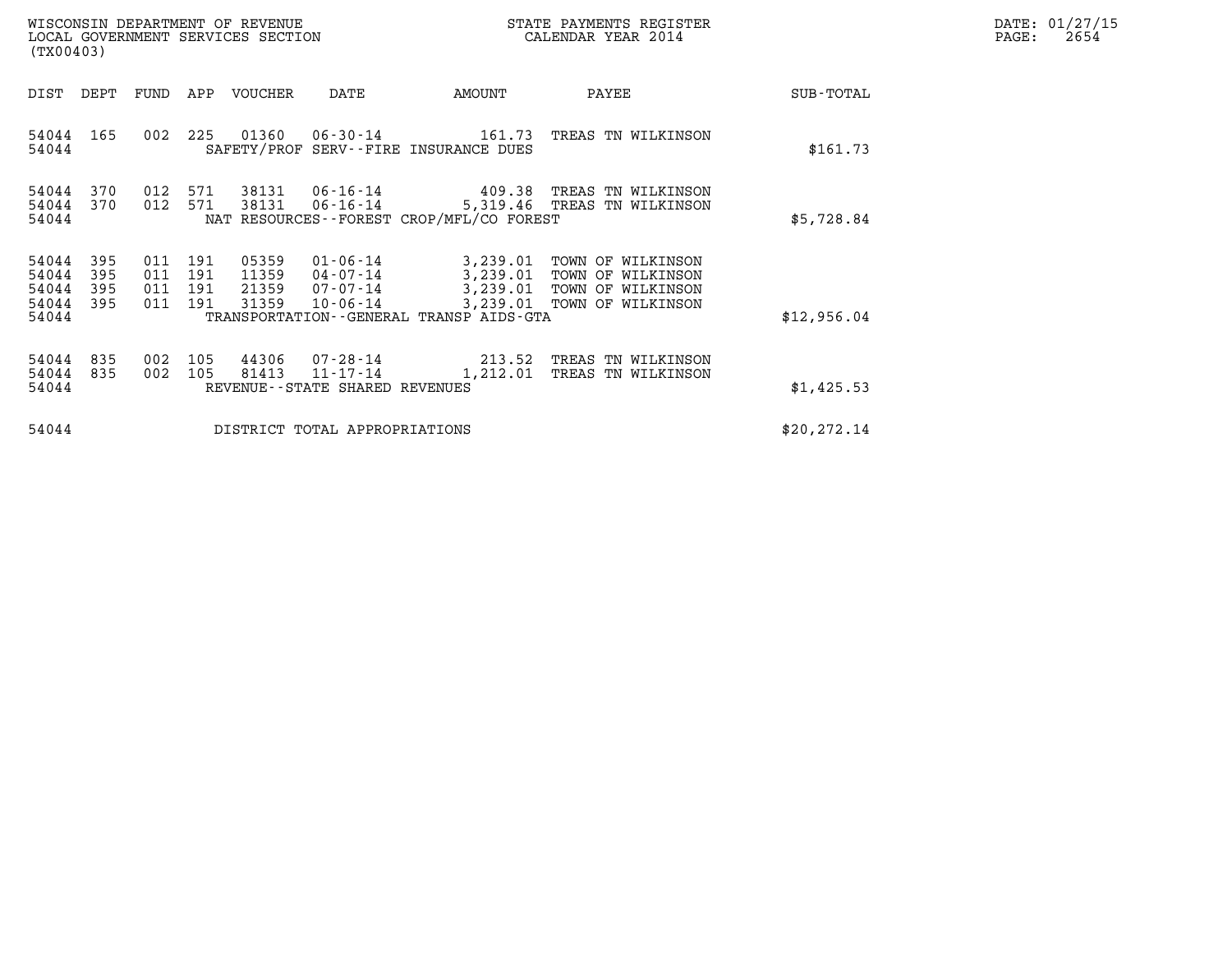| WISCONSIN DEPARTMENT OF REVENUE<br>LOCAL GOVERNMENT SERVICES SECTION<br>(TX00403) |            |                                          |         |                                 |                                                        |                                              | STATE PAYMENTS REGISTER<br>CALENDAR YEAR 2014                                                                                                                                           |             | DATE: 01/27/15<br>$\mathtt{PAGE:}$<br>2655 |
|-----------------------------------------------------------------------------------|------------|------------------------------------------|---------|---------------------------------|--------------------------------------------------------|----------------------------------------------|-----------------------------------------------------------------------------------------------------------------------------------------------------------------------------------------|-------------|--------------------------------------------|
|                                                                                   |            |                                          |         | DIST DEPT FUND APP VOUCHER DATE |                                                        | AMOUNT                                       | <b>PAYEE</b>                                                                                                                                                                            | SUB-TOTAL   |                                            |
| 54046                                                                             | 54046 165  |                                          |         |                                 |                                                        | SAFETY/PROF SERV--FIRE INSURANCE DUES        | 002 225 01361 06-30-14 1,886.80 TREAS TN WILLARD                                                                                                                                        | \$1,886.80  |                                            |
| 54046                                                                             | 54046 370  |                                          |         |                                 |                                                        | NAT RESOURCES-SEVERANCE/YIELD/WITHDRAWAL     | 000 001 01DNR 06-19-14 6,283.48 TREAS TOWN WILLARD                                                                                                                                      | \$6,283.48  |                                            |
| 54046                                                                             | 54046 370  |                                          | 012 571 |                                 |                                                        | NAT RESOURCES--FOREST CROP/MFL/CO FOREST     | 38132  06-16-14  969.98  TREAS TN WILLARD                                                                                                                                               | \$969.98    |                                            |
| 54046 395<br>54046<br>54046<br>54046 395<br>54046                                 | 395<br>395 | 011 191<br>011 191<br>011 191<br>011 191 |         |                                 |                                                        | TRANSPORTATION - - GENERAL TRANSP AIDS - GTA | 05360  01-06-14   12,807.85  TOWN OF WILLARD<br>11360  04-07-14   12,807.85  TOWN OF WILLARD<br>21360 07-07-14 12,807.85 TOWN OF WILLARD<br>31360  10-06-14  12,807.85  TOWN OF WILLARD | \$51,231.40 |                                            |
| 54046                                                                             | 54046 505  |                                          |         |                                 |                                                        | DOA--TRANSMISSION LINE FEE DISTRIBUTION      | 002 174 58920 04-30-14 895.00 TREAS TN WILLARD                                                                                                                                          | \$895.00    |                                            |
| 54046 835<br>54046 835<br>54046                                                   |            | 002 105<br>002 105                       |         | 81414                           | 11-17-14<br>REVENUE - - STATE SHARED REVENUES          |                                              | 44307 07-28-14 2,932.16 TREAS TN WILLARD<br>19,455.29 TREAS TN WILLARD                                                                                                                  | \$22,387.45 |                                            |
| 54046 835<br>54046                                                                |            |                                          |         |                                 | 002 109 03232 07-28-14<br>REVENUE--EXEMPT COMPUTER AID |                                              | 9.00 TREAS TN WILLARD                                                                                                                                                                   | \$9.00      |                                            |
| 54046                                                                             |            |                                          |         |                                 | DISTRICT TOTAL APPROPRIATIONS                          |                                              |                                                                                                                                                                                         | \$83,663.11 |                                            |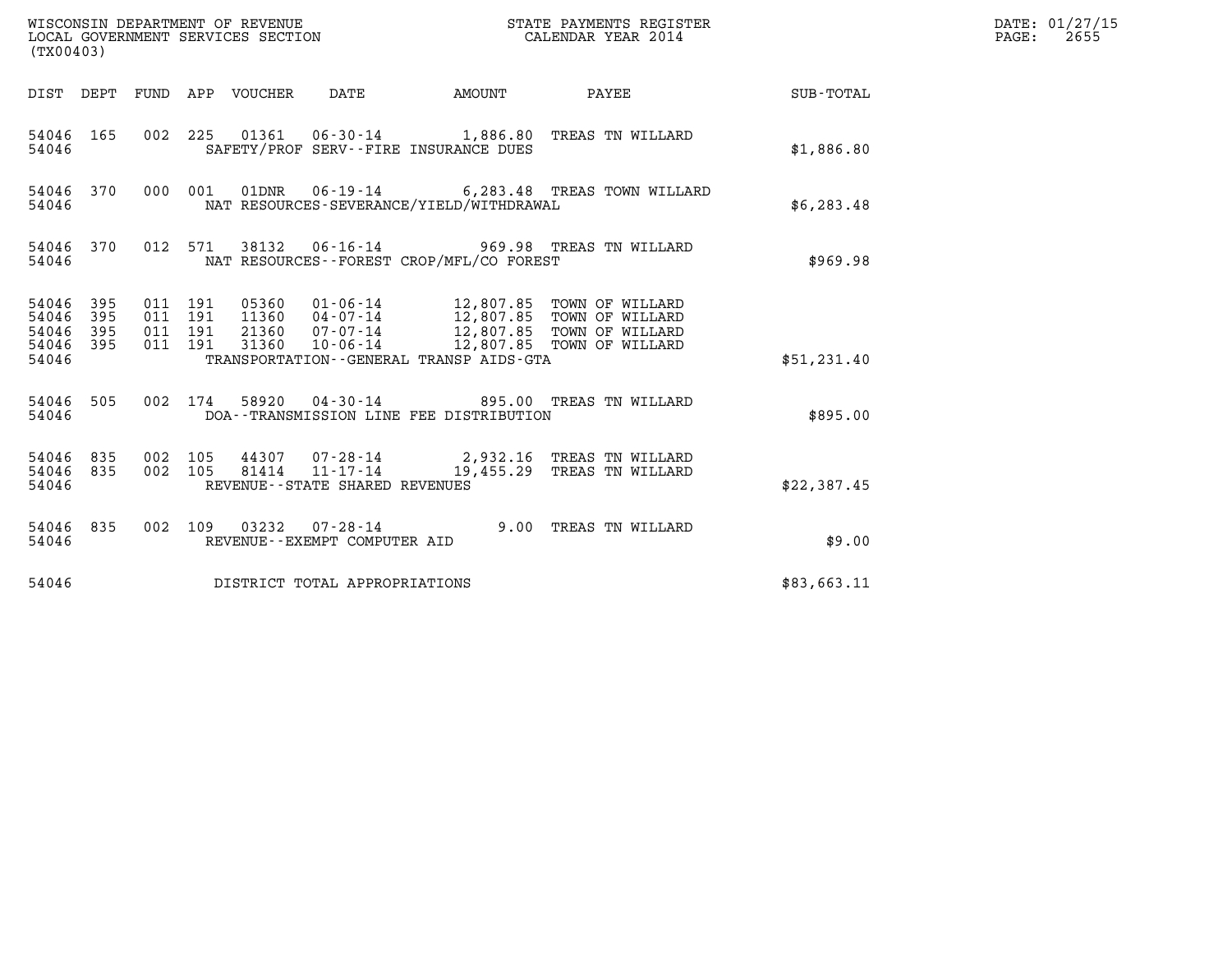| WISCONSIN DEPARTMENT OF REVENUE<br>LOCAL GOVERNMENT SERVICES SECTION | STATE PAYMENTS REGISTER<br>CALENDAR YEAR 2014 | DATE: 01/27/15<br>2656<br>PAGE: |
|----------------------------------------------------------------------|-----------------------------------------------|---------------------------------|

| (TX00403)                                 |                                                                                                                                                                       |                    | WISCONSIN DEPARTMENT OF REVENUE<br>LOCAL GOVERNMENT SERVICES SECTION |                                          |                                                                                                                                    | STATE PAYMENTS REGISTER<br>CALENDAR YEAR 2014                        |              | DATE: 01/27/15<br>$\mathtt{PAGE}$ :<br>2656 |
|-------------------------------------------|-----------------------------------------------------------------------------------------------------------------------------------------------------------------------|--------------------|----------------------------------------------------------------------|------------------------------------------|------------------------------------------------------------------------------------------------------------------------------------|----------------------------------------------------------------------|--------------|---------------------------------------------|
| DIST DEPT                                 |                                                                                                                                                                       |                    | FUND APP VOUCHER                                                     | DATE                                     | <b>AMOUNT</b>                                                                                                                      | PAYEE                                                                | SUB-TOTAL    |                                             |
| 54048<br>54048                            | 165                                                                                                                                                                   |                    |                                                                      |                                          | SAFETY/PROF SERV--FIRE INSURANCE DUES                                                                                              | 002 225 01362 06-30-14 269.54 TREAS TN WILSON                        | \$269.54     |                                             |
| 54048<br>54048<br>54048                   | 000 001 01DNR  06-19-14 305.03 TREAS TOWN WILSON<br>370<br>000 001<br>03DNR<br>11-04-14 4,581.77 TREAS TOWN WILSON<br>370<br>NAT RESOURCES-SEVERANCE/YIELD/WITHDRAWAL |                    |                                                                      |                                          |                                                                                                                                    |                                                                      | \$4,886.80   |                                             |
| 54048<br>54048<br>54048                   | 370<br>370                                                                                                                                                            | 012 571            | 012 571 38133<br>38133                                               |                                          | NAT RESOURCES--FOREST CROP/MFL/CO FOREST                                                                                           | 06-16-14 308.37 TREAS TN WILSON<br>06-16-14 4,810.13 TREAS TN WILSON | \$5,118.50   |                                             |
| 54048<br>54048<br>54048<br>54048<br>54048 | 395<br>395<br>395<br>395                                                                                                                                              | 011 191<br>011 191 | 011 191 05361<br>31361                                               | 011 191 21361 07-07-14<br>$10 - 06 - 14$ | 01-06-14 13,315.93 TOWN OF WILSON<br>13,315.93<br>13,315.93<br>13,315.93 TOWN OF WILSON<br>TRANSPORTATION--GENERAL TRANSP AIDS-GTA | TOWN OF WILSON<br>TOWN OF WILSON                                     | \$53, 263.72 |                                             |
| 54048<br>54048<br>54048                   | 835<br>835                                                                                                                                                            | 002 105<br>002 105 | 81415                                                                | REVENUE--STATE SHARED REVENUES           | $11 - 17 - 14$ 20,001.84                                                                                                           | 44308 07-28-14 3,529.74 TREAS TN WILSON<br>TREAS TN WILSON           | \$23,531.58  |                                             |
| 54048                                     |                                                                                                                                                                       |                    |                                                                      | DISTRICT TOTAL APPROPRIATIONS            |                                                                                                                                    |                                                                      | \$87,070.14  |                                             |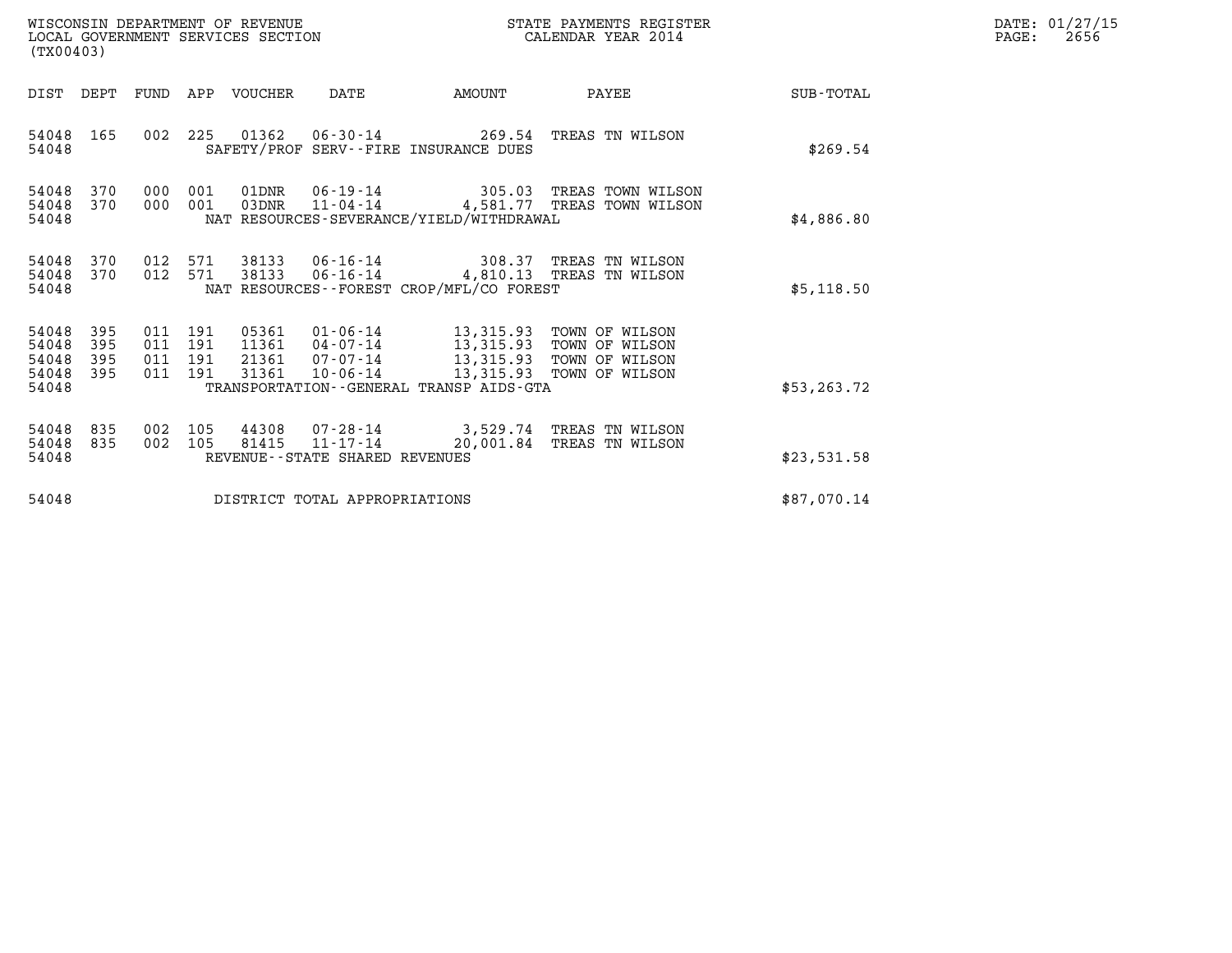| WISCONSIN DEPARTMENT OF REVENUE   | STATE PAYMENTS REGISTER | DATE: 01/27/15 |
|-----------------------------------|-------------------------|----------------|
| LOCAL GOVERNMENT SERVICES SECTION | CALENDAR YEAR 2014      | 2657<br>PAGE:  |

| LOCAL GOVERNMENT SERVICES SECTION<br>(TX00403) |            |            |            |         |                                |                                         | CALENDAR YEAR 2014                                                                                                                        |                  |
|------------------------------------------------|------------|------------|------------|---------|--------------------------------|-----------------------------------------|-------------------------------------------------------------------------------------------------------------------------------------------|------------------|
| DIST                                           | DEPT       | FUND       | APP        | VOUCHER | DATE                           | AMOUNT                                  | PAYEE                                                                                                                                     | <b>SUB-TOTAL</b> |
| 54106<br>54106                                 | 165        | 002        |            |         |                                | SAFETY/PROF SERV--FIRE INSURANCE DUES   | 225 01363 06-30-14 1,114.11 TREAS VIL BRUCE                                                                                               | \$1, 114.11      |
| 54106<br>54106                                 | 395<br>395 | 011<br>011 | 191<br>191 |         |                                |                                         | 05362  01-06-14  5,040.79  VILLAGE OF BRUCE<br>11362  04-07-14  5,040.79  VILLAGE OF BRUCE<br>21362  07-07-14  5,040.79  VILLAGE OF BRUCE |                  |
| 54106<br>54106                                 | 395<br>395 | 011<br>011 | 191<br>191 | 31362   | $10 - 06 - 14$                 |                                         | 5,040.79 VILLAGE OF BRUCE                                                                                                                 |                  |
| 54106                                          |            |            |            |         |                                | TRANSPORTATION--GENERAL TRANSP AIDS-GTA |                                                                                                                                           | \$20, 163.16     |
|                                                |            |            |            |         |                                |                                         |                                                                                                                                           |                  |
| 54106<br>54106                                 | 835<br>835 | 002<br>002 | 105        |         |                                |                                         | 105 44309 07-28-14 29,932.77 TREAS VIL BRUCE<br>81416  11-17-14  169, 617.26  TREAS VIL BRUCE                                             |                  |
| 54106                                          |            |            |            |         | REVENUE--STATE SHARED REVENUES |                                         |                                                                                                                                           | \$199,550.03     |
| 54106                                          | 835        | 002        | 109        |         |                                |                                         | 03233  07-28-14  185.00 TREAS VIL BRUCE                                                                                                   |                  |
| 54106<br>54106                                 | 835        | 002        | 109        | 05285   | REVENUE--EXEMPT COMPUTER AID   |                                         | 07-28-14 63.00 TREAS VIL BRUCE                                                                                                            | \$248.00         |
|                                                |            |            |            |         |                                |                                         |                                                                                                                                           |                  |
| 54106                                          | 835        |            |            |         | 021 363 36309 03-24-14         |                                         | 1,795.42 TREAS VIL BRUCE                                                                                                                  |                  |
| 54106                                          |            |            |            |         | REVENUE--LOTTERY CREDIT -      |                                         |                                                                                                                                           | \$1,795.42       |
| 54106                                          |            |            |            |         | DISTRICT TOTAL APPROPRIATIONS  |                                         |                                                                                                                                           | \$222,870.72     |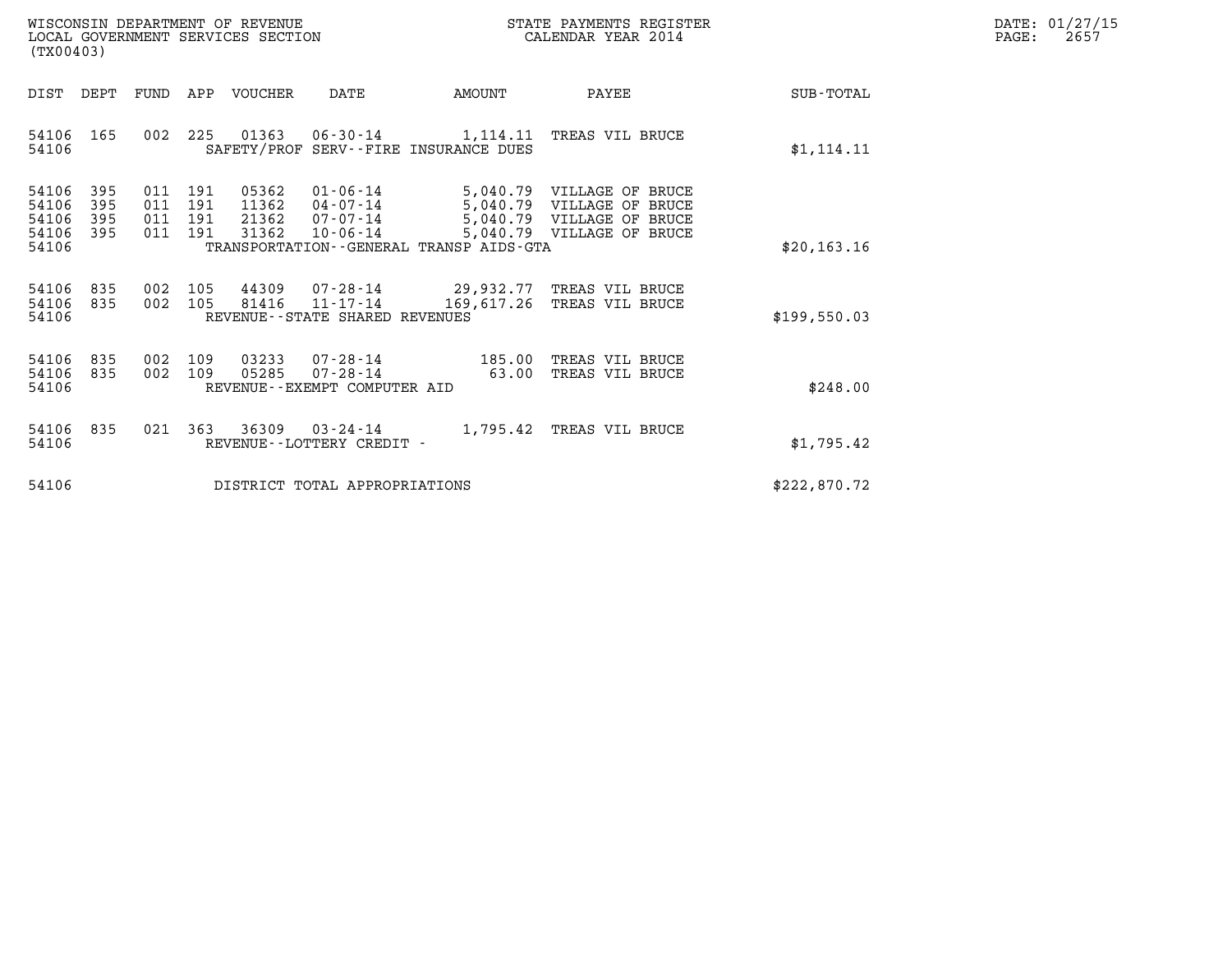| DATE: | 01/27/15 |
|-------|----------|
| PAGE: | 2658     |

| (TX00403)                                 |                          |                          |                          | WISCONSIN DEPARTMENT OF REVENUE<br>LOCAL GOVERNMENT SERVICES SECTION |                                                                      |                                                                                      | STATE PAYMENTS REGISTER<br>CALENDAR YEAR 2014                                        |             | DATE: 01/27/15<br>PAGE:<br>2658 |
|-------------------------------------------|--------------------------|--------------------------|--------------------------|----------------------------------------------------------------------|----------------------------------------------------------------------|--------------------------------------------------------------------------------------|--------------------------------------------------------------------------------------|-------------|---------------------------------|
| DIST                                      | DEPT                     | FUND                     | APP                      | VOUCHER                                                              | DATE                                                                 | AMOUNT                                                                               | PAYEE                                                                                | SUB-TOTAL   |                                 |
| 54111<br>54111                            | 165                      | 002                      | 225                      | 01364                                                                | 06-30-14                                                             | 125.79<br>SAFETY/PROF SERV--FIRE INSURANCE DUES                                      | TREAS VIL CONRATH                                                                    | \$125.79    |                                 |
| 54111<br>54111<br>54111<br>54111<br>54111 | 395<br>395<br>395<br>395 | 011<br>011<br>011<br>011 | 191<br>191<br>191<br>191 | 05363<br>11363<br>21363<br>31363                                     | $01 - 06 - 14$<br>$04 - 07 - 14$<br>$07 - 07 - 14$<br>$10 - 06 - 14$ | 947.11<br>947.11<br>947.11<br>947.12<br>TRANSPORTATION - - GENERAL TRANSP AIDS - GTA | VILLAGE OF CONRATH<br>VILLAGE OF CONRATH<br>VILLAGE OF CONRATH<br>VILLAGE OF CONRATH | \$3,788.45  |                                 |
| 54111<br>54111<br>54111                   | 835<br>835               | 002<br>002               | 105<br>105               | 44310<br>81417                                                       | 07-28-14<br>11-17-14<br>REVENUE--STATE SHARED REVENUES               | 4,754.97<br>26,961.80                                                                | TREAS VIL CONRATH<br>TREAS VIL CONRATH                                               | \$31,716.77 |                                 |
| 54111                                     |                          |                          |                          |                                                                      | DISTRICT TOTAL APPROPRIATIONS                                        | \$35,631.01                                                                          |                                                                                      |             |                                 |
|                                           |                          |                          |                          |                                                                      |                                                                      |                                                                                      |                                                                                      |             |                                 |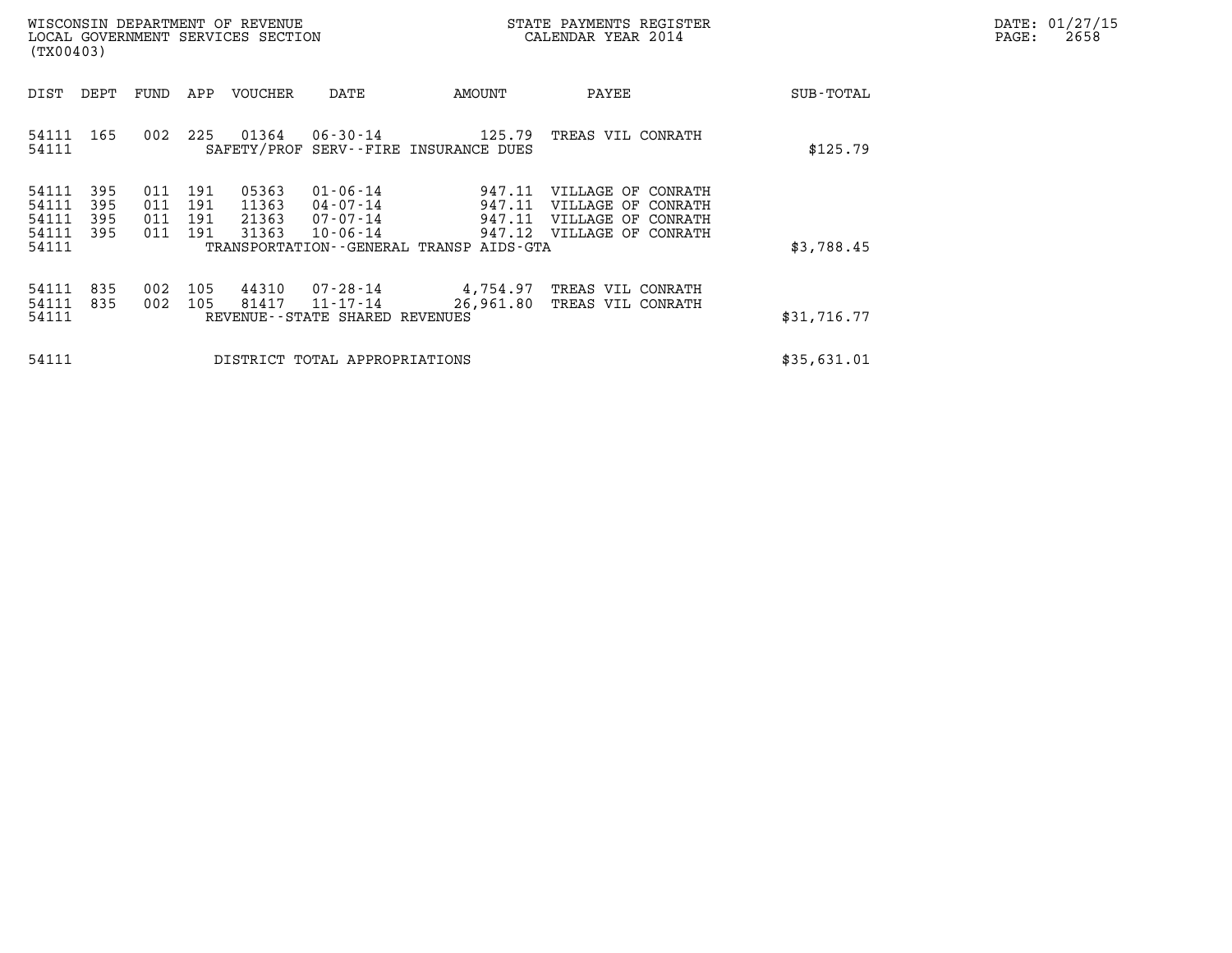| DATE:             | 01/27/15 |
|-------------------|----------|
| $\mathtt{PAGE}$ : | 2659     |

| WISCONSIN DEPARTMENT OF REVENUE<br>LOCAL GOVERNMENT SERVICES SECTION<br>(TX00403) |                          |                              |                   |                         |                                                |                                         | STATE PAYMENTS REGISTER<br>CALENDAR YEAR 2014                                                                                                          |             | DATE: 01/27/15<br>$\mathtt{PAGE:}$<br>2659 |
|-----------------------------------------------------------------------------------|--------------------------|------------------------------|-------------------|-------------------------|------------------------------------------------|-----------------------------------------|--------------------------------------------------------------------------------------------------------------------------------------------------------|-------------|--------------------------------------------|
| DIST                                                                              | DEPT                     |                              |                   | FUND APP VOUCHER        | DATE                                           | AMOUNT                                  | PAYEE                                                                                                                                                  | SUB-TOTAL   |                                            |
| 54131 165<br>54131                                                                |                          | 002                          |                   |                         |                                                | SAFETY/PROF SERV--FIRE INSURANCE DUES   | 225  01365  06-30-14  269.54  TREAS VIL GLEN FLORA                                                                                                     | \$269.54    |                                            |
| 54131<br>54131<br>54131<br>54131<br>54131                                         | 395<br>395<br>395<br>395 | 011<br>011 191<br>011<br>011 | 191<br>191<br>191 | 05364<br>11364<br>31364 | 21364 07-07-14<br>10-06-14                     | TRANSPORTATION--GENERAL TRANSP AIDS-GTA | 01-06-14 1,894.71 VILLAGE OF GLEN FLORA<br>04-07-14 1,894.71 VILLAGE OF GLEN FLORA<br>1,894.71 VILLAGE OF GLEN FLORA<br>1,894.73 VILLAGE OF GLEN FLORA | \$7,578.86  |                                            |
| 54131 835<br>54131<br>54131                                                       | 835                      | 002 105                      |                   | 81418                   | REVENUE--STATE SHARED REVENUES                 | $11 - 17 - 14$ 31, 731, 77              | 002  105  44311  07-28-14  5,452.75  TREAS VIL GLEN FLORA<br>TREAS VIL GLEN FLORA                                                                      | \$37,184.52 |                                            |
| 54131 835<br>54131                                                                |                          |                              |                   | 002 109 05286           | $07 - 28 - 14$<br>REVENUE--EXEMPT COMPUTER AID |                                         | 5,660.00 TREAS VIL GLEN FLORA                                                                                                                          | \$5,660.00  |                                            |
| 54131                                                                             |                          |                              |                   |                         | DISTRICT TOTAL APPROPRIATIONS                  |                                         |                                                                                                                                                        | \$50,692.92 |                                            |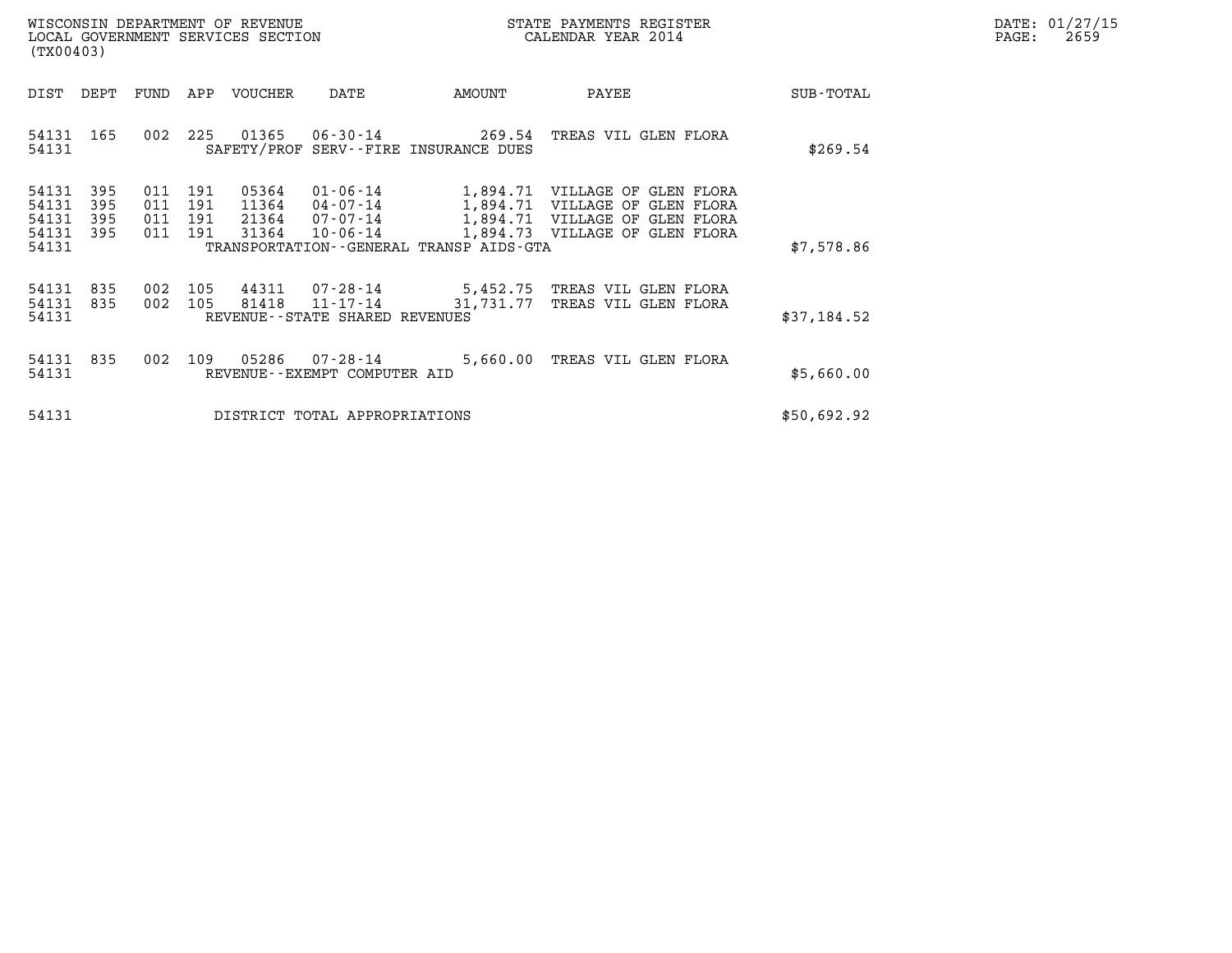| WISCONSIN DEPARTMENT OF REVENUE<br>LOCAL GOVERNMENT SERVICES SECTION<br>(TX00403) |                          |                                          |         |                            |                                                   |                                              | STATE PAYMENTS REGISTER<br>CALENDAR YEAR 2014                                                                                                                                  |              | DATE: 01/27/15<br>$\mathtt{PAGE}$ :<br>2660 |
|-----------------------------------------------------------------------------------|--------------------------|------------------------------------------|---------|----------------------------|---------------------------------------------------|----------------------------------------------|--------------------------------------------------------------------------------------------------------------------------------------------------------------------------------|--------------|---------------------------------------------|
|                                                                                   |                          |                                          |         | DIST DEPT FUND APP VOUCHER | DATE                                              |                                              | AMOUNT PAYEE SUB-TOTAL                                                                                                                                                         |              |                                             |
| 54136 165<br>54136                                                                |                          |                                          |         |                            |                                                   | SAFETY/PROF SERV--FIRE INSURANCE DUES        | 002 225 01366 06-30-14 575.03 TREAS VIL HAWKINS                                                                                                                                | \$575.03     |                                             |
| 54136 370<br>54136                                                                |                          |                                          | 012 571 |                            |                                                   | NAT RESOURCES - - FOREST CROP/MFL/CO FOREST  | 38134  06-16-14  4.00 TREAS VIL HAWKINS                                                                                                                                        | \$4.00       |                                             |
| 54136<br>54136<br>54136<br>54136<br>54136                                         | 395<br>395<br>395<br>395 | 011 191<br>011 191<br>011 191<br>011 191 |         | 31365                      |                                                   | TRANSPORTATION - - GENERAL TRANSP AIDS - GTA | 05365 01-06-14 4,955.94 VILLAGE OF HAWKINS<br>11365 04-07-14 4,955.94 VILLAGE OF HAWKINS<br>21365 07-07-14 4,955.94 VILLAGE OF HAWKINS<br>10-06-14 4,955.97 VILLAGE OF HAWKINS | \$19.823.79  |                                             |
| 54136 835<br>54136<br>54136                                                       | 835                      | 002 105<br>002 105                       |         |                            | REVENUE--STATE SHARED REVENUES                    |                                              | 44312  07-28-14  24,287.47  TREAS VIL HAWKINS<br>81419  11-17-14  137,631.01  TREAS VIL HAWKINS                                                                                | \$161,918.48 |                                             |
| 54136<br>54136<br>54136                                                           | 835<br>835               | 002<br>002 109                           | 109     |                            | 05287 07-28-14<br>REVENUE - - EXEMPT COMPUTER AID |                                              | 03234  07-28-14  148.00 TREAS VIL HAWKINS<br>480.00 TREAS VIL HAWKINS                                                                                                          | \$628.00     |                                             |
| 54136 835<br>54136                                                                |                          |                                          |         |                            | REVENUE--LOTTERY CREDIT -                         |                                              | 021 363 36310 03-24-14 960.19 TREAS VIL HAWKINS                                                                                                                                | \$960.19     |                                             |
| 54136                                                                             |                          |                                          |         |                            | DISTRICT TOTAL APPROPRIATIONS                     |                                              |                                                                                                                                                                                | \$183,909.49 |                                             |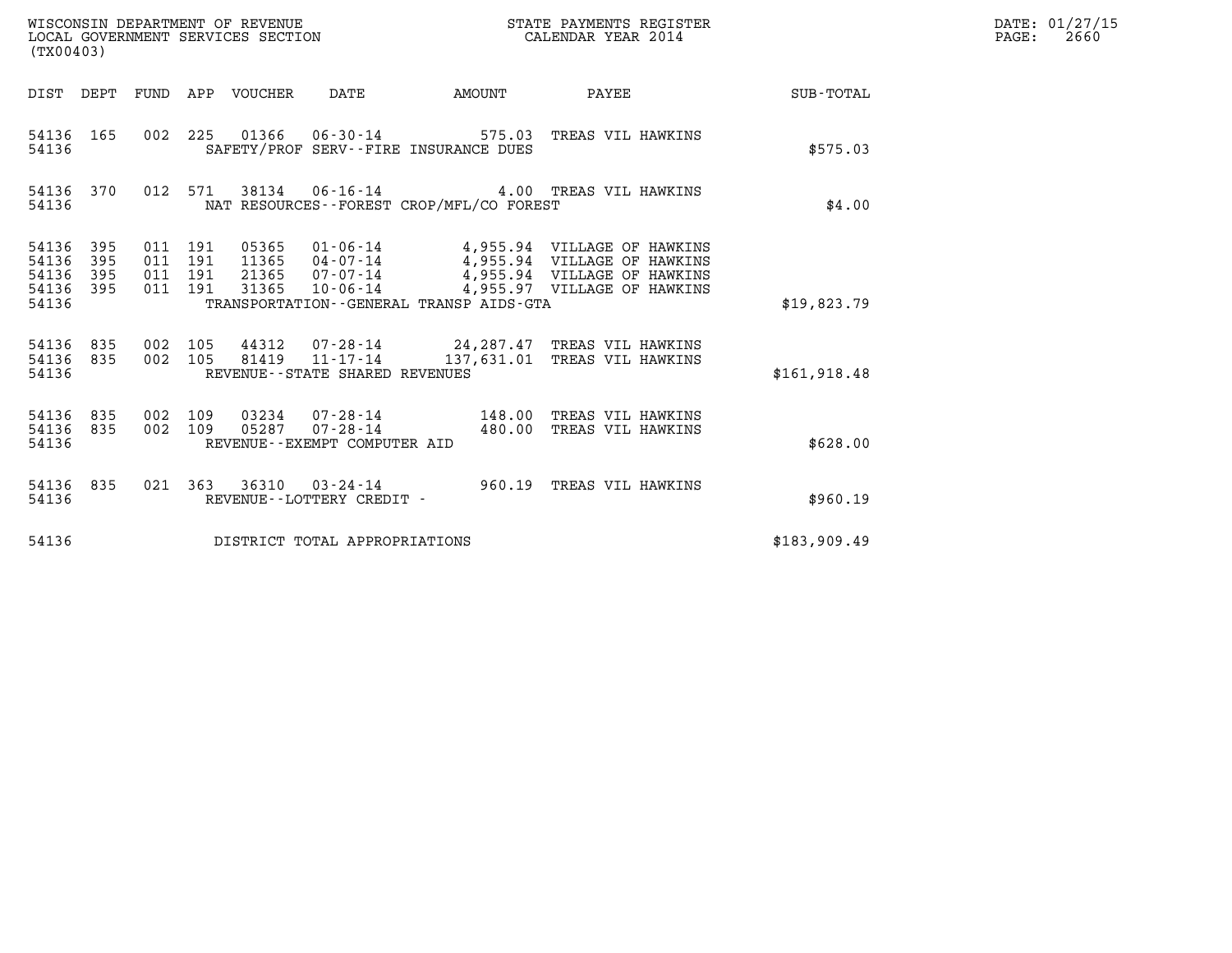| WISCONSIN DEPARTMENT OF REVENUE<br>LOCAL GOVERNMENT SERVICES SECTION<br>(TX00403) |                          |                          |                          |                                  |                                            | STATE PAYMENTS REGISTER<br>CALENDAR YEAR 2014                                                   |                            |  | DATE: 01/27/15<br>$\mathtt{PAGE}$ :<br>2661 |  |
|-----------------------------------------------------------------------------------|--------------------------|--------------------------|--------------------------|----------------------------------|--------------------------------------------|-------------------------------------------------------------------------------------------------|----------------------------|--|---------------------------------------------|--|
| DIST                                                                              | DEPT                     | FUND                     |                          | APP VOUCHER                      | DATE                                       | AMOUNT                                                                                          | PAYEE                      |  | SUB-TOTAL                                   |  |
| 54141 165<br>54141                                                                |                          | 002 225                  |                          |                                  |                                            | SAFETY/PROF SERV--FIRE INSURANCE DUES                                                           | TREAS VIL INGRAM           |  | \$71.88                                     |  |
| 54141                                                                             | 54141 370                | 012 571                  |                          |                                  |                                            | 38135 06-16-14 3.60 TREAS VIL INGRAM<br>NAT RESOURCES--FOREST CROP/MFL/CO FOREST                |                            |  | \$3.60                                      |  |
| 54141<br>54141<br>54141<br>54141                                                  | 395<br>395<br>395<br>395 | 011<br>011<br>011<br>011 | 191<br>191<br>191<br>191 | 05366<br>11366<br>21366<br>31366 | 01-06-14<br>04-07-14<br>10-06-14           | 2,291.65 VILLAGE OF INGRAM<br>2,291.65 VILLAGE OF INGRAM<br>07-07-14 2,291.65 VILLAGE OF INGRAM | 2,291.66 VILLAGE OF INGRAM |  |                                             |  |
| 54141                                                                             |                          |                          |                          |                                  |                                            | TRANSPORTATION--GENERAL TRANSP AIDS-GTA                                                         |                            |  | \$9,166.61                                  |  |
| 54141<br>54141<br>54141                                                           | 835<br>835               | 002<br>002               | 105<br>105               | 44313<br>81420                   | 11-17-14<br>REVENUE--STATE SHARED REVENUES | 07-28-14  4,798.98 TREAS VIL INGRAM<br>27,194.25                                                | TREAS VIL INGRAM           |  | \$31,993.23                                 |  |
| 54141                                                                             |                          |                          |                          |                                  | DISTRICT TOTAL APPROPRIATIONS              |                                                                                                 |                            |  | \$41, 235.32                                |  |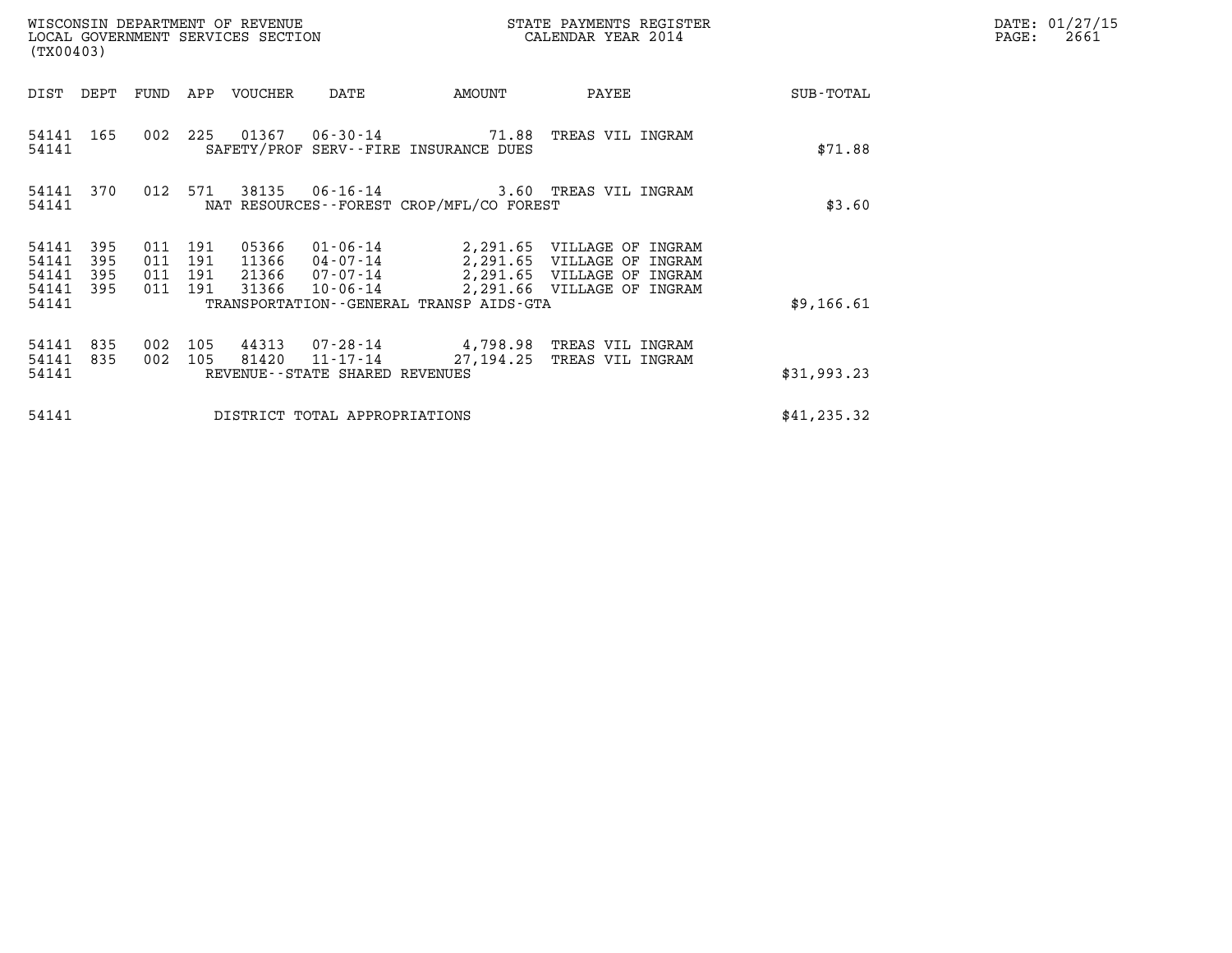| WISCONSIN DEPARTMENT OF REVENUE   | STATE PAYMENTS REGISTER | DATE: 01/27/15 |
|-----------------------------------|-------------------------|----------------|
| LOCAL GOVERNMENT SERVICES SECTION | CALENDAR YEAR 2014      | 2662<br>PAGE:  |

| (TX00403)                                                                                         | WISCONSIN DEPARTMENT OF REVENUE<br>STATE PAYMENTS REGISTER<br>LOCAL GOVERNMENT SERVICES SECTION<br>CALENDAR YEAR 2014                                               |           |                                                                                                                          |              |  |  |  |
|---------------------------------------------------------------------------------------------------|---------------------------------------------------------------------------------------------------------------------------------------------------------------------|-----------|--------------------------------------------------------------------------------------------------------------------------|--------------|--|--|--|
| DIST<br>DEPT<br>FUND                                                                              | <b>VOUCHER</b><br>APP<br>DATE                                                                                                                                       | AMOUNT    | PAYEE                                                                                                                    | SUB-TOTAL    |  |  |  |
| 002<br>54181<br>165<br>54181                                                                      | 225<br>01368<br>06-30-14<br>SAFETY/PROF SERV--FIRE INSURANCE DUES                                                                                                   | 478.83    | TREAS VIL SHELDON                                                                                                        | \$478.83     |  |  |  |
| 395<br>54181<br>011<br>395<br>011<br>54181<br>54181<br>395<br>011<br>395<br>54181<br>011<br>54181 | 05367<br>01-06-14<br>191<br>191<br>11367<br>$04 - 07 - 14$<br>191<br>21367<br>07-07-14<br>191<br>31367<br>$10 - 06 - 14$<br>TRANSPORTATION--GENERAL TRANSP AIDS-GTA |           | 2,885.70 VILLAGE OF SHELDON<br>2,885.70 VILLAGE OF SHELDON<br>2,885.70 VILLAGE OF SHELDON<br>2,885.72 VILLAGE OF SHELDON | \$11,542.82  |  |  |  |
| 54181<br>835<br>002<br>835<br>54181<br>002<br>54181                                               | 105<br>44314<br>81421<br>$11 - 17 - 14$<br>105<br>REVENUE--STATE SHARED REVENUES                                                                                    | 89,144.74 | 07-28-14 15,729.93 TREAS VIL SHELDON<br>TREAS VIL SHELDON                                                                | \$104,874.67 |  |  |  |
| 002<br>54181<br>835<br>54181                                                                      | 109<br>03235<br>$07 - 28 - 14$<br>REVENUE--EXEMPT COMPUTER AID                                                                                                      | 70.00     | TREAS VIL SHELDON                                                                                                        | \$70.00      |  |  |  |
| 835<br>021<br>54181<br>54181                                                                      | 363<br>36311<br>$03 - 24 - 14$<br>REVENUE - - LOTTERY CREDIT -                                                                                                      | 60.60     | TREAS VIL SHELDON                                                                                                        | \$60.60      |  |  |  |
| 54181                                                                                             | DISTRICT TOTAL APPROPRIATIONS                                                                                                                                       |           |                                                                                                                          | \$117,026.92 |  |  |  |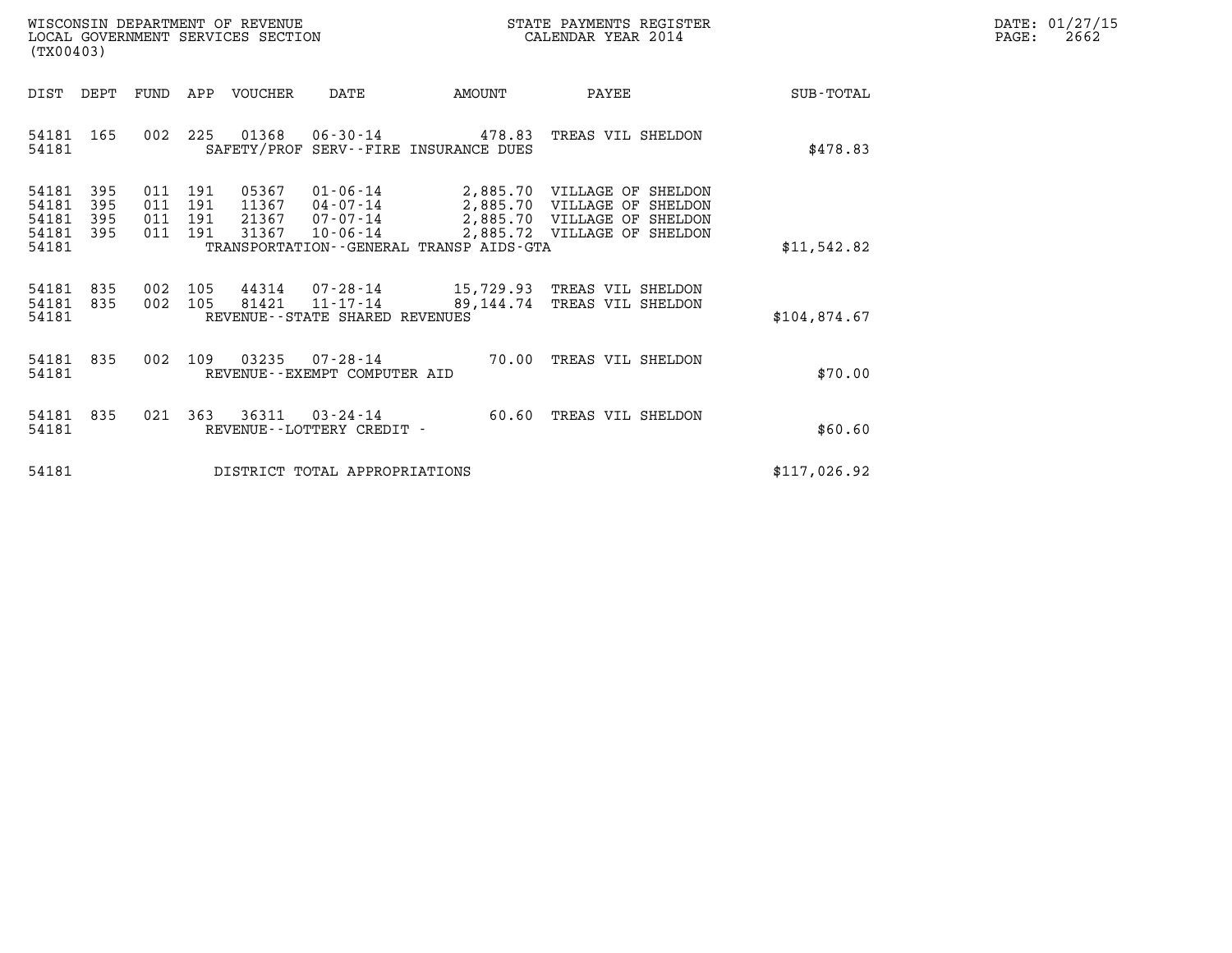| DATE: | 01/27/15 |
|-------|----------|
| PAGE: | 2663     |

| WISCONSIN DEPARTMENT OF REVENUE<br>LOCAL GOVERNMENT SERVICES SECTION<br>(TX00403)                                                                                                                                                                                        |                                      | STATE PAYMENTS REGISTER<br>CALENDAR YEAR 2014                                                                |             | DATE: 01/27/15<br>PAGE:<br>2663 |
|--------------------------------------------------------------------------------------------------------------------------------------------------------------------------------------------------------------------------------------------------------------------------|--------------------------------------|--------------------------------------------------------------------------------------------------------------|-------------|---------------------------------|
| DEPT<br>VOUCHER<br>DIST<br>FUND<br>APP<br>DATE                                                                                                                                                                                                                           | AMOUNT                               | PAYEE                                                                                                        | SUB-TOTAL   |                                 |
| 01369<br>54186<br>165<br>225<br>002<br>54186<br>SAFETY/PROF SERV--FIRE INSURANCE DUES                                                                                                                                                                                    | 06-30-14 179.70                      | TREAS VIL TONY                                                                                               | \$179.70    |                                 |
| 54186<br>191<br>05368<br>$01 - 06 - 14$<br>395<br>011<br>54186<br>395<br>011<br>191<br>11368<br>04-07-14<br>54186<br>011<br>21368<br>395<br>191<br>07-07-14<br>31368<br>54186<br>395<br>011<br>191<br>$10 - 06 - 14$<br>54186<br>TRANSPORTATION--GENERAL TRANSP AIDS-GTA |                                      | 2,762.68 VILLAGE OF TONY<br>2,762.68 VILLAGE OF TONY<br>2,762.68 VILLAGE OF TONY<br>2,762.70 VILLAGE OF TONY | \$11,050.74 |                                 |
| 54186<br>105<br>44315<br>07-28-14<br>835<br>002<br>002<br>81422<br>54186<br>105<br>835<br>11-17-14<br>54186<br>REVENUE--STATE SHARED REVENUES                                                                                                                            | 5,629.48 TREAS VIL TONY<br>31,900.38 | TREAS VIL TONY                                                                                               | \$37,529.86 |                                 |
| 03236<br>54186<br>835<br>109<br>$07 - 28 - 14$<br>002<br>54186<br>REVENUE--EXEMPT COMPUTER AID                                                                                                                                                                           | 1.00                                 | TREAS VIL TONY                                                                                               | \$1.00      |                                 |
| 54186<br>DISTRICT TOTAL APPROPRIATIONS                                                                                                                                                                                                                                   |                                      |                                                                                                              | \$48,761.30 |                                 |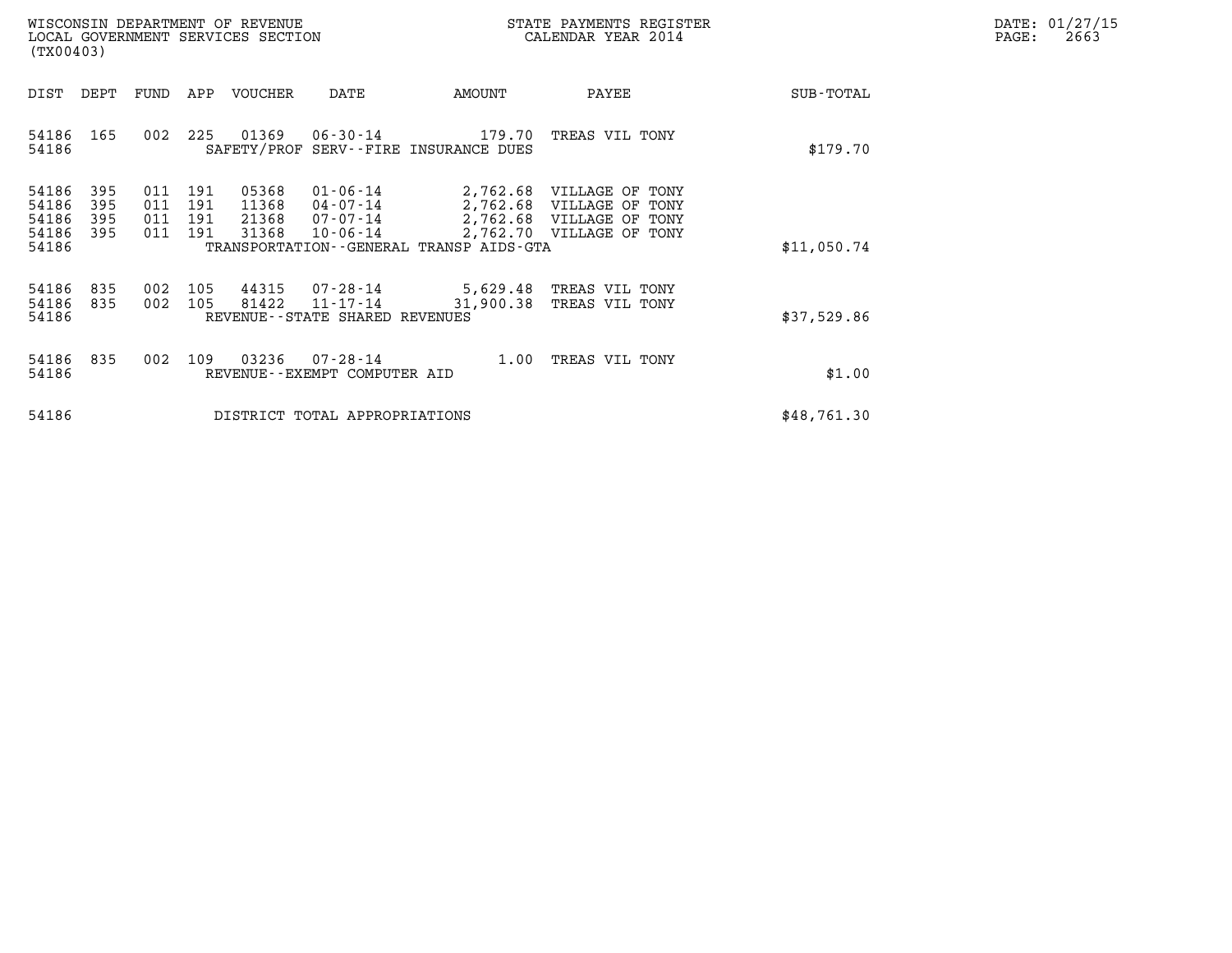| (TX00403)                                             |     |                                          |  |  |                                         |                                                |                                                                                                                                                                                                                      |             | DATE: 01/27/15<br>$\mathtt{PAGE:}$<br>2664 |
|-------------------------------------------------------|-----|------------------------------------------|--|--|-----------------------------------------|------------------------------------------------|----------------------------------------------------------------------------------------------------------------------------------------------------------------------------------------------------------------------|-------------|--------------------------------------------|
|                                                       |     |                                          |  |  |                                         |                                                | DIST DEPT FUND APP VOUCHER DATE AMOUNT PAYEE TOTAL                                                                                                                                                                   |             |                                            |
| 54191                                                 |     |                                          |  |  |                                         | SAFETY/PROF SERV--FIRE INSURANCE DUES          | 54191 165 002 225 01370 06-30-14 395.33 TREAS VIL WEYERHAEUSER                                                                                                                                                       | \$395.33    |                                            |
|                                                       |     |                                          |  |  |                                         | 54191 NAT RESOURCES--FOREST CROP/MFL/CO FOREST | 54191 370 012 571 38136 06-16-14 8.80 TREAS VIL WEYERHAEUSER                                                                                                                                                         | \$8.80      |                                            |
|                                                       |     |                                          |  |  | 54191 NAT RESOURCES--RU RECYCLING GRANT |                                                | 54191 370 074 670 41977 05-23-14 567.31 TREAS VIL WEYERHAEUSER                                                                                                                                                       | \$567.31    |                                            |
| 54191 395<br>54191 395<br>54191<br>54191 395<br>54191 | 395 | 011 191<br>011 191<br>011 191<br>011 191 |  |  |                                         | TRANSPORTATION--GENERAL TRANSP AIDS-GTA        | 05369  01-06-14  2,042.90  VILLAGE OF WEYERHAEUSER<br>11369  04-07-14  2,042.90  VILLAGE OF WEYERHAEUSER<br>21369  07-07-14  2,042.90  VILLAGE OF WEYERHAEUSER<br>31369  10-06-14  2,042.92  VILLAGE OF WEYERHAEUSER | \$8,171.62  |                                            |
| 54191                                                 |     |                                          |  |  | REVENUE--STATE SHARED REVENUES          |                                                | 54191 835 002 105 44316 07-28-14 11,319.15 TREAS VIL WEYERHAEUSER<br>54191 835 002 105 81423 11-17-14 64,141.84 TREAS VIL WEYERHAEUSER                                                                               | \$75,460.99 |                                            |
| 54191                                                 |     |                                          |  |  | REVENUE--EXEMPT COMPUTER AID            |                                                | 54191 835 002 109 03237 07-28-14 115.00 TREAS VIL WEYERHAEUSER                                                                                                                                                       | \$115.00    |                                            |
| 54191                                                 |     |                                          |  |  |                                         | DOA-PAYMENT FOR MUNICIPAL SERVICES AID         | 54191 835 002 501 00003 02-03-14 71.39 TREAS VIL WEYERHAEUSER                                                                                                                                                        | \$71.39     |                                            |
|                                                       |     |                                          |  |  | 54191 DISTRICT TOTAL APPROPRIATIONS     |                                                |                                                                                                                                                                                                                      | \$84,790.44 |                                            |